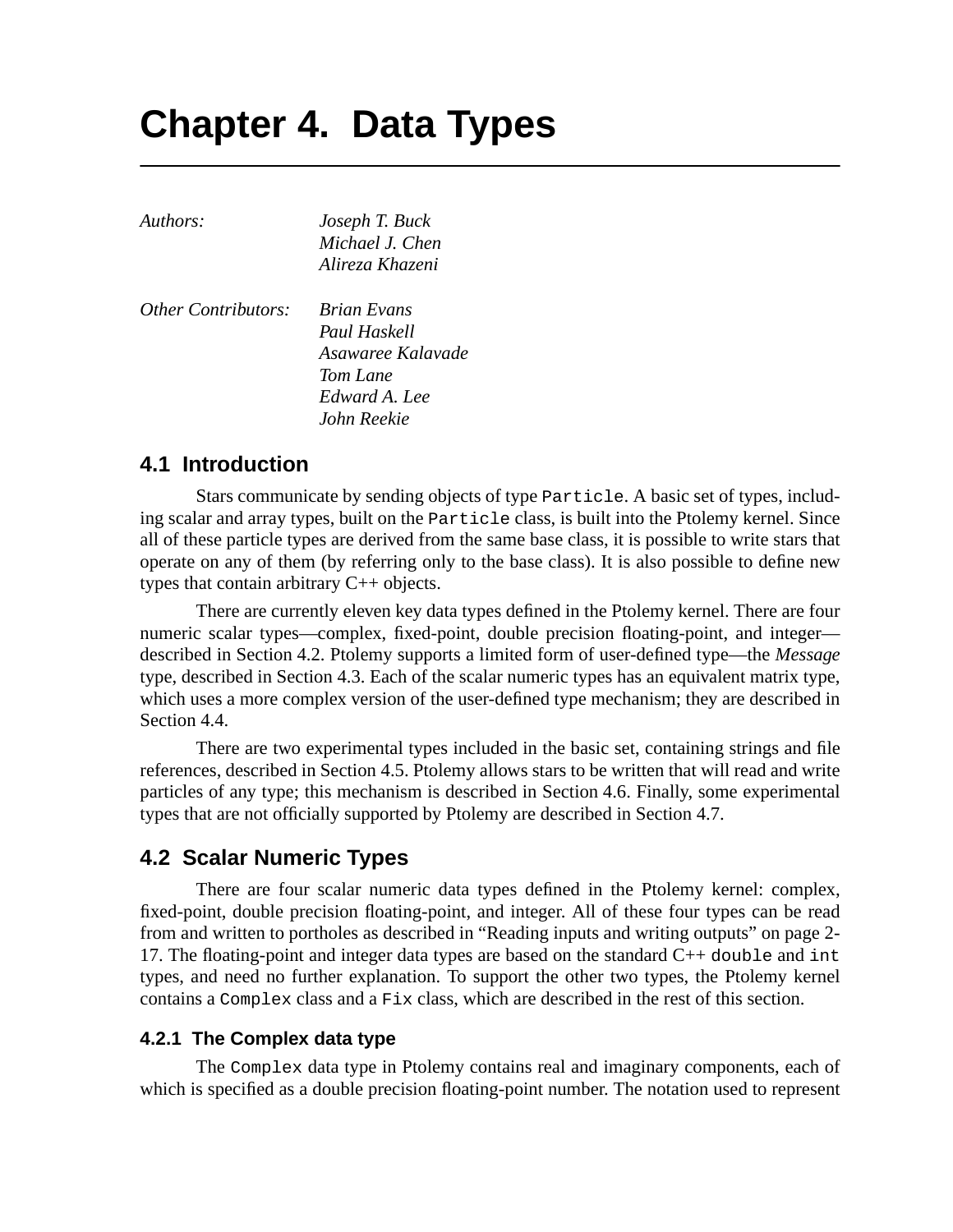a complex number is a two number pair: (real, imaginary)—for example, (1.3,-4.5) corresponds to the complex number  $1.3 - 4.5j$ . Complex implements a subset of the functionality of the complex number classes in the cfront and libg++ libraries, including most of the standard arithmetic operators and a few transcendental functions.

#### **Constructors:**

| Complex() |                                                                                                                                    |
|-----------|------------------------------------------------------------------------------------------------------------------------------------|
|           | Create a complex number initialized to zero—that is, $(0.0, 0.0)$ . For<br>example,                                                |
|           | Complex C;                                                                                                                         |
|           | Complex(double real, double imag)<br>Create a complex number whose value is (real, imag). For example,<br>Complex $C(1.3, -4.5)$ ; |
|           | Complex(const Complex& arg)                                                                                                        |
|           | Create a complex number with the same value as the argument (the                                                                   |
|           | copy constructor). For example,                                                                                                    |
|           | Complex A(complexSourceNumber);                                                                                                    |

#### **Basic operators:**

The following list of arithmetic operators modify the value of the complex number. All functions return a reference to the modified complex number (\*this).

```
Complex& operator = (const Complex& arg)
Complex& operator += (const Complex& arg)
Complex& operator -= (const Complex& arg)
Complex& operator *= (const Complex& arg)
Complex& operator /= (const Complex& arg)
Complex& operator *= (double arg)
Complex& operator /= (double arg)
```
There are two operators to return the real and imaginary parts of the complex number:

```
double real() const
double imag() const
```
#### **Non-member functions and operators:**

The following one- and two-argument operators return a new complex number:

```
Complex operator + (const Complex& x, const Complex& y)
Complex operator - (const Complex& x, const Complex& y)
Complex operator * (const Complex& x, const Complex& y)
```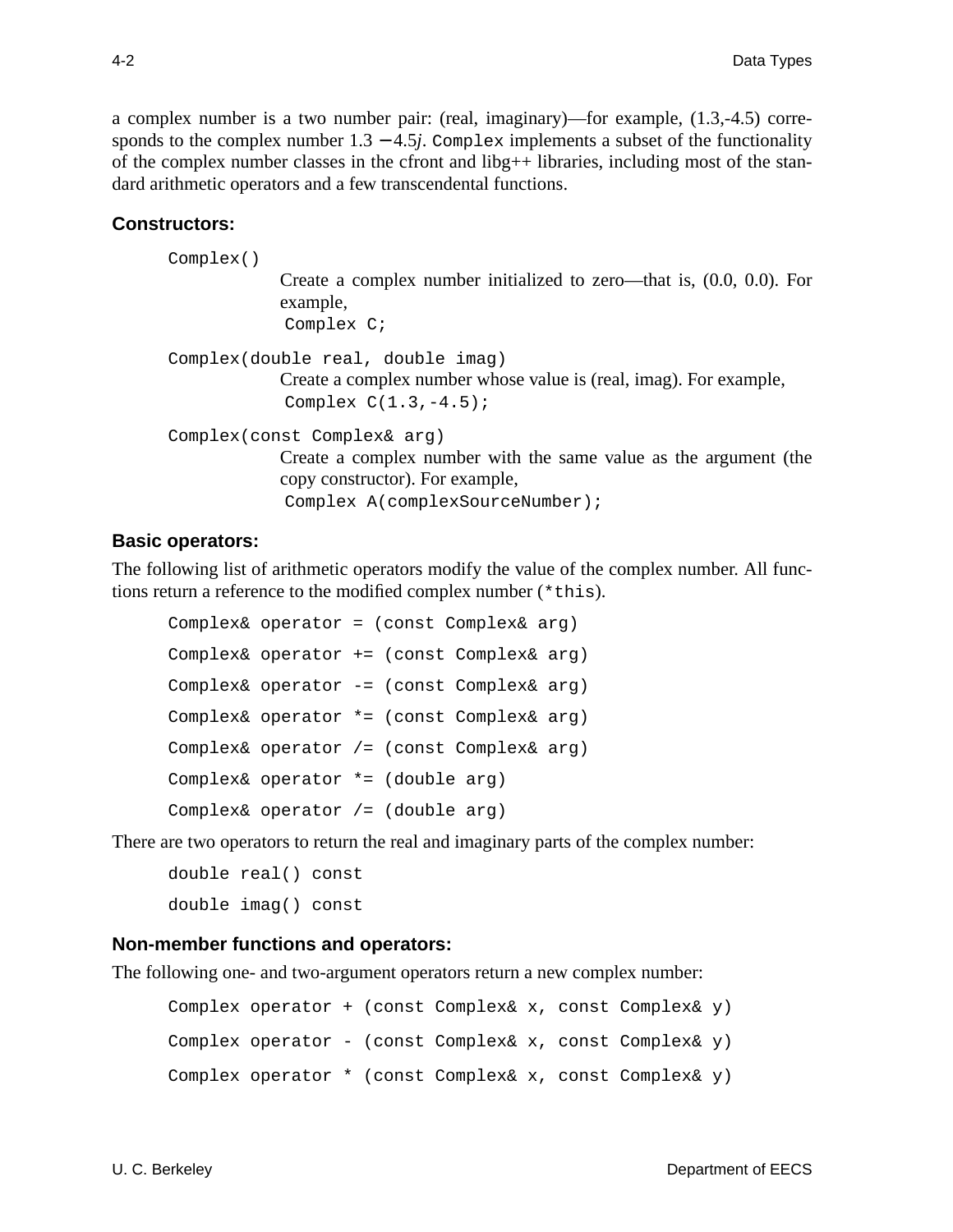Complex operator \* (double x, const Complex& y) Complex operator \* (const Complex& x, double y) Complex operator / (const Complex& x, const Complex& y) Complex operator / (const Complex& x, double y) Complex operator - (const Complex& x) Return the negative of the complex number. Complex conj (const Complex& x) Return the complex conjugate of the number. Complex sin(const Complex& x) Complex cos(const Complex& x) Complex exp(const Complex& x) Complex log(const Complex& x) Complex sqrt(const Complex& x) Complex pow(double base, const Complex& expon) Complex pow(const Complex& base, const Complex& expon)

#### Other general operators:

double abs(const Complex& x) Return the absolute value, defined to be the square root of the norm. double arg(const Complex& x) Return the value  $arctan(x.inag)/(x.read))$ . double norm(const Complex& x) Return the value x.real()  $*$  x.real() + x.imag()  $*$  x.imag(). double real(const Complex& x) Return the real part of the complex number. double imag(const Complex& x)

Return the imaginary part of the complex number.

#### Comparison Operators:

int operator != (const Complex& x, const Complex& y) int operator == (const Complex& x, const Complex& y)

#### **4.2.2 The fixed-point data type**

The fixed-point data type is implemented in Ptolemy by the Fix class. This class supports a two's complement representation of a finite precision number. In fixed-point notation, the partition between the integer part and the fractional part—the binary point—lies at a fixed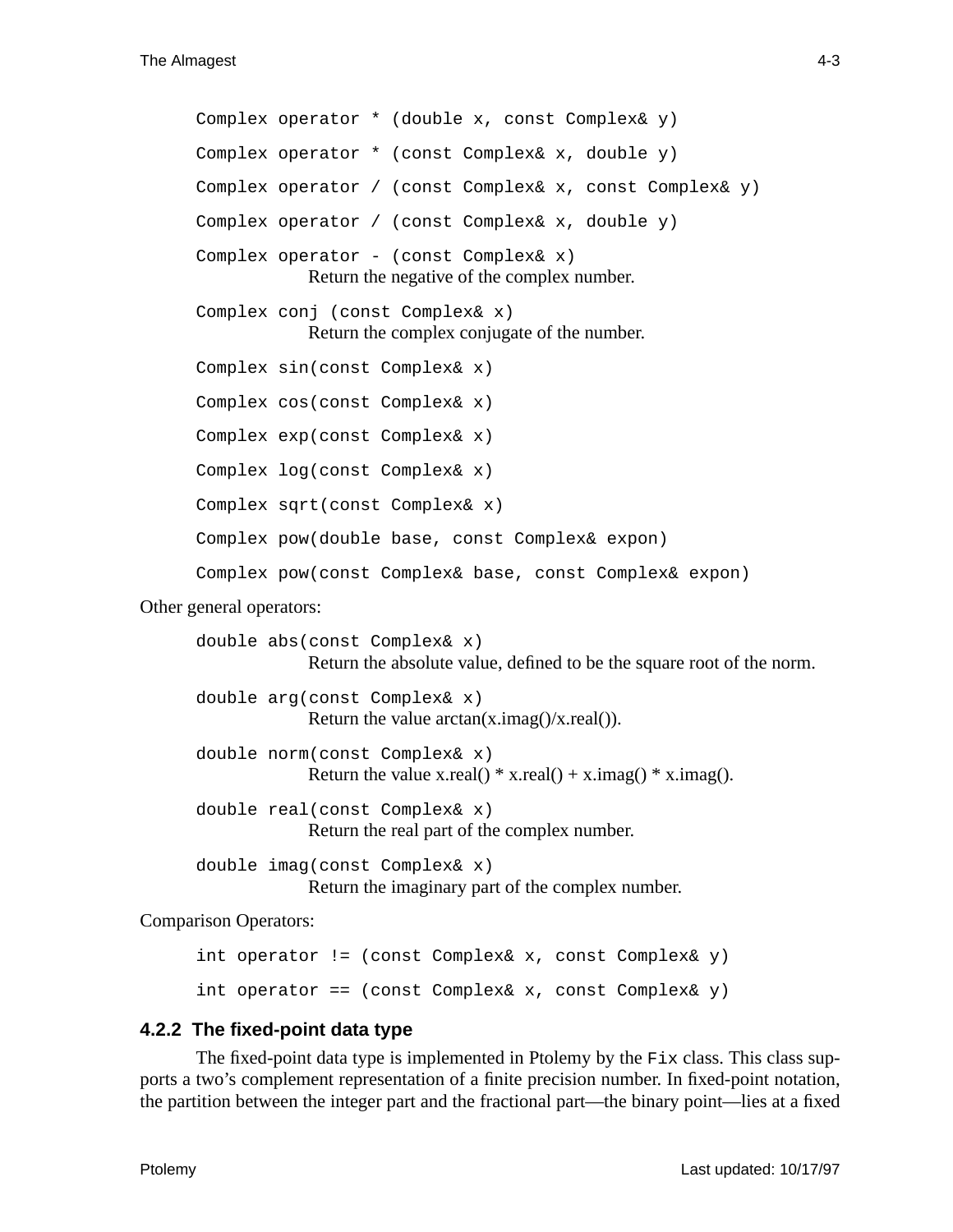position in the bit pattern. Its position represents a trade-off between precision and range. If the binary point lies to the right of all bits, then there is no fractional part.

#### **Constructing Fixed-point variables**

Variables of type Fix are defined by specifying the word length and the position of the binary point. At the user-interface level, precision is specified either by setting a fixed-point parameter to a "(*value*, *precision*)" pair, or by setting a precision parameter. The former gives the value and precision of some fixed-point value, while the latter is typically used to specify the internal precision of computations in a star.

In either case, the syntax of the precision is either " $x, y$ " or " $m/n$ ", where x is the number of integer bits (including the sign bit), *y* and *m* are the number of fractional bits, and *n* is the total number of bits. Thus, the total number of bits in the fixed-point number (also called its *length*) is *x*+*y* or *n*. For example, a fixed-point number with precision "3.5" has a total length of 8 bits, with 3 bits to the left and 5 bits to the right of the binary point.

At the source code level, methods working on Fix objects either have the precision passed as an "*x.y*" or "*m*/*n*" string, or as two C++ integers that specify the total number of bits and the number of integer bits including the sign bit (that is, *n* and *x*). For example, suppose you have a star with a precision parameter named *precision*. Consider the following code:

```
Fix x = Fix(((const char *) precision));
if (x.invalid())
        Error::abortRun(*this, "Invalid precision");
```
The "precision" parameter is cast to a string and passed as a constructor argument to the  $Fix$ class. The error check verifies that the precision was valid.

There is a maximum value for the total length of a Fix object which is specified by the constant FIX\_MAX\_LENGTH in the file \$PTOLEMY/src/kernel/Fix.h. The current value is 64 bits. Numbers in the Fix class are represented using two's complement notation, with the sign bit stored in the bits to the left of the binary point. There must always be at least one bit to the left of the binary point to store the sign.

In addition to its value, each Fix object contains information about its precision and error codes indicating overflow, divide-by-zero, or bad format parameters. The error codes are set when errors occur in constructors or arithmetic operators. There are also fields to specify

- a. whether rounding or truncation should take place when other Fix values are assigned to it—truncation is the default
- b. the response to an overflow or underflow on assignment—the default is saturation (see page  $4-6$ ).

#### **Warning**

The Fix type is still experimental.

#### **Fixed-point states**

State variables can be declared as Fix or FixArray. The precision is specified by an associated precision state using either of two syntaxes: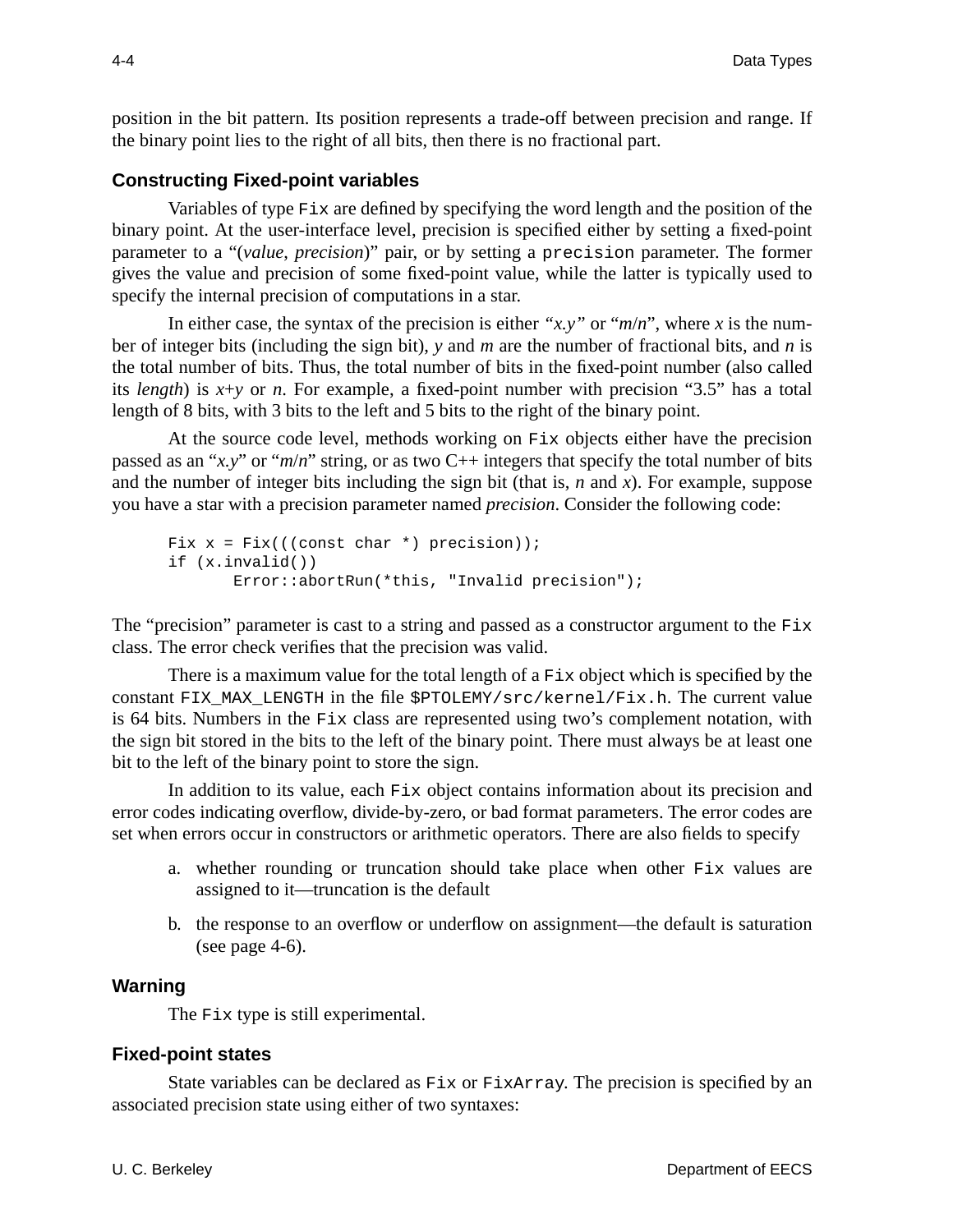- Specifying just a value itself in the dialog box creates a fixed-point number with the default length of 24 bits and with the position of the binary point set as required to store the integer value. For example, the value 1.0 creates a fixed-point object with precision 2.22, and the value 0.5 would create one with precision 1.23.
- Specifying a (value, precision) pair create a fixed-point number with the specified precision. For example, the value (2.546, 3.5) creates a fixed-point object by casting the double 2.546 to a Fix with precision 3.5.

# **Fixed-point inputs and outputs**

Fix types are available in Ptolemy as a type of Particle. The conversion from an int or a double to a Fix takes place using the Fix::Fix(double) constructor which makes a  $Fix$  object with the default word length of 24 bits and the number of integer bits as needed required by the value. For instance, the double 10.3 will be converted to a  $Fix$  with precision 5.19, since 5 is the minimum number of bits needed to represent the integer part, 10, including its sign bit.

To use the Fix type in a star, the type of the portholes must be declared as " $fix$ ". Stars that receive or transmit fixed-point data have parameters that specify the precision of the input and output in bits, as well as the overflow behavior. Here is a simplified version of SDFAddFix star, configured for two inputs:

```
defstar {
      name { AddFix }
      domain {SDF}
      derivedFrom{ SDFFix }
      input {
            name { input1 }
            type { fix }
      }
      input {
            name { input2 }
            type { fix }
      }
      output {
            name { output }
            type { fix }
      }
      defstate {
            name { OutputPrecision }
            type { precision }
            default { 2.14 }
      desc {
Precision of the output in bits and precision of the accumulation.
When the value of the accumulation extends outside of the precision,
the OverflowHandler will be called.
      }
}
```
(Note that the real AddFix star supports any number of inputs.) By default, the precision used by this star during the addition will have 2 bits to the left of the binary point and 14 bits to the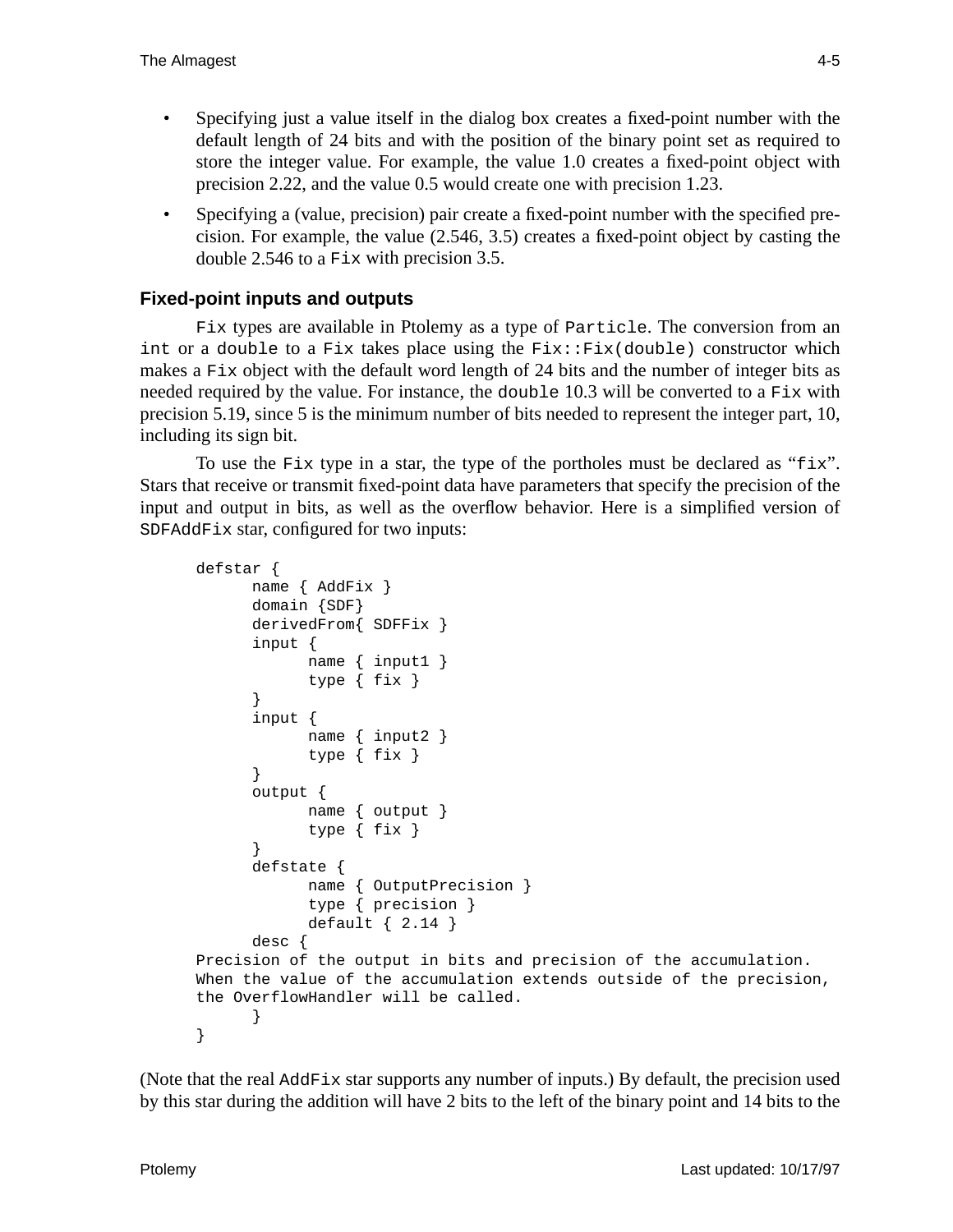right. Not shown here is the state OverflowHandler, which is inherited from the SDFFix star and which defaults to saturate—that is, if the addition overflows, then the result saturates, pegging it to either the largest positive or negative number representable. The result value, sum, is initialized by the following code:

```
protected {
     Fix sum;
}
begin {
      SDFFix::begin();
      sum = Fix( ((const char *) OutputPrecision) );
      if ( sum.invalid() )
            Error::abortRun(*this, "Invalid OutputPrecision");
      sum.set_ovflow( ((const char*) OverflowHandler) );
      if ( sum.invalid() )
            Error::abortRun(*this, "Invalid OverflowHandler");
}
```
The begin method checks the specified precision and overflow handler for correctness. Then, in the go method, we use sum to calculate the result value, thus guaranteeing that the desired precision and overflow handling are enforced. For example,

```
go {
      sum.setToZero();
      sum += Fix(input1%0);checkOverflow(sum);
      sum += Fix(input2%0);
      checkOverflow(sum);
      output%0 << sum;
}
```
(The checkOverflow method is inherited from SDFFix.) The protected member sum is an *uninitialized* Fix object until the begin method runs. In the begin method, it is given the precision specified by OutputPrecision. The go method initializes it to zero. If the go method had instead assigned it a value specified by another  $Fix$  object, then it would acquire the precision of that other object—at that point, it would be *initialized*.

## **Assignment and overflow handling**

Once a Fix object has been initialized, its precision does not change as long as the object exists. The assignment operator is overloaded so that it checks whether the value of the object to the right of the assignment fits into the precision of the left object. If not, then it takes the appropriate overflow response is taken and set the overflow error bit.

If a Fix object is created using the constructor that takes no arguments, as in the protected declaration above, then that object is an uninitialized  $Fix$ ; it can accept any assignment, acquiring not only its value, but also its precision and overflow handler.

 The behavior of a Fix object on an overflow depends on the specifications and the behavior of the object itself. Each object has a private data field that is initialized by the constructor; when there is an overflow, the overflow\_handler looks at this field and uses the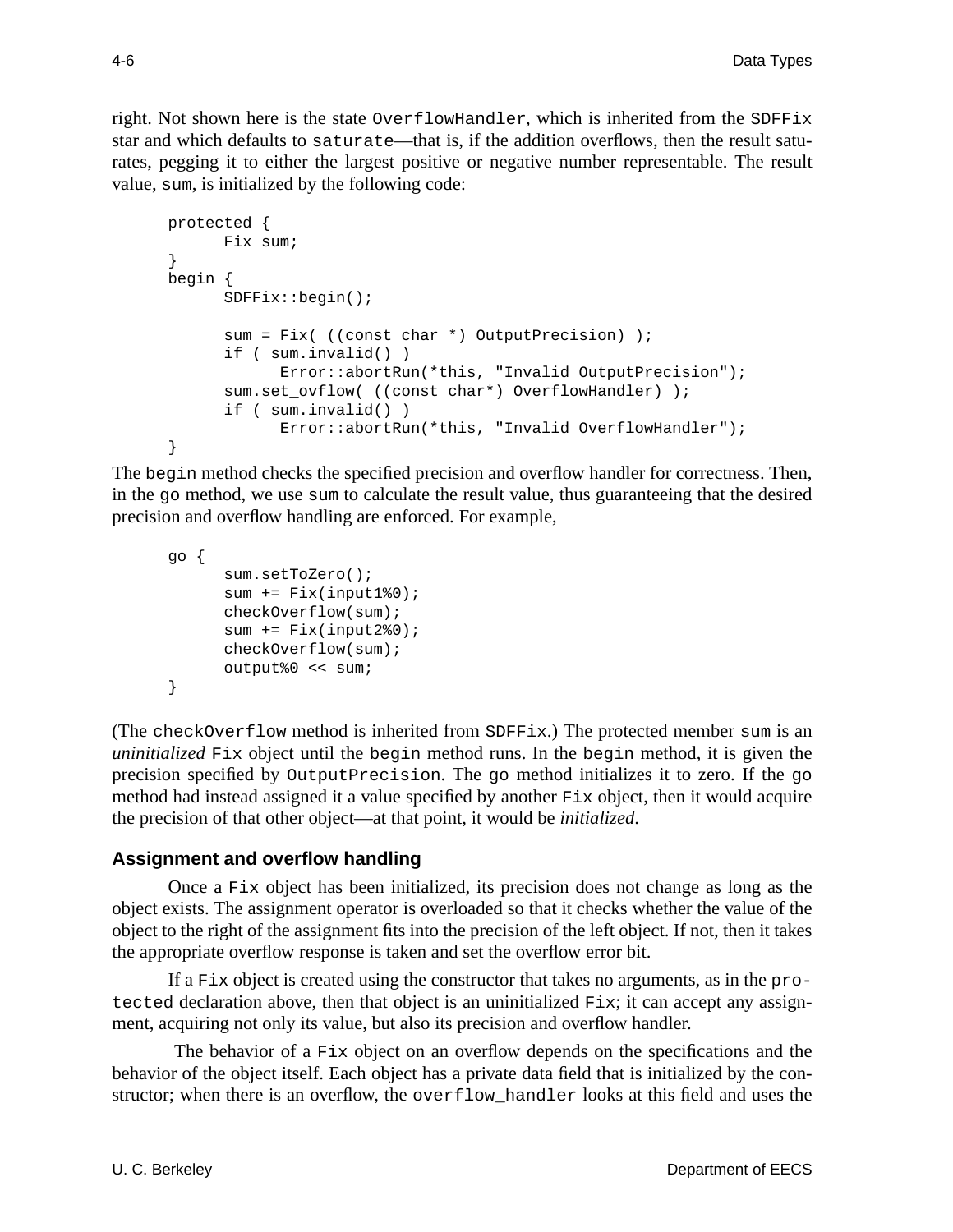specified method to handle the overflow. This data field is set to saturate by default, and can be set explicitly to any other desired overflow handling method using a function called set\_ovflow(<keyword>). The keywords for overflow handling methods are: saturate (default), zero\_saturate, wrapped, warning. saturate replaces the original value is replaced by the maximum (for overflow) or minimum (for underflow) value representable given the precision of the Fix object. zero\_saturate sets the value to zero.

# **Explicitly casting inputs**

In the above example, the first line of the go method assigned the input to the protected member sum, which has the side-effect of quantizing the input to the precision of sum. We could have alternatively written the go method as follows:

```
go {
      sum = Fix(input1%0) + Fix(input2%0);output%0 << sum;
}
```
The behavior here is significantly different: the inputs are added using their own native precision, and only the result is quantized to the precision of sum.

Some stars allow the user to select between these two different behaviors with a parameter called *ArrivingPrecision*. If set to YES, the input particles are not explicitly cast; they are used as they are; if set to NO, the input particles are cast to an internal precision, which is usually specified by another parameter.

Here is the (abbreviated) source of the SDFGainFix star, which demonstrates this point:

```
defstar {
      name { GainFix }
      domain { SDF }
      derivedFrom { SDFFix }
      desc {
This is an amplifier; the fixed-point output is the fixed-point input
multiplied by the "gain" (default 1.0). The precision of "gain", the
input, and the output can be specified in bits.
      }
      input {
            name { input }
            type { fix }
      }
      output {
            name { output }
            type { fix }
      }
      defstate {
            name { gain }
            type { fix }
            default { 1.0 }
            desc { Gain of the star. }
      }
```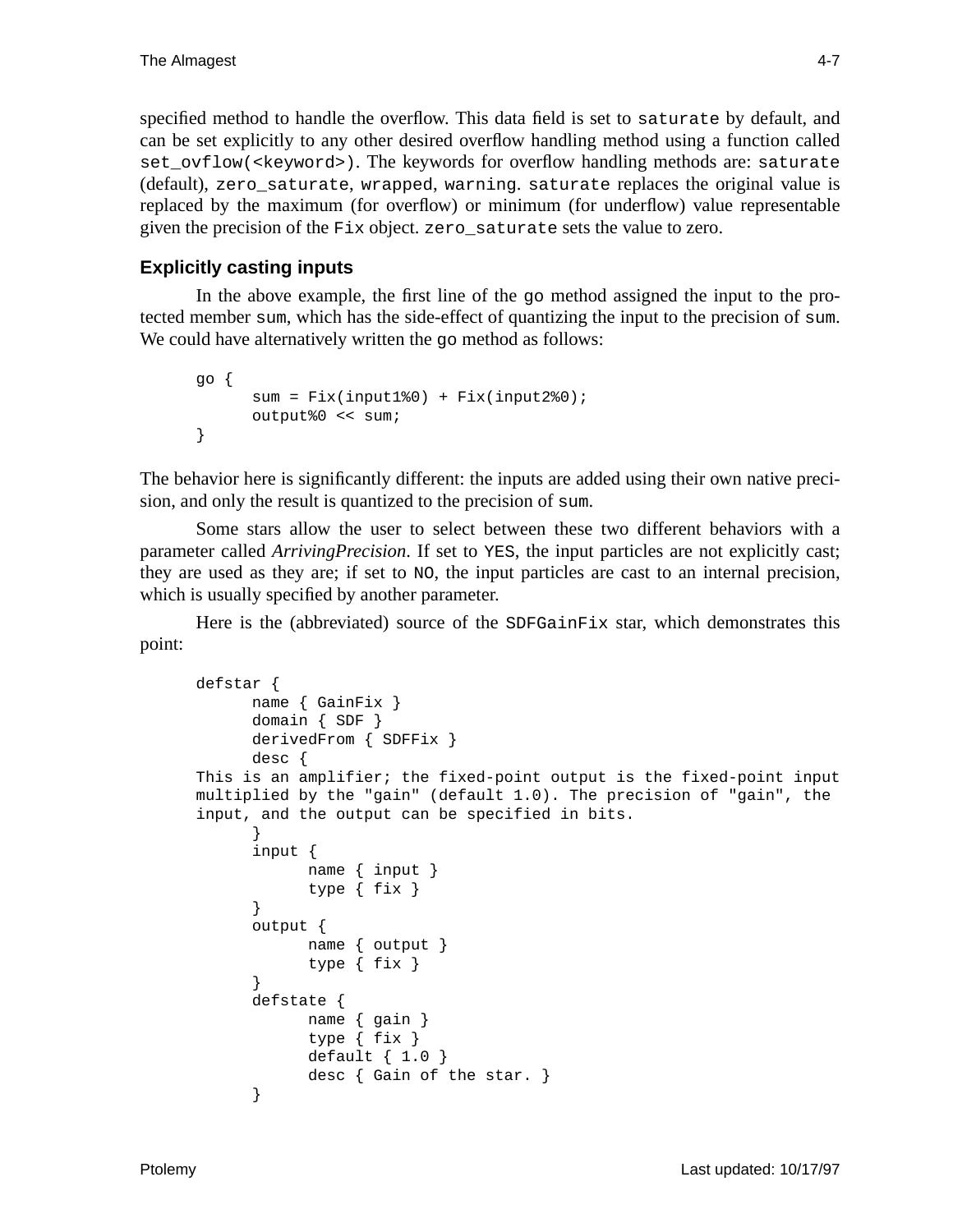```
defstate {
            name { ArrivingPrecision }
            type {int}
            default {"YES"}
            desc {
Flag indicating whether or no to use the arriving particles as they
are: YES keeps the same precision, and NO casts them to the precision
specified by the parameter "InputPrecision". }
      }
      defstate {
            name { InputPrecision }
            type { precision }
            default { 2.14 }
            desc {
Precision of the input in bits. The input particles are only cast
to this precision if the parameter "ArrivingPrecision" is set to NO.
            }
      }
      defstate {
            name { OutputPrecision }
            type { precision }
            default { 2.14 }
            desc {
Precision of the output in bits.
This is the precision that will hold the result of the arithmetic
operation on the inputs.
When the value of the product extends outside of the precision,
the OverflowHandler will be called.
      }
      protected {
           Fix fixIn, out;
      }
      begin {
            SDFFix::begin();
            if ( ! int(ArrivingPrecision) ) {
               fixIn = Fix( ((const char *) InputPrecision) );
               if(fixIn.invalid())
                  Error::abortRun( *this, "Invalid InputPrecision" );
            }
            out = Fix( ((const char *) OutputPrecision) );
            if ( out.invalid() )
               Error::abortRun( *this, "Invalid OutputPrecision" );
            out.set_ovflow( ((const char *) OverflowHandler) );
               if(out.invalid())
                  Error::abortRun( *this,"Invalid OverflowHandler" );
      }
      go {
            // all computations should be performed with out since
            // that is the Fix variable with the desired overflow
            // handler
            out = Fix(qain);
            if ( int(ArrivingPrecision) ) {
```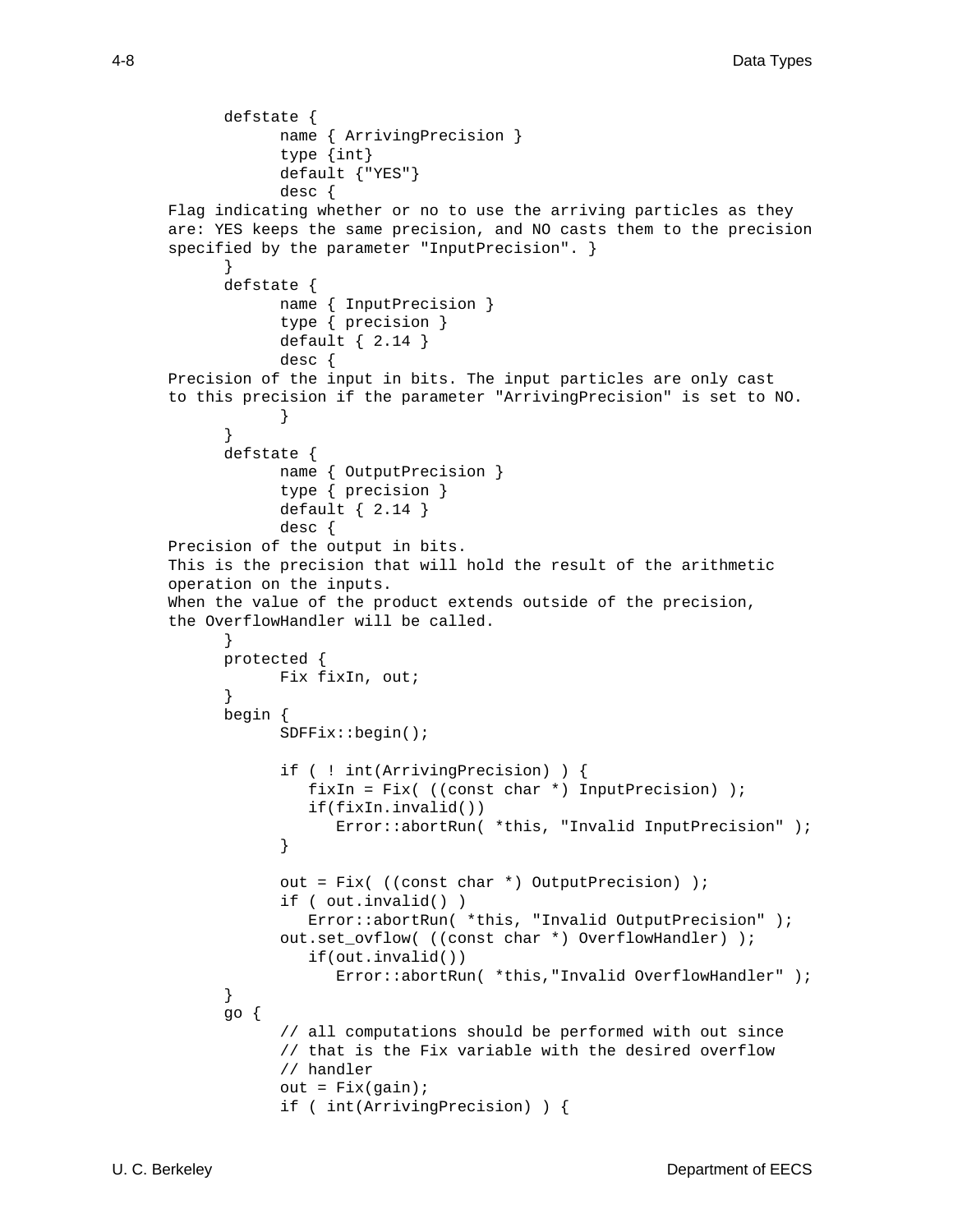```
out *= Fix(input%0);
            }
            else {
                  fixIn = Fix(input*0);out *= fixIn;
            }
            checkOverflow(out);
            output%0 << out;
      }
      // a wrap-up method is inherited from SDFFix
      // if you defined your own, you should call SDFFix::wrapup()
}
```
Note that the SDFGainFix star and many of the Fix stars are derived from the star SDFFix. SDFFix implements commonly used methods and defines two states: OverflowHandler selects one of four overflow handlers to be called each time an overflow occurs; and ReportOverflow, which, if true, causes the number and percentage of overflows that occurred for that star during a simulation run to be reported in the wrapup method.

## **Constructors:**

- $Fix()$  Create a Fix number with unspecified precision and value zero.
- Fix(int length, int intbits)

Create a Fix number with total word length of length bits and intbits bits to the left of the binary point. The value is set to zero. If the precision parameters are not valid, then an error bit is internally set so that the invalid method will return TRUE.

#### Fix(const char\* precisionString)

Create a Fix number whose precision is determined by precision-String, which has the syntax "*leftbits*.*rightbits*", where *leftbits* is the number of bits to the left of the binary point and *rightbits* is the number of bits to the right of the binary point, or "*rightbits/totalbits*", where *totalbits* is the total number of bits. The value is set to zero. If the precisionString is not in the proper format, an error bit is internally set so that the invalid method will return TRUE.

Fix(double value)

Create a Fix with the default precision of 24 total bits for the word length and set the number of integer bits to the minimum needed to represent the integer part of the number value. If the value given needs more than 24 bits to represent, the value will be clipped and the number stored will be the largest possible under the default precision (i.e. saturation occurs). In this case an internal error bit is set so that the ovf\_occurred method will return TRUE.

Fix(int length, int intbits, double value) Create a Fix with the specified precision and set its value to the given value. The number is rounded to the closest representable number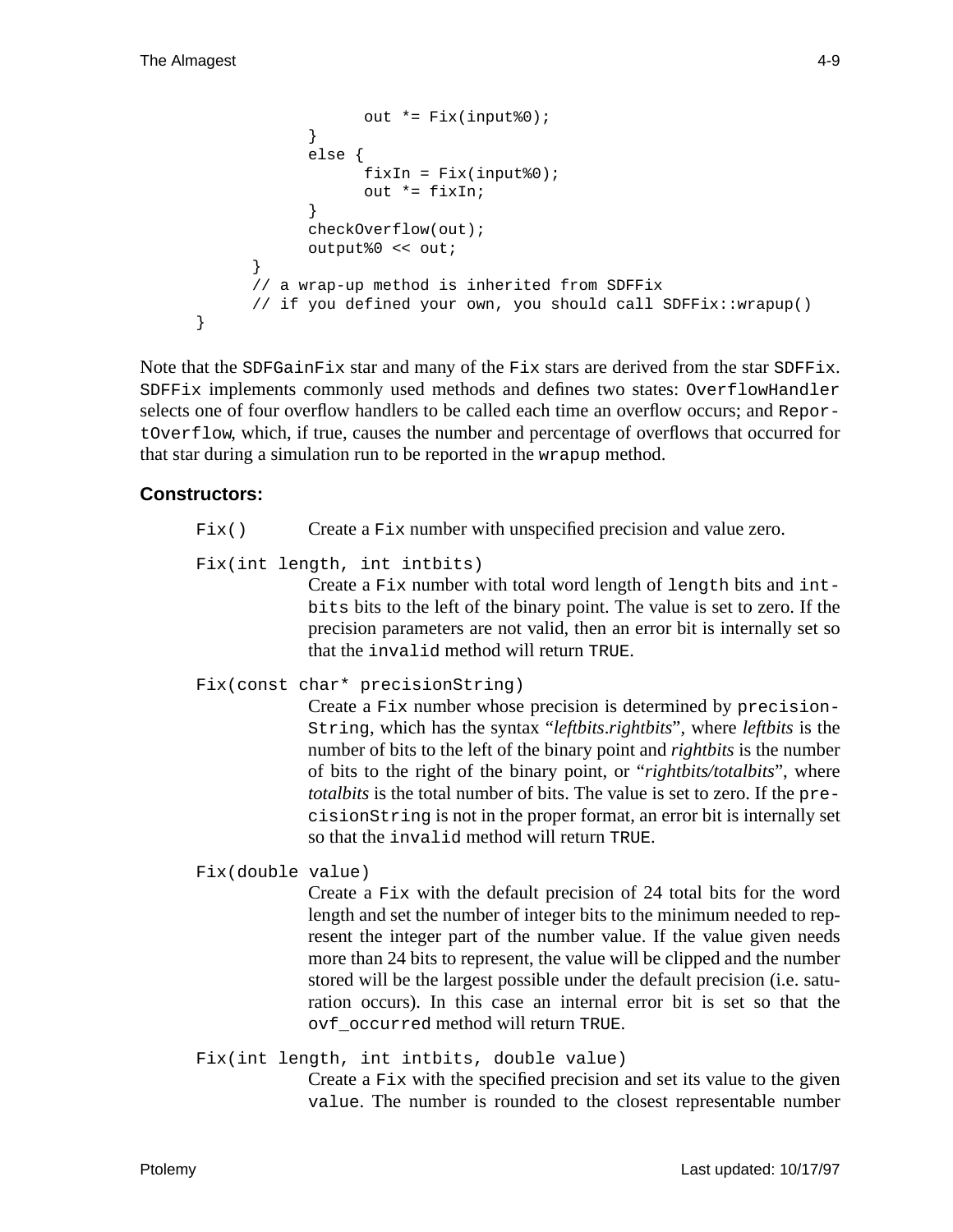given the precision. If the precision parameters are not valid, then an error bit is internally set so that the invalid method will return TRUE.

Fix(const char\* precisionString, double value) Same as the previous constructor except that the precision is specified by the given precisionString instead of as two integer arguments. If the precision parameters are not valid, then an error bit is internally set so that the invalid() method will return true when called on the object.

```
Fix(const char* precisionString, uint16* bits)
```
Create a Fix with the specified precision and set the bits precisely to the ones in the given bits. The first word pointed to by bits contains the most significant 16 bits of the representation. Only as many words as are necessary to fetch the bits will be referenced from the bits argument. For example: Fix("2.14",bits) will only reference bits[0].

*This constructor gets very close to the representation and is meant mainly for debugging. It may be removed in the future*.

```
Fix(const Fix& arg)
             Copy constructor. Produces an exact duplicate of arg.
```
Fix(int length, int intbits, const Fix& arg) Read the value from the Fix argument and set to a new precision. If the precision parameters are not valid, then an error bit is internally set so that the invalid method will return true when called on the object. If the value from the source will not fit, an error bit is set so that the ovf\_occurred method will return TRUE.

#### **Functions to set or display information about the Fix number:**

int len() const

Return the total word length of the Fix number.

int intb() const

Return the number of bits to the left of the binary point.

```
int precision() const
```
Return the number of bits to the right of the binary point.

```
int overflow() const
```
Return the code of the type of overflow response for the Fix number. The possible codes are:

- 0 ovf\_saturate,
- 1 ovf\_zero\_saturate,
- 2 ovf\_wrapped,
- 3 ovf\_warning,
- 4 ovf\_n\_types.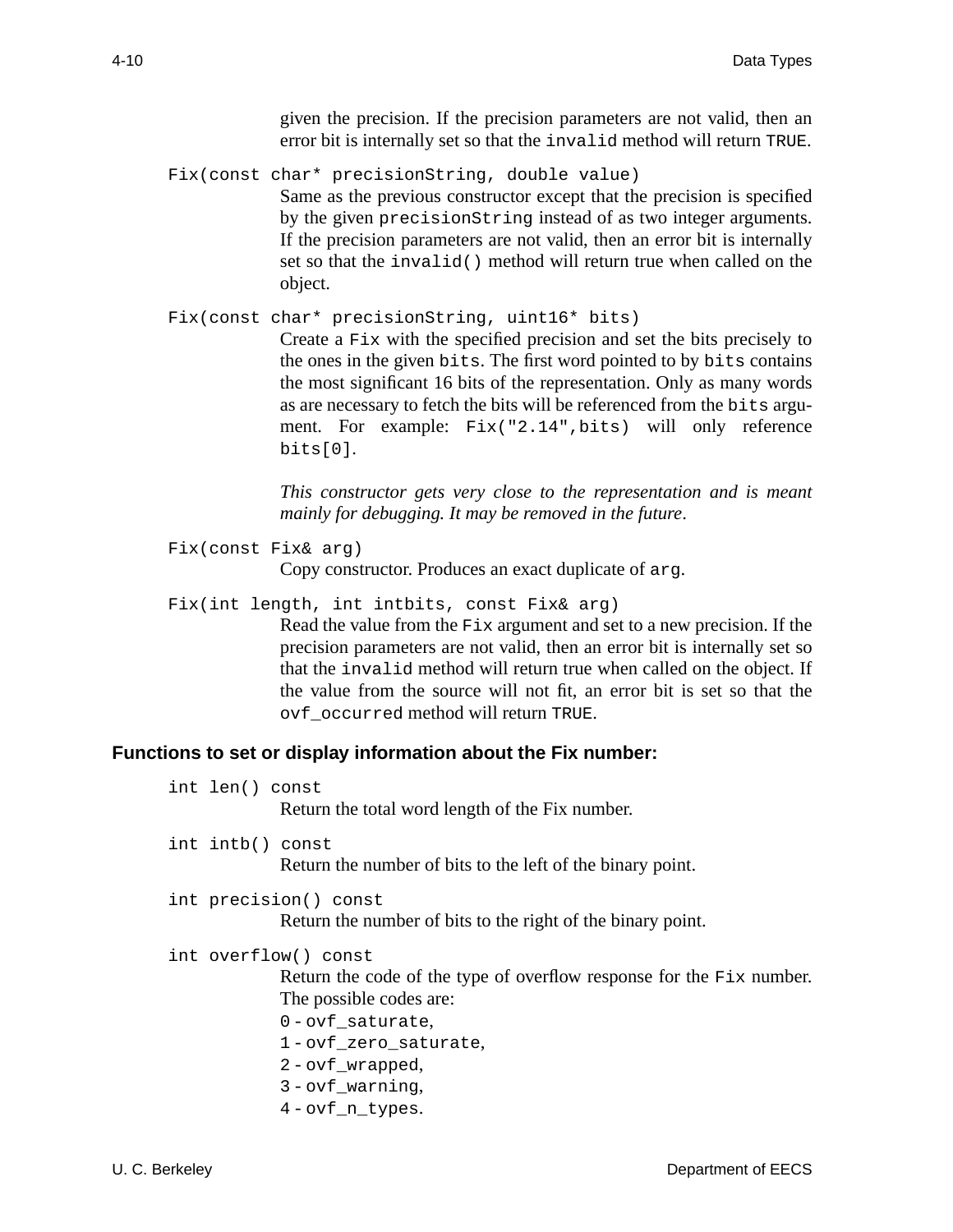```
int roundMode() const
                    Return the rounding mode: 1 for rounding, 0 for truncation.
      int signBit() const
                    Return TRUE if the value of the Fix number is negative, FALSE if it is
                    positive or zero.
      int is_zero()
                    Return TRUE if the value of the Fix number is zero.
      double max()
                    Return the maximum value representable using the current precision.
      double min()
                    Return the minimum value representable using the current precision.
      double value()
                    The value of the Fix number as a double.
      void setToZero()
                    Set the value of the Fix number to zero.
      void set_overflow(int value)
                    Set the overflow type.
      void set_rounding(int value)
                    Set the rounding type: TRUE for rounding, FALSE for truncation.
      void initialize()
                    Discard the current precision format and set the Fix number to zero.
There are a few functions for backward compatibility:
      void set_ovflow(const char*)
                    Set the overflow using a name.
      void Set_MASK(int value)
                    Set the rounding type. Same functionality as set_rounding().
```
Comparison function:

int compare (const Fix& a, const Fix& b) Compare two Fix numbers. Return  $-1$  if  $a < b$ , 0 if  $a = b$ , 1 if  $a > b$ .

The following functions are for use with the error condition fields:

```
int ovf_occurred()
```
Return TRUE if an overflow has occurred as the result of some operation like addition or assignment.

int invalid()

Return TRUE if the current value of the Fix number is invalid due to it having an improper precision format, or if some operation caused a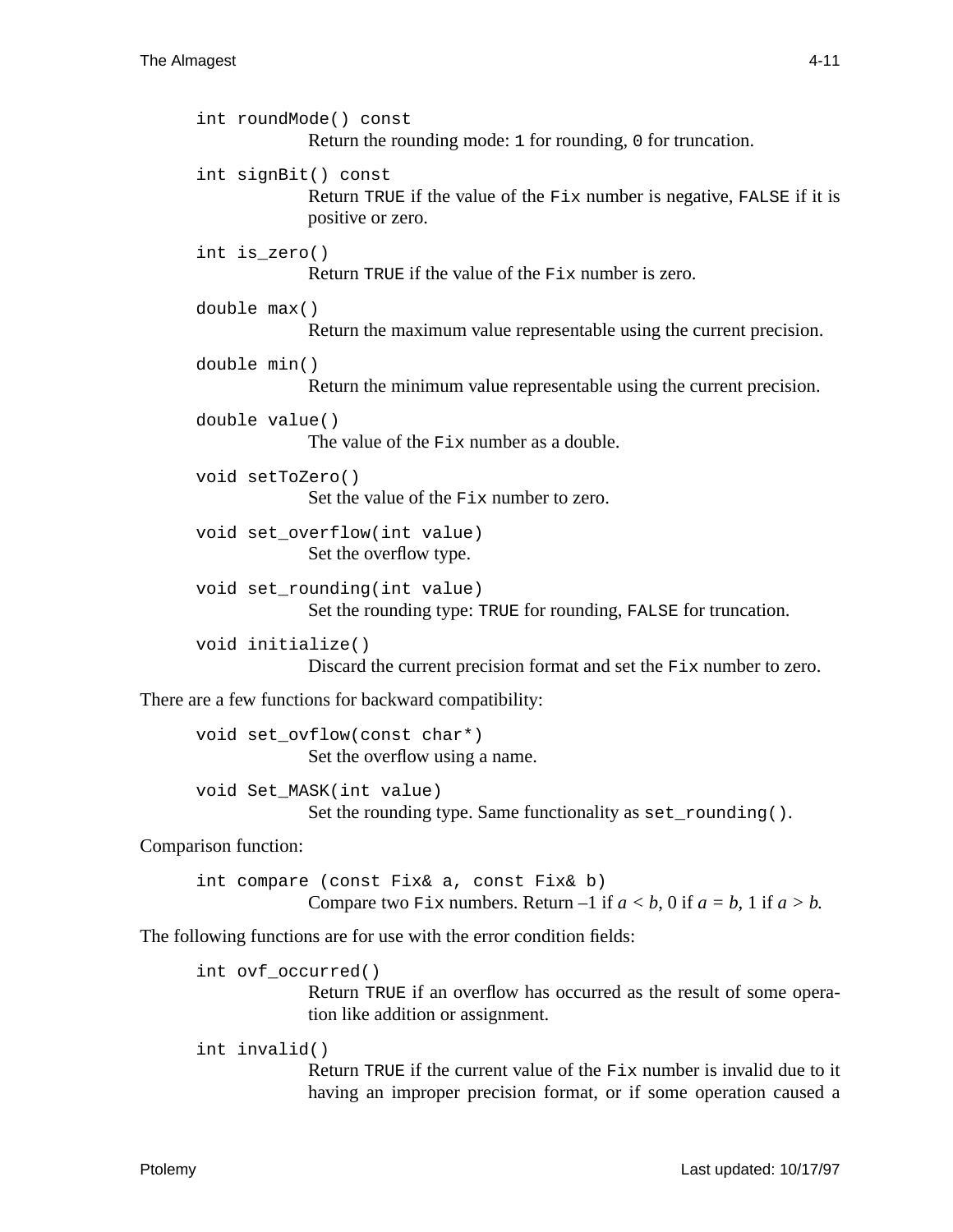divide by zero.

int dbz() Return TRUE if a divide by zero error occurred.

void clear\_errors() Reset all error bit fields to zero.

#### **Operators:**

Fix& operator =  $(const$  Fix& arg)

Assignment operator. If \*this does not have its precision format set  $(i.e. it is uninitialized), the source  $Fix$  is copied. Otherwise, the source$ Fix value is converted to the existing precision. Either truncation or rounding takes place, based on the value of the rounding bit of the current object. Overflow results either in saturation, "zero saturation" (replacing the result with zero), or a warning error message, depending on the overflow field of the object. In these cases, ovf\_occurred will return TRUE on the result.

```
Fix& operator = (double arg)
```
Assignment operator. The double value is first converted to a default precision Fix number and then assigned to \*this.

The function of these arithmetic operators should be self-explanatory:

```
Fix& operator += (const Fix&)
Fix& operator -= (const Fix&)
Fix& operator *= (const Fix&)
Fix& operator * = (int)Fix& operator /= (const Fix&)
Fix operator + (const Fix&, const Fix&)
Fix operator - (const Fix&, const Fix&)
Fix operator * (const Fix&, const Fix&)
Fix operator * (const Fix&, int)
Fix operator * (int, const Fix&)
Fix operator / (const Fix&, const Fix&)
Fix operator - (const Fix&) // unary minus
int operator == (const Fix& a, const Fix& b)
int operator != (const Fix& a, const Fix& b)
int operator >= (const Fix& a, const Fix& b)
int operator <= (const Fix& a, const Fix& b)
int operator > (const Fix& a, const Fix& b)
```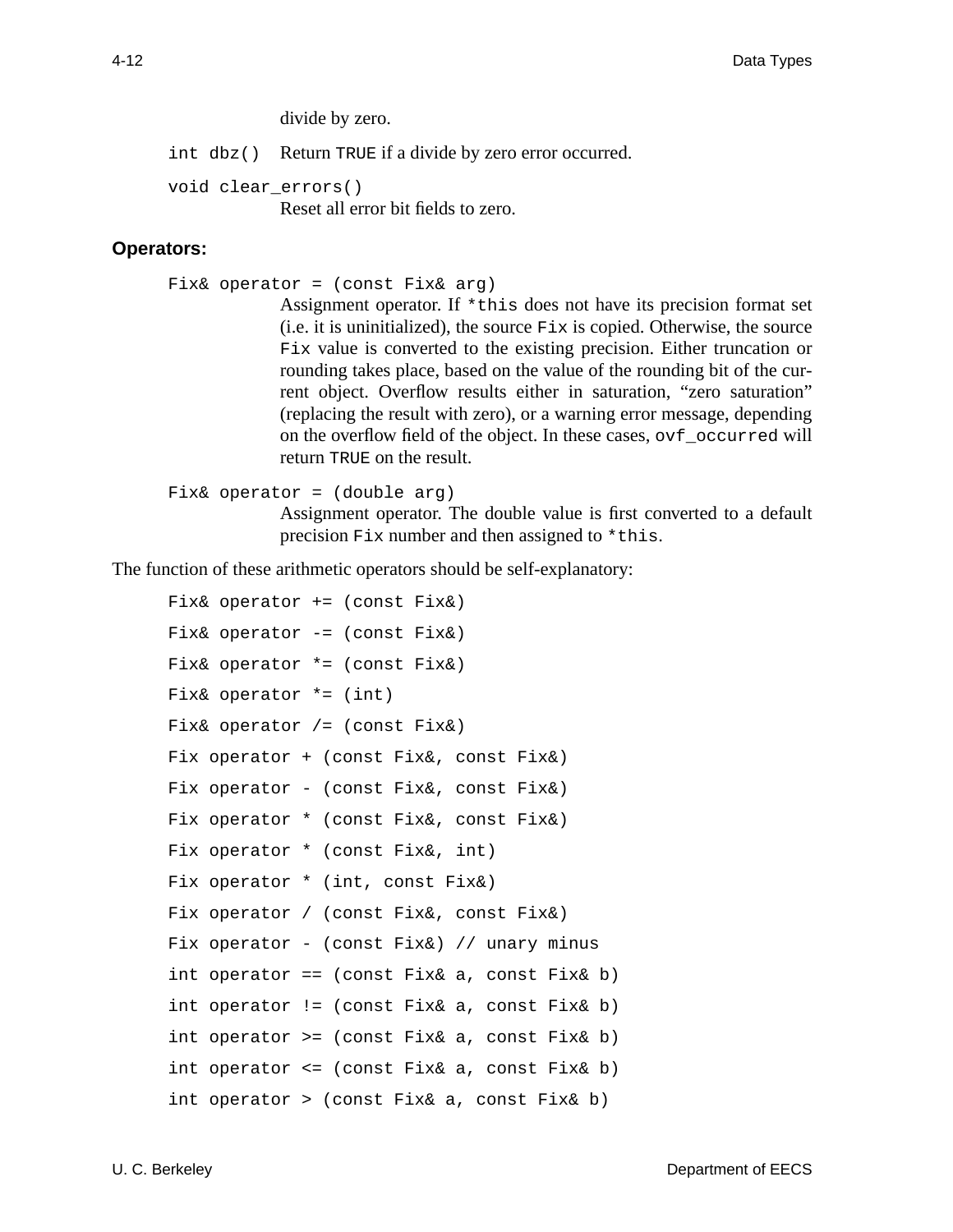int operator < (const Fix& a, const Fix& b)

Note:

- These operators are designed so that overflow does not, as a rule, occur (the return value has a wider format than that of its arguments). The exception is when the result cannot be represented in a Fix with all 64 bits before the binary point.
- The output of any operation will have error codes that are the logical OR of those of the arguments to the operation, plus any additional errors that occurred during the operation (like divide by zero).
- The division operation is currently a cheat: it converts to double and computes the result, converting back to Fix.
- The relational operators  $==, !=, >=, <=, >$ ,  $<$  are all written in terms of a function int compare(const Fix& a, const Fix& b) This functions returns -1 if  $a < b$ , 0 if  $a = b$ , and 1 if  $a > b$ . The comparison is exact (every bit is checked) if the two values have the same precision format. If the precisions are different, the arguments are converted to doubles and compared. Since double values only have an accuracy of about 53 bits on most machines, this may cause false equality reports for Fix values with many bits.

## **Conversions:**

```
operator int() const
             Return the value of the Fix number as an integer, truncating towards
             zero.
operator float() const
operator double() const
             Convert to a float or a double, creating an exact result when possible.
```
void complement()

Replace the current value by its complement.

#### **Fix overflow, rounding, and errors.**

The  $Fix$  class defines the following enumerated values for overflow handling:

```
Fix::ovf_saturate
Fix::ovf_zero_saturate
Fix::ovf_wrapped
Fix::ovf_warning
```
They may be used as arguments to the set\_overflow method, as in the following example:

out.set overflow(Fix::ovf saturate);

The member function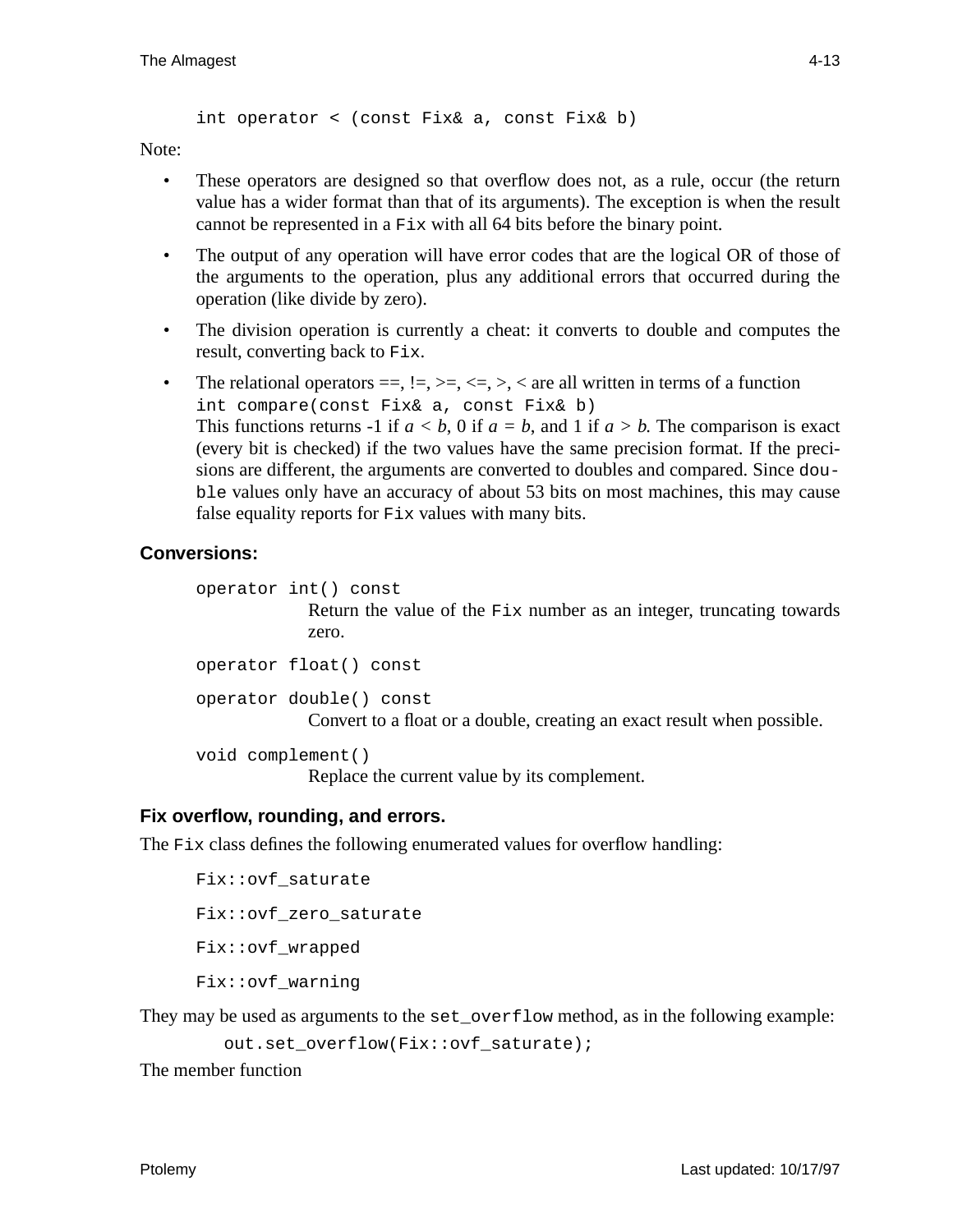int overflow() const;

returns the overflow type. This returned result can be compared against the above enumerated values. Overflow types may also be specified as strings, using the method

void set\_ovflow(const char\* overflow\_type);

the overflow\_type argument may be one of saturate, zero\_saturate, wrapped, or warning.

The rounding behavior of a Fix value may be set by calling

```
void set_rounding(int value);
```
If the argument is false, or has the value  $Fix: :mask\_truncated$ , truncate, truncation will occur. If the argument is nonzero (for example, if it has the value  $Fix: :$  mask\_truncate\_round, rounding will occur. The older name Set MASK is a synonym for set rounding.

The following functions access the error bits of a Fix result:

```
int ovf occurred() const;
int invalid() const;
int dbz() const;
```
The first function returns TRUE if there have been any overflows in computing the value. The second returns TRUE if the value is invalid, because of invalid precision parameters or a divide by zero. The third returns TRUE only for divide by zero.

# **4.3 Defining New Data Types**

The Ptolemy heterogeneous message interface provides a mechanism for stars to transmit arbitrary objects to other stars. Our design satisfies the following requirements:

- Existing stars (stars that were written before the message interface was added) that handle ANYTYPE work with message particles without change.
- Message portholes can send different types of messages during the same simulation. This is especially useful for modeling communication networks.
- It avoids copying large messages by using a reference count mechanism, as in many C++ classes (for example, string classes).
- It is possible to safely modify large messages without excessive memory allocation and deallocation.
- It is (relatively) easy for users to define their own message types; no change to the kernel is required to support new message types.

The "message" type is understood by Ptolemy to mean a particle containing a message. There are three classes that implement the support for message types:

- The Message class is the base class from which all other message data types are derived. A user who wishes to define an application-specific message type derives a new class from Message.
- The Envelope class contains a pointer to an derived from Message. When an Envelope objects is copied or duplicated, the new envelope simply sets its own pointer to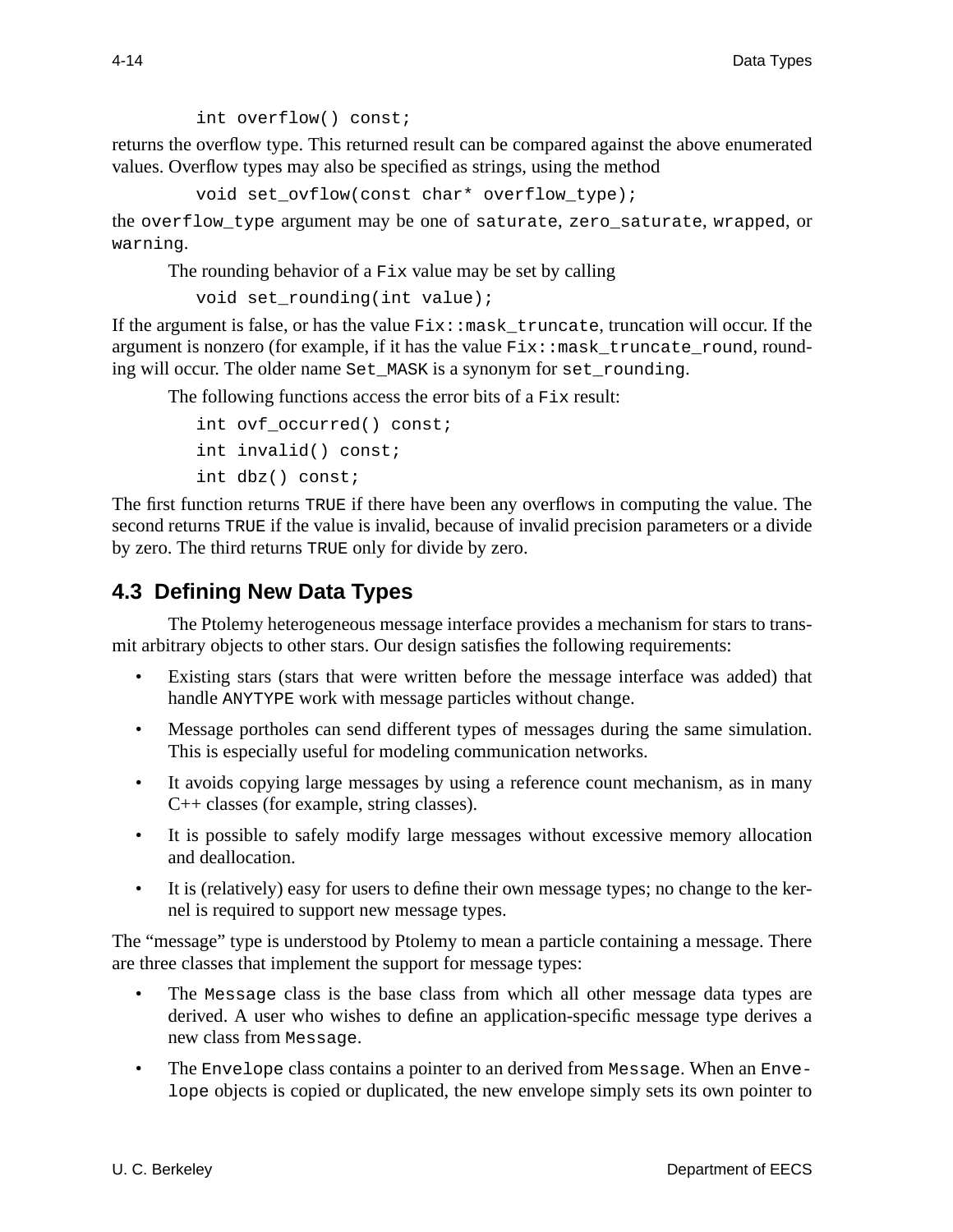the pointer contained in the original. Several envelopes can thus reference the same Message object. Each Message object contains a reference count, which tracks how many Envelope objects reference it; when the last reference is removed, the Message is deleted.

 • The MessageParticle class is a type of Particle (like IntParticle, Float-Particle, etc.); it contains a Envelope. Ports of type "message" transmit and receive objects of this type.

Class Particle contains two member functions for message support: getMessage, to receive a message, and the << operator with an Envelope as the right argument, to load a message into a particle. These functions return errors in the base class; they are overridden in the MessageParticle class with functions that perform the expected operation.

## **4.3.1 Defining a new Message class**

Every user-defined message is derived from class Message. Certain virtual functions defined in that class must be overridden; others may optionally be overridden. Here is an example of a user-defined message type:

```
// This is a simple vector message object. It stores
// an array of integer values of arbitrary length.
// The length is specified by the constructor.
#include "Message.h"
class IntVecData: public Message {
private:
      int len;
      init(int length,int *srcData) {
            len = length;
            data = new int[len];for (int i = 0; i < len; i++)data[i] = *srcData++;}
public:
      // the pointer is public for simplicity
      int *data;
      int length() const { return len;}
      // functions for type-checking
      const char* dataType() const { return "IntVecData";}
      // isA responds TRUE if given the name of the class or
      // of any baseclass.
      int isA(const char* typ) const {
            if (strcmp(typ,"IntVecData") == 0) return TRUE;
            else return Message::isA(typ);
      }
      // constructor: makes an uninitialized array
      IntVecData(int length): len(length) {
            data = new int[length];}
      // constructor: makes an initialized array from a int array
      IntVecData(int length,int *srcData) { init(length,srcData);}
```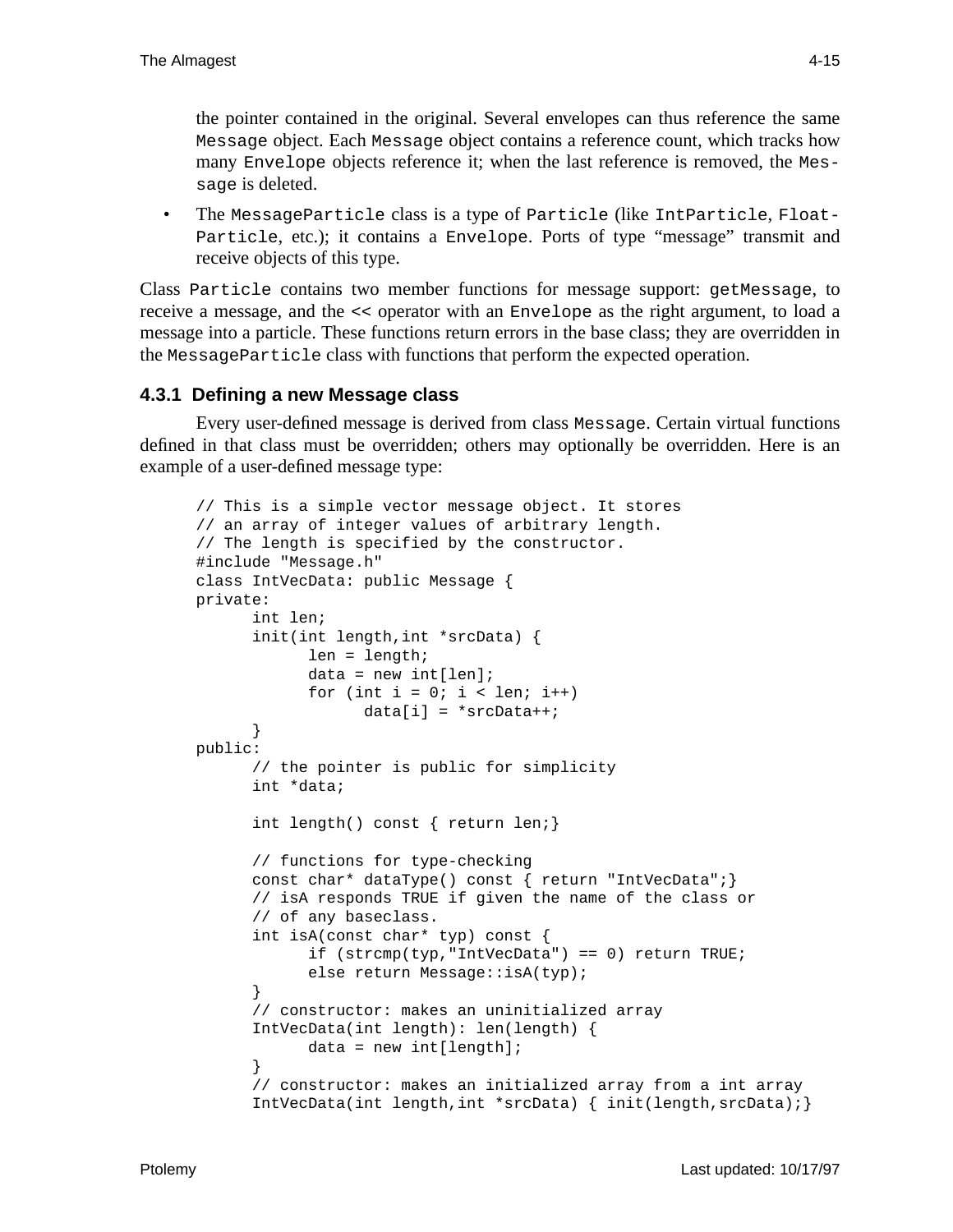```
// copy constructor
IntVecData(const IntVecData& src) { init(src.len,src.data);}
// clone: make a duplicate object
Message* clone() const { return new IntVecData(*this);}
// destructor
~\simIntVecData() {
      delete data;
}
```
This message object can contain a vector of integers of arbitrary length. Some functions in the class are arbitrary and the user may define them in whatever way is most convenient; however, there are some requirements.

The class must redefine the dataType method from class Message. This function returns a string identifying the message type. This string should be identical to the name of the class. In addition, the isA method must be defined. The isA method responds with TRUE  $(1)$ if given the name of the class or of any base class; it returns FALSE (0) otherwise. This mechanism permits stars to handle any of a whole group of message types, even for classes that are defined after the star is written.

Because of the regular structure of isA function bodies, macros are provided to generate them. The ISA\_INLINE macro expands to an inline definition of the function; for example,

```
ISA_INLINE(IntVecData,Message)
```
could have been written above instead of the definition of isA to generate exactly the same code. Alternatively, to put the function body in a .cc file, one can write

```
int isA(const char*) const;
```
in the class definition and put

ISA\_FUNC(IntVecData,Message)

in the .cc file (or wherever the methods are defined).

The class must define a copy constructor, unless the default copy constructor generated by the compiler, which does memberwise copying, will do the job.

The class must redefine the clone method of class Message. Given that the copy constructor is defined, the form shown in the example, where a new object is created with the new operator and the copy constructor, will suffice.

In addition, the user may optionally define type conversion and printing functions if they make sense. If a star that produces messages is connected to a star that expects integers (or floating values, or complex values), the appropriate type conversion function is called. The base class, Message, defines the virtual conversion functions asInt(), asFloat(), and  $asComplex()$  and the printing method print() — see the file  $$PTOLEMY/src/kernel/$ Message.h for their exact types. The base class conversion functions assert a run-time error, and the default print function returns a StringList saying

<*type*>: no print method

};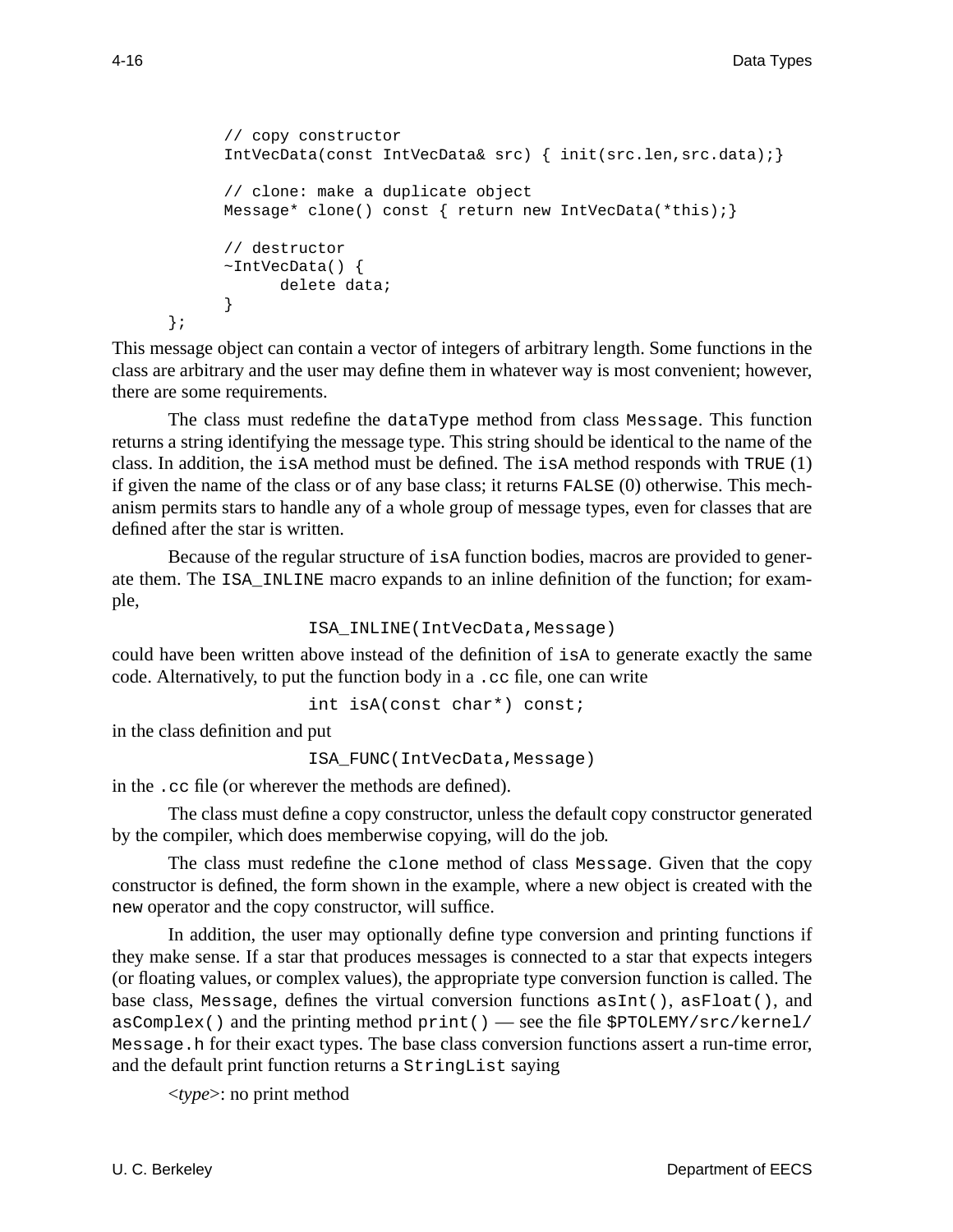where *type* is whatever is returned by dataType().

By redefining these methods, you can make it legal to connect a star that generates messages to a star that expects integer, floating, or complex particles, or you can connect to a Printer or XMgraph star (for XMgraph to work, you must define the asFloat function; for Printer to work, you must define the print method).

# **4.3.2 Use of the Envelope class**

The Envelope class references objects of class Message or derived classes. Once a message object is placed into an envelope object, the envelope takes over responsibility for managing its memory: maintaining reference counts, and deleting the message when it is no longer needed.

The constructor (which takes as its argument a reference to a Message), copy constructor, assignment operator, and destructor of Envelope manipulate the reference counts of the references Message object. Assignment simply copies a pointer and increments the reference count. When the destructor of a Envelope is called, the reference count of the Message object is decremented; if it becomes zero, the Message object is deleted. Because of this deletion, a Message must never be put inside a Envelope unless it was created with the new operator. Once a Message object is put into an Envelope it must never be explicitly deleted; it will "live" as long as there is at least one Envelope that contains it, and it will then be deleted automatically.

It is possible for an Envelope to be "empty". If it is, the empty method will return TRUE, and the data field will point to a special "dummy message" with type DUMMY that has no data in it.

The dataType method of Envelope returns the datatype of the contained Message object; the methods  $asInt()$ ,  $asFloat()$ ,  $asComplex()$ , and  $print()$  are also "passed through" in a similar way to the contained object.

Two Envelope methods are provided for convenience to make type checking simpler: typeCheck and typeError. A simple example illustrates their use:

```
if (!envelope.typeCheck("IntVecData")) {
      Error::abortRun(*this, envelope.typeError("IntVecData"));
      return;
}
```
The method typeCheck calls isA on the message contents and returns the result, so an error will be reported if the message contents are not IntVecData and are not derived from IntVecData. Since the above code segment is so common in stars; a macro is included in Message.h to generate it; the macro

```
TYPE_CHECK(envelope,"IntVecData");
```
expands to essentially the same code as above. The typeError method generates an appropriate error message:

```
Expected message type 'arg', got 'type'
```
To access the data, two methods are provided: myData() and writableCopy(). The myData function returns a pointer to the contained Message-derived object. *The data pointed*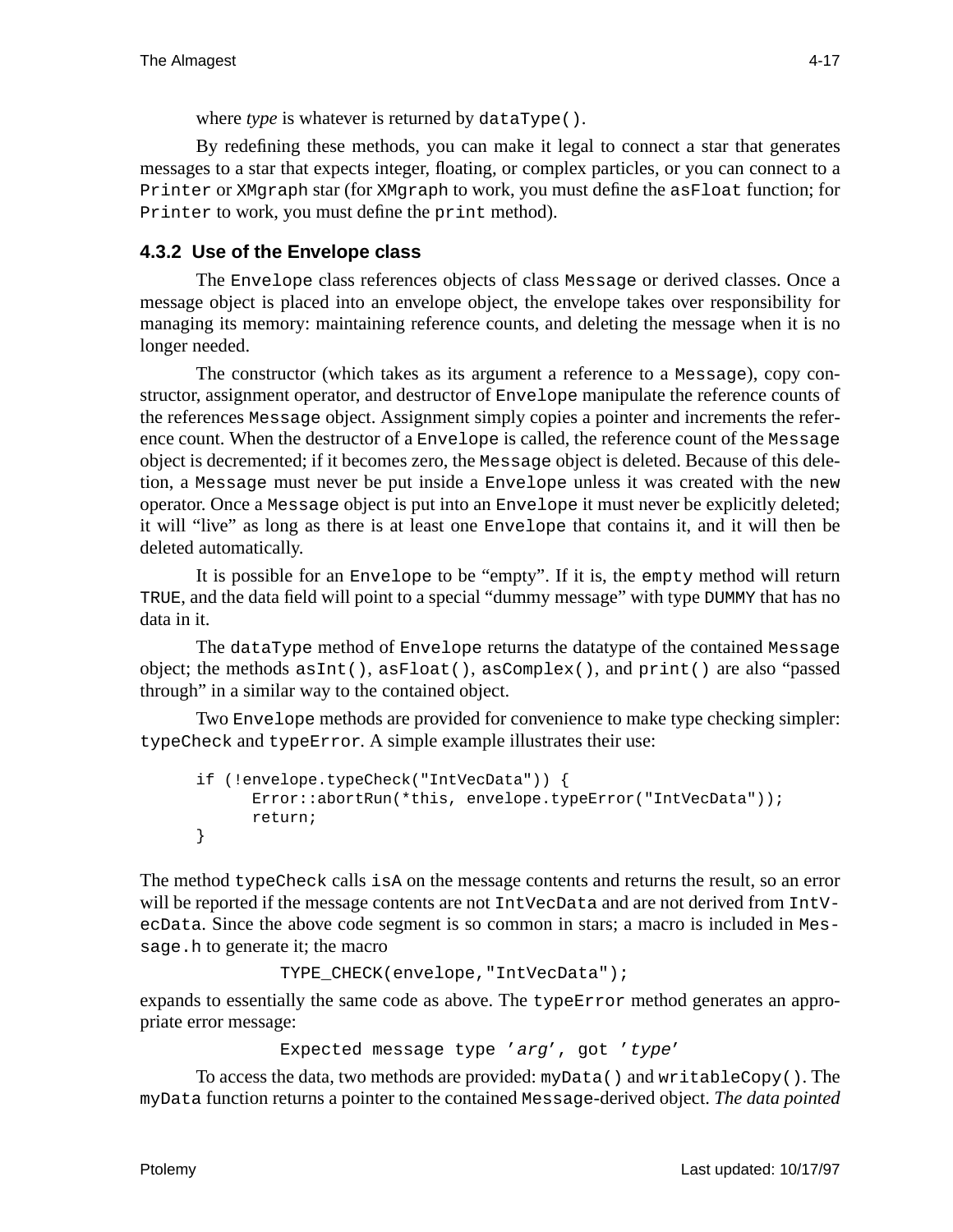*to by this pointer must not be modified*, since other Envelope objects in the program may also contain it. If you convert its type, always make sure that the converted type is a pointer to const (see the programming example for UnPackInt below). This ensures that the compiler will complain if you do anything illegal.

The writableCopy function also returns a pointer to the contained object, but with a difference. If the reference count is one, the envelope is emptied (set to the dummy message) and the contents are returned. If the reference count is greater than one, a *clone* of the contents is made (by calling its clone() function) and returned; again the envelope is zeroed (to prevent the making of additional clones later on).

In some cases, a star writer will need to keep a received Message object around between executions. The best way to do this is to have the star contain a member of type Envelope, and to use this member object to hold the message data between executions. Messages should always be kept in envelopes so that the user does not have to worry about managing their memory.

## **4.3.3 Use of the MessageParticle class**

If a porthole is of type "message", then its particles are objects of the class MessageParticle. A MessageParticle is simply a particle whose data field is an Envelope, which means that it can hold a Message in the same way that Envelope objects do.

Many methods of the Particle class are redefined in the MessageParticle class to cause a run-time error; for example, it is illegal to send an integer, floating, or complex number to the particle with the << operator. The conversion operators (conversion to type int, double, or Complex) return errors by default, but can be made legal by redefining the asInt, asFloat, or asComplex methods for a specific message type.

The principal operations on MessageParticle objects are << with an argument of type Envelope, to load a message into the particle, and getMessage(Envelope&), to transfer message contents from the particle into a user-supplied message. The getMessage method removes the message contents from the particle<sup>1</sup>. In cases where the destructive behavior of getMessage cannot be tolerated, an alternative interface, accessMessage(Envelope&), is provided. It does not remove the message contents from the particle. Promiscuous use of accessMessage in systems where large-sized messages may be present can cause the amount of virtual memory occupied to grow (though all message will be deleted eventually).

## **4.3.4 Use of messages in stars**

Here are a couple of simple examples of stars that produce and consume messages. For more advanced samples, look in the Ptolemy distribution for stars that produce or consume messages. The image processing classes and stars, which are briefly described below in "Image particles" on page 4-40, provide a particularly rich set of examples. The matrix classes described on page 4-21 are also good examples. The matrix classes are recognized in the Ptolemy kernel, and supported by pigi and ptlang.

<sup>1.</sup> The reason for this "aggressive reclamation" policy (both here and in other places) is to minimize the number of no-longer-needed messages in the system and to prevent unnecessary clones from being generated by writableCopy() by eliminating references to Message objects as soon as possible.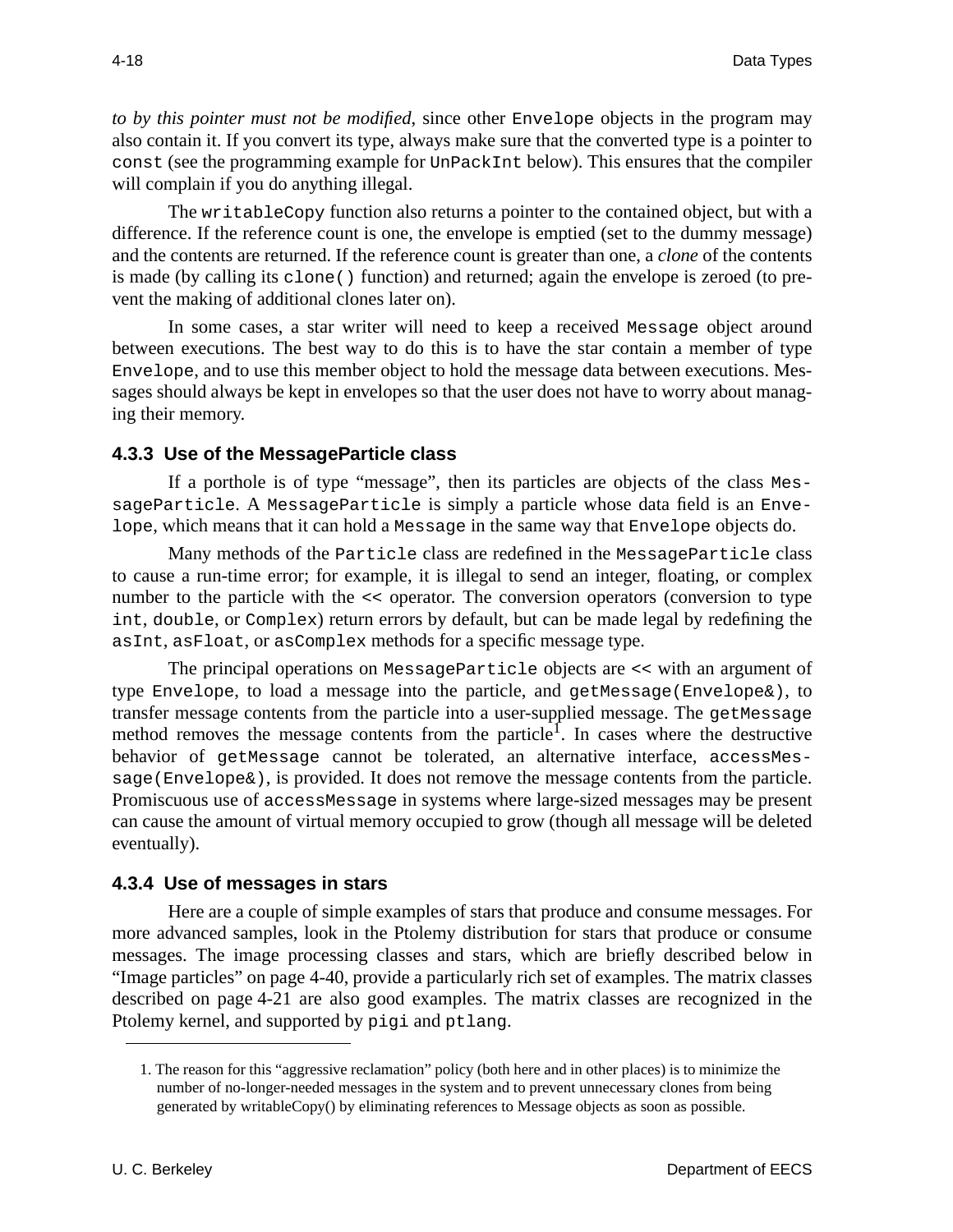```
defstar {
      name { PackInt }
      domain { SDF }
      desc { Accept integer inputs and produce IntVecData messages.}
      defstate {
            name { length }
            type { int }
            default \{ 10 \}desc { number of values per message }
      }
      input {
            name { input }
            type { int }
      }
      output {
            name { output }
            type { message }
      }
      ccinclude { "Message.h", "IntVecData.h" }
      start {
            input.setSDFParams(int(length),int(length-1));
      }
      go {
            int 1 = length;
            IntVecData * pd = new IntVecData(1);
            // Fill in message. input%0 is newest, must reverse
            for (int i = 0; i < 1; i++)pd->data[1-i-1] = int(input%i);
            Envelope pkt(*pd);
            output%0 << pkt;
      }
}
```
Since this is an SDF star, it must produce and consume a constant number of tokens on each step, so the message length must be fixed (though it is controllable with a state). See "Setting SDF porthole parameters" on page 7-1 for an explanation of the setSDFParams method. Notice that the output porthole is declared to be of type message. Notice also the ccinclude statement; we must include the file Message.h in all message-manipulating stars, and we must also include the definition of the specific message type we wish to use.

The code itself is fairly straightforward—an IntVecData object is created with new, is filled in with data, and is put into an Envelope and sent. Resist the temptation to declare the IntVecData object as a local variable: it will not work. It must reside on the heap. Here is a star to do the inverse operation:

```
defstar {
      name { UnPackInt }
      domain { SDF }
      desc {
Accept IntVecData messages and produce integers. The first 'length'
values from each message are produced.
```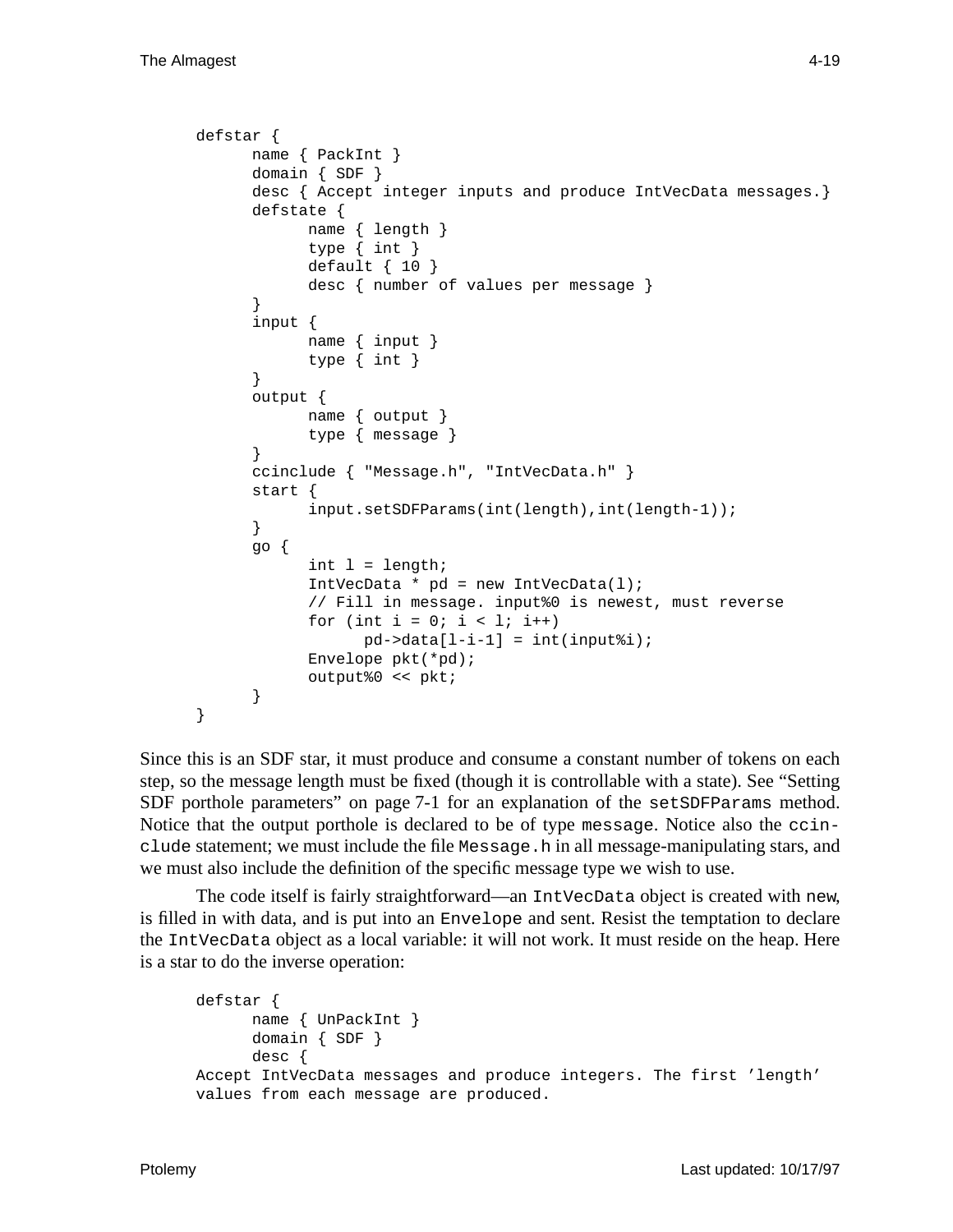```
}
defstate {
      name { length }
      type { int }
      default \{ 10 \}desc { number of values output per message }
}
input {
      name { input }
      type { message }
}
output {
      name { output }
      type { int }
}
ccinclude { "Message.h", "IntVecData.h" }
start {
      output.setSDFParams(int(length),int(length-1));
}
go {
      Envelope pkt;
      (input%0).getMessage(pkt);
      if (!pkt.typeCheck("IntVecData")) {
            Error::abortRun(*this,pkt.typeError("IntVecData"));
            return;
      }
      const IntVecData * pd = (const IntVecData *)pkt.myData();
      if (pd.length() < int(length)) {
            Error::abortRun(*this,
                  "Received message is too short");
            return;
      }
      for (i = 0; i < int(length); i++) {
            output%(int(length)-i-1) << pd->data[i];
      }
}
```
Because the domain is SDF, we must always produce the same number of outputs regardless of the size of the messages. The simple approach taken here is to require at least a certain amount of data or else to trigger an error and abort the run.

The operations here are to declare an envelope, get the data from the particle into the envelope with getMessage, check the type, and then access the contents. Notice the cast operation; this is needed because myData returns a const pointer to class Message. It is important that we converted the pointer to const IntVecData \* and not IntVecData\* because we have no right to modify the message through this pointer. Many  $C_{++}$  compilers will not warn by default about "casting away const"; we recommend turning on compiler warnings when compiling code that uses messages to avoid getting into trouble (for g++, say -Wcast-qual; for *cfront*-derived compilers, say +w**)**.

If we wished to modify the message and then send the result as an output, we would call writableCopy instead of myData, modify the object, then send it on its way as in the

}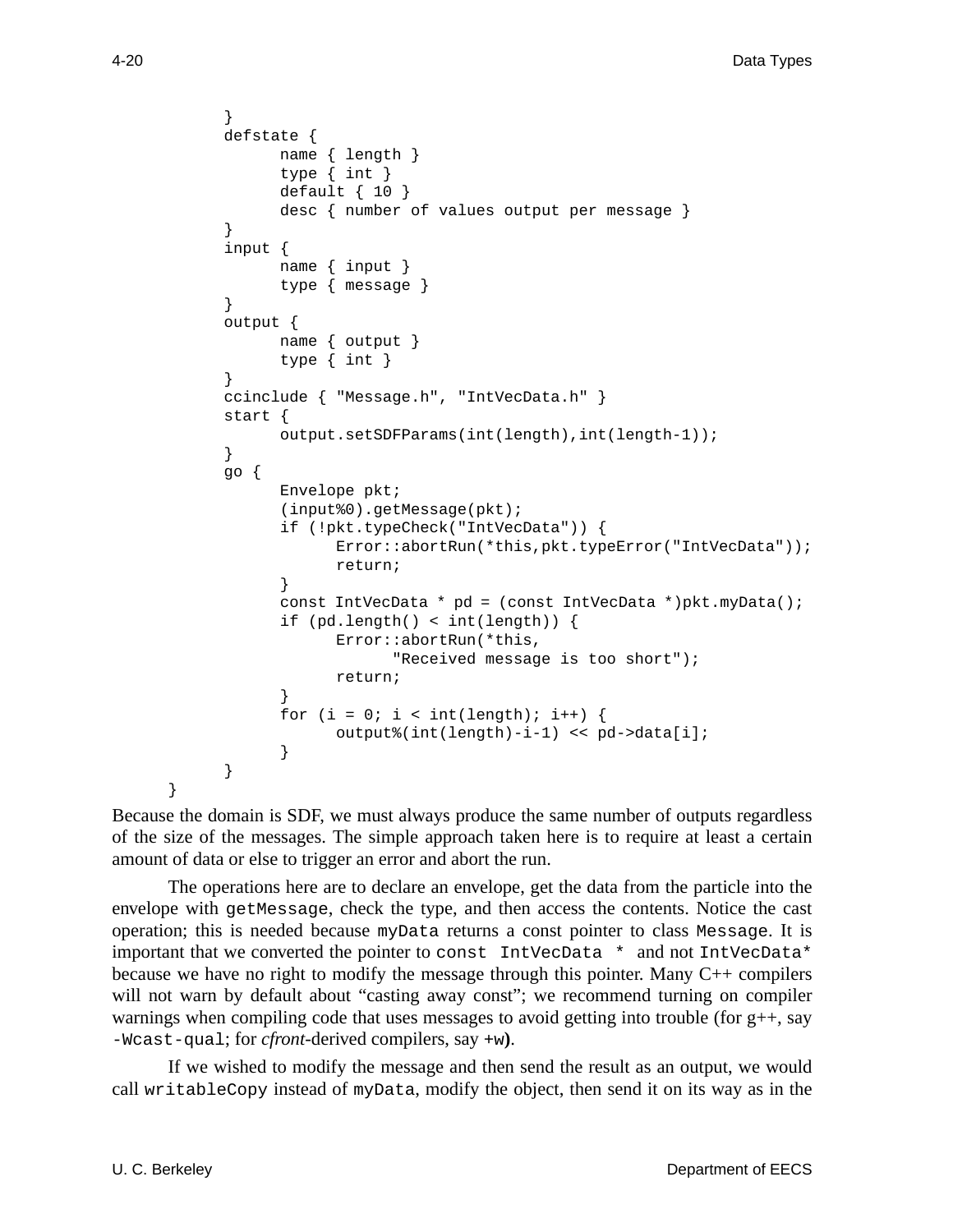previous star.

# **4.4 The Matrix Data Types**

The primary support for matrix types in Ptolemy is the PtMatrix class. PtMatrix is derived from the Message class, and uses the various kernel support functions for working with the Message data type as described in Section 4.3 on page 4-14. This section discusses the PtMatrix class and how to write stars and programs using this class.

# **4.4.1 Design philosophy**

The PtMatrix class implements two dimensional arrays. There are four key classes derived from PtMatrix: ComplexMatrix, FixMatrix, FloatMatrix, and IntMatrix. (Note that  $F$ loatMatrix is a matrix of  $C++$  doubles.) A review of matrix classes implemented by other programmers revealed two main styles of implementation: a vector of vectors, or a simple array. In addition, there are two main formats of storing the entries: columnmajor ordering, where all the entries in the first column are stored before the entries of the second column, and row-major ordering, where the entries are stored starting with the first row. Column-major ordering is how Fortran stores arrays whereas row-major ordering is how C stores arrays.

The Ptolemy PtMatrix class stores data as a simple C array, and therefore uses rowmajor ordering. Row-major ordering also seems more natural for operations such as image and video processing, but it might make it more difficult to interface Ptolemy's PtMatrix class with Fortran library calls. The limits of interfacing Ptolemy's PtMatrix class with other software is discussed in Section 4.4.5 on page 4-33.

The design decision to store data entries in a C array rather than as an array of vector objects has a greater effect on performance than the decision whether to use row major or column major ordering. There are a couple of advantages to implementing a matrix class as an array of vector class objects: referencing an entry may be faster, and it is easier to do operations on a whole row or column of the matrix, depending on whether the format is an array of column vectors or an array of row vectors. An entry lookup in an array of row vectors requires two index lookups: one to find the desired row vector in the array and one to find the desired entry of that row. A linear array, in contrast, requires a multiplication to find the location of first element of the desired row and then an index lookup to find the column in that row. For example,  $A[row][col]$  is equivalent to looking up  $\&data + (row*numRows + col)$  if the entries are stored in a C array data[], whereas it is \*( $&rowArray + row$ ) + col if looking up the entry in an array of vectors format.

Although the array of vectors format has faster lookups, it is also more expensive to create and delete the matrix. Each vector of the array must be created in the matrix constructor, and each vector must also be deleted by the matrix destructor. The array of vectors format also requires more memory to store the data and the extra array of vectors.

With the advantages and disadvantages of the two systems in mind, we chose to implement the PtMatrix class with the data stored in a standard C array. Ptolemy's environment is such that matrices are created and deleted constantly as needed by stars: this negates much of the speedup gained from faster lookups. Also, we felt it was important to keep the design of the class simple and the memory usage efficient because of Ptolemy's increasing size and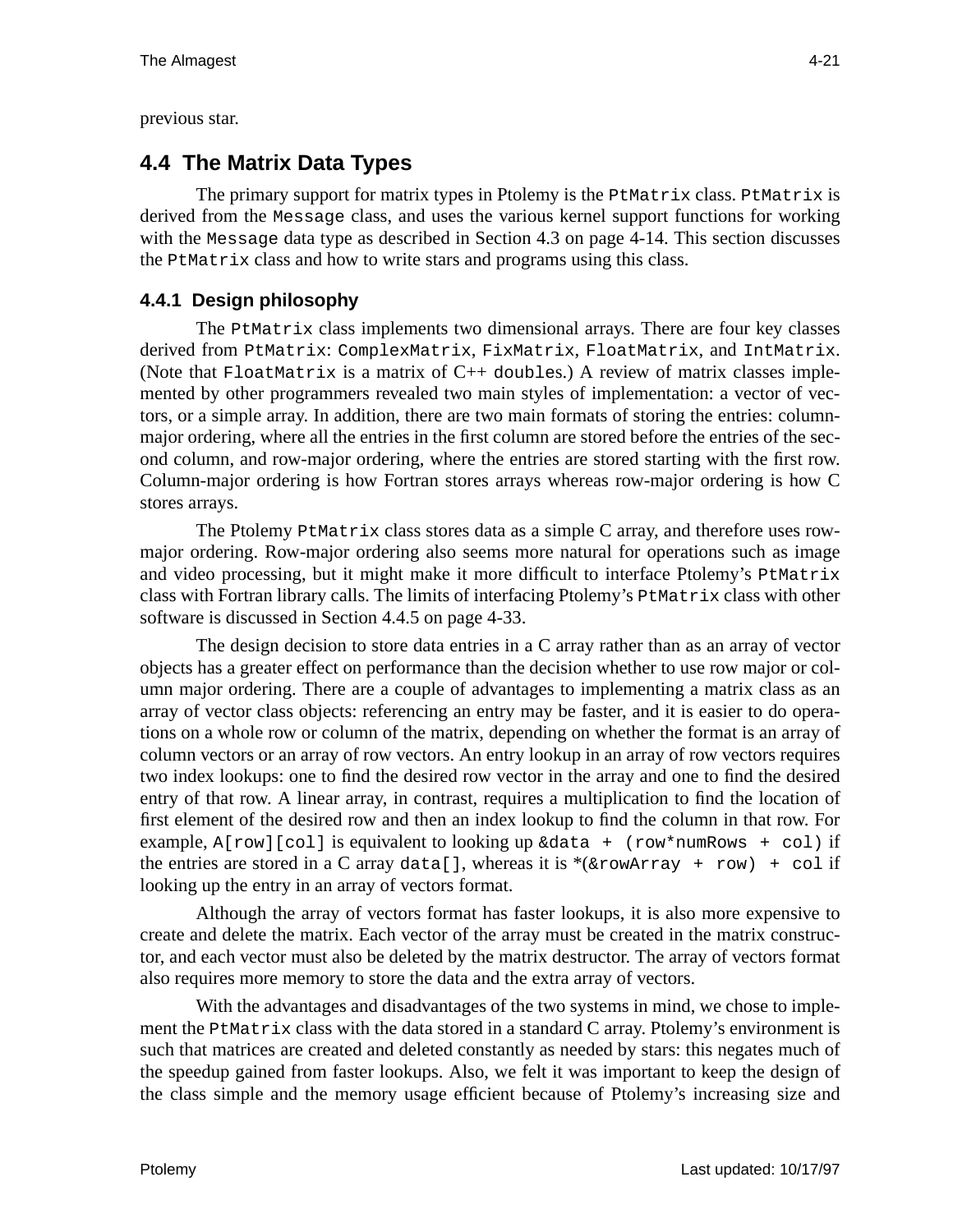complexity.

## **4.4.2 The PtMatrix class**

The PtMatrix base class is derived from the Message class so that we can use Ptolemy's Envelope class and message-handling system. However, the MessageParticle class is not used by the PtMatrix class; instead, there are special MatrixEnvParticle classes defined to handle type checking between the various types of matrices. This allows the system to automatically detect when two stars with different matrix type inputs and outputs are incorrectly connected together.<sup>1</sup> Also, the MatrixEnvParticle class has some special functions not found in the standard MessageParticle class to allow easier handling of PtMatrix class messages. A discussion of how to pass PtMatrix class objects using the MatrixEnvParticles can be found in a following section.

As explained previously, there are currently four data-specific matrix classes: ComplexMatrix, FixMatrix, FloatMatrix, and IntMatrix. Each of these classes stores its entries in a standard C array named data, which is an array of data objects corresponding to the PtMatrix type: Complex, Fix, double, or int. These four matrix classes implement a common set of operators and functions; in addition, the ComplexMatrix class has a few special methods such as conjugate() and hermitian() and the  $FixMatrix$  class has a number of special constructors that allow the user to specify the precision of the entries in the matrix. Generally, all entries of a FixMatrix will have the same precision.

The matrix classes were designed to take full advantage of operator overloading in C++ so that operations on matrix objects can be written much like operations on scalar ones. For example, the two-operand multiply operator  $*$  has been defined so that if A and B are matrices,  $A * B$  will return a third matrix that is the matrix product of A and B.

# **4.4.3 Public functions and operators for the PtMatrix class**

The functions and operators listed below are implemented by all matrix classes (ComplexMatrix, FixMatrix, FloatMatrix, and IntMatrix) unless otherwise noted. The symbols used are:

- XXX refers to one of the following: Complex, Fix, Float, or Int
- xxx refers to one of the following: Complex, Fix, double, or int

## **Functions and Operators to access entries of the Matrix:**

```
xxx& entry(int i)
              Example: A.entry(i)
              Return the i<sup>th</sup> entry of the matrix when its data storage is considered to
              be a linear array. This is useful for quick operations on every entry of
              the matrix without regard for the specific (row,column) position of
              that entry. The total number of entries in the matrix is defined to be
              numRows() * numCols(), with indices ranging from 0 to num-
```
<sup>1.</sup> We recommend, however, that you do not adapt this method to your own types, but use the standard method of adding new message types described in Section 4.3. The method currently used for the matrix classes may not be supported in future releases.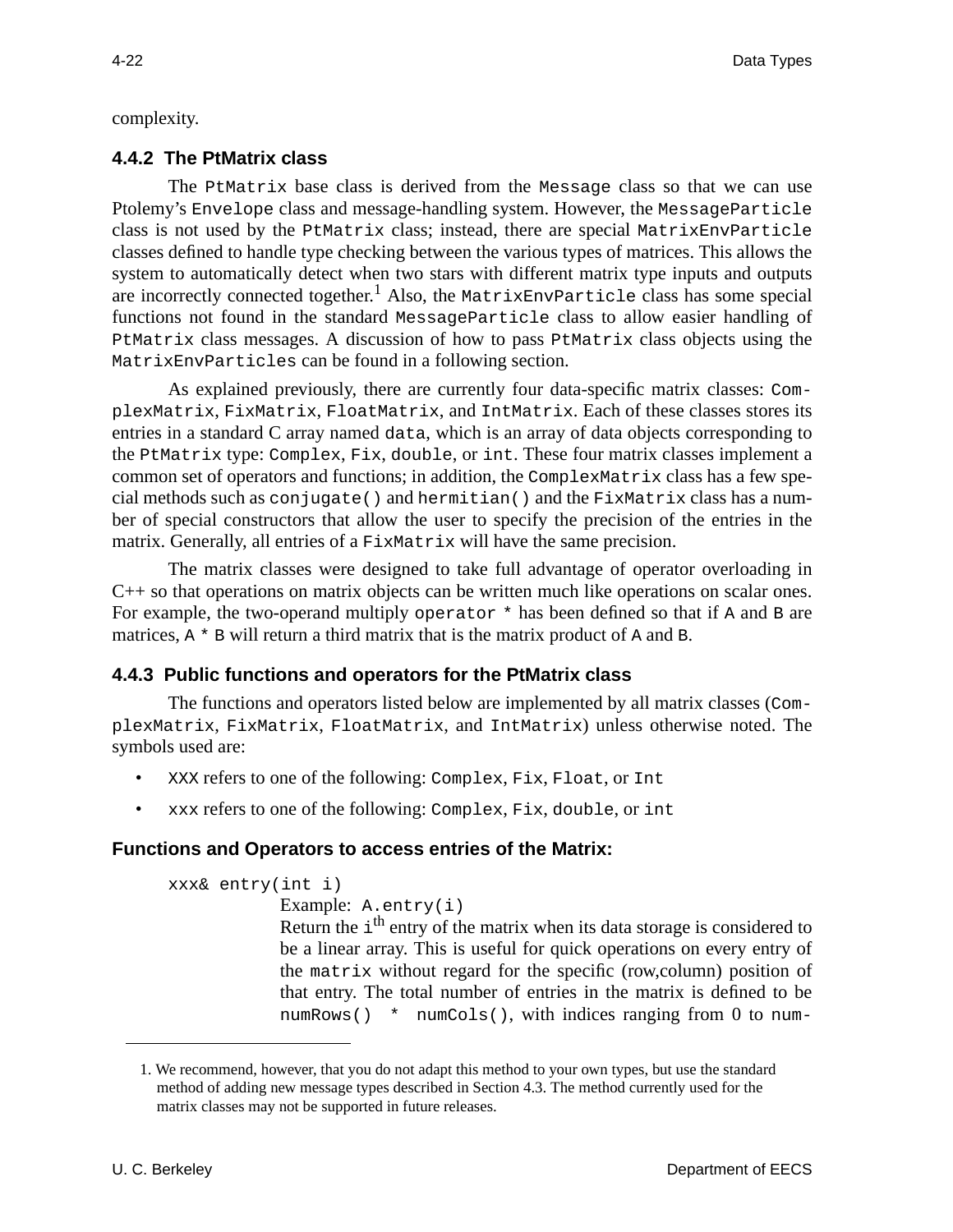xxx\* operator [] (int row)

Example: A[row][column]

Return a pointer to the start of the row in the matrix's data storage. (This operation is different to matrix classes defined as arrays of vectors, in which the [] operator returns the vector representing the desired row.) This operator is generally not used alone but with the [] operator defined on C arrays, so that  $A[i][j]$  will give you the entry of the matrix in the  $i<sup>th</sup>$  row and  $j<sup>th</sup>$  column of the data storage. The range of rows is from 0 to numRows  $() -1$  and the range of columns is from  $0$  to numCols $() -1$ .

#### **Constructors:**

```
XXXMatrix()
```
Example: IntMatrix A;

Create an uninitialized matrix. The number of rows and columns are set to zero and no memory is allocated for the storage of data.

XXXMatrix(int numRow, int numCol)

Example: FloatMatrix A(3,2);

Create a matrix with dimensions numRow by numCol. Memory is allocated for the data storage but the entries are uninitialized.

XXXMatrix(int numRow, int numCol, PortHole& p)

Example: ComplexMatrix(3,3,myPortHole)

Create a matrix of the given dimensions and initialize the entries by assigning to them values taken from the porthole myPortHole. The entries are assigned in a rasterized sequence so that the value of the first particle removed from the porthole is assigned to entry (0,0), the second particle's value to entry  $(0,1)$ , etc. It is assumed that the porthole has enough particles in its buffer to fill all the entries of the new matrix.

XXXMatrix(int numRow, int numCol, XXXArrayState& dataArray) Example: IntMatrix A(2,2, myIntArrayState);

> Create a matrix with the given dimensions and initialize the entries to the values in the given ArrayState. The values of the ArrayState fill the matrix in rasterized sequence so that entry  $(0,0)$  of the matrix is the first entry of the  $ArrayState$ , entry  $(0,1)$  of the matrix is the second, etc. An error is generated if the ArrayState does not have enough values to initialize the whole matrix.

XXXMatrix(const XXXMatrix& src)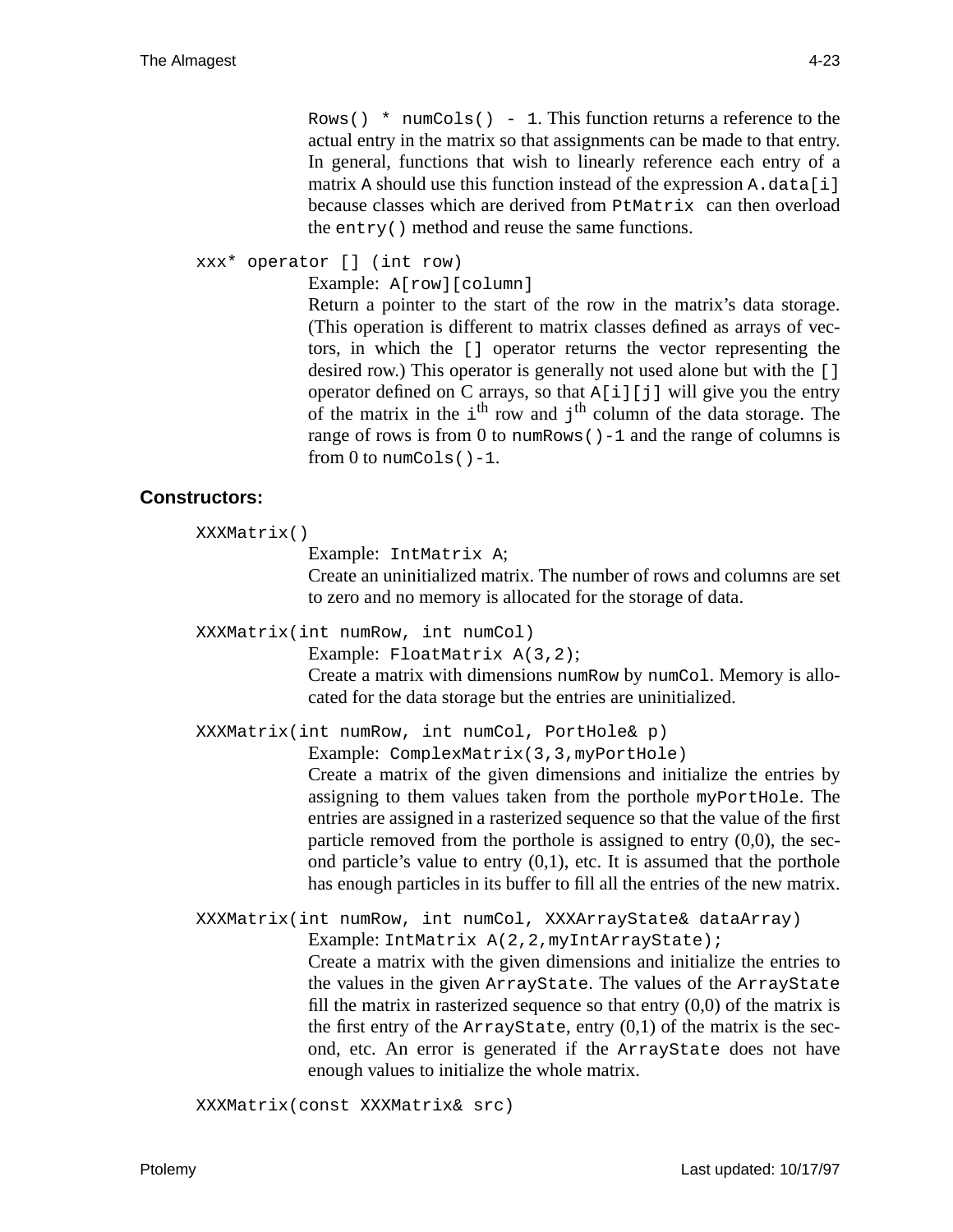Example: FixMatrix A(B); This is the copy constructor. A new matrix is formed with the same dimensions as the source matrix and the data values are copied from the source. XXXMatrix(const XXXMatrix& src, int startRow, int startCol, int numRow, int numCol) Example: IntMatrix A(B,2,2,3,3); This special "submatrix" constructor creates a new matrix whose val-

ues come from a submatrix of the source. The arguments startRow and startCols specify the starting row and column of the source matrix. The values numRow and numCol specify the dimensions of the new matrix. The sum startRow + numRow must not be greater than the maximum number of rows in the source matrix; similarly, start-Col + numCol must not be greater than the maximum number of columns in the source. For example, if  $B$  is a matrix with dimension  $(4,4)$ , then  $A(B,1,1,2,2)$  would create a new matrix A that is a  $(2,2)$  matrix with data values from the center quadrant of matrix B, so that  $A[0][0]$  $=$  B[1][1], A[0][1]  $=$  B[1][2], A[1][0]  $=$  B[2][1], and  $A[1][1] == B[2][2].$ 

The following are special constructors for the FixMatrix class that allow the programmer to specify the precision of the entries of the FixMatrix.

- FixMatrix(int numRow, int numCol, int length, int intBits) Example: FixMatrix  $A(2,2,14,4)$ ; Create a FixMatrix with the given dimensions such that each entry is a fixed-point number with precision as given by the length and int-Bits inputs.
- FixMatrix(int numRow, int numCol, int length, int intBits, PortHole& myPortHole)

Example: FixMatrix A(2,2,14,4);

Create a FixMatrix with the given dimensions such that each entry is a fixed-point number with precision as given by the length and int-Bits inputs and initialized with the values that are read from the particles contained in the porthole myPortHole.

FixMatrix(int numRow, int numCol, int length, int intBits, Fix-ArrayState& dataArray) Example: FixMatrix  $A(2,2,14,4)$ ; Create a FixMatrix with the given dimensions such that each entry is a fixed-point number with precision as given by the length and int-Bits inputs and initialized with the values in the given FixArray-State.

There are also special copy constructors for the FixMatrix class that allow the programmer to specify the precision of the entries of the FixMatrix as they are copied from the sources. These copy constructors are usually used for easy conversion between the other matrix types.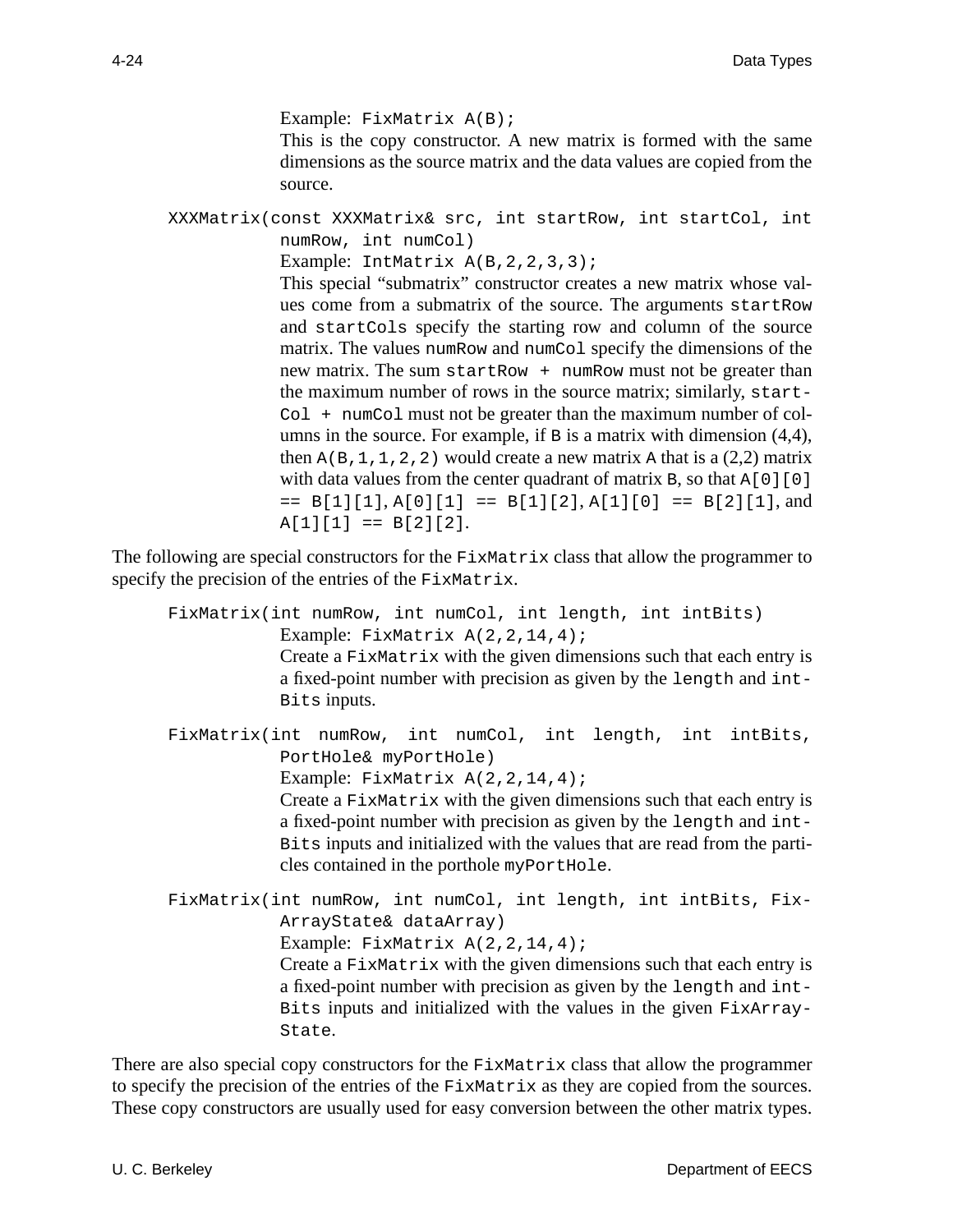The last argument specifies the type of masking function (truncate, rounding, etc.) to be used when doing the conversion.

```
FixMatrix(const XXXMatrix& src, int length, int intBits,
             int round)
             Example: FixMatrix A(CxMatrix, 4, 14, TRUE);
             Create a FixMatrix with the given dimensions such that each entry is
             a fixed-point number with precision as given by the length and int-
             Bits arguments. Each entry of the new matrix is copied from the cor-
             responding entry of the src matrix and converted as specified by the
             round argument.
```
## **Comparison operators:**

```
int operator == (const XXXMatrix& src)
             Example: if(A == B) then ...Return TRUE if the two matrices have the same dimensions and every
             entry in A is equal to the corresponding entry in B. Return FALSE other-
             wise.
int operator != (const XXXMatrix& src)
             Example: if(A := B) then ...Return TRUE if the two matrices have different dimensions or if any
             entry of A differs from the corresponding entry in B. Return FALSE oth-
```
# **Conversion operators:**

erwise.

Each matrix class has a conversion operator so that the programmer can explicitly cast one type of matrix to another (this casting is done by copying). It would have been possible to make conversions occur automatically when needed, but because these conversions can be quite expensive for large matrices, and because unexpected results might occur if the user did not intend for a conversion to occur, we chose to require that these conversions be used explicitly.

```
operator XXXMatrix () const
              Example: FloatMatrix C = A * (FloatMatrix)B;
              Convert a matrix of one type into another. These conversions allow the
              various arithmetic operators, such as * and +, to be used on matrices of
              different type. For example, if \overline{A} in the example above is a (3,3)
              FloatMatrix and B is a (3,2) IntMatrix, then C is a FloatMatrix
              with dimensions (3,2).
```
## **Destructive replacement operators:**

These operators are member functions that modify the current value of the object. In the following examples, A is usually the lvalue (\*this). All operators return \*this:

XXXMatrix& operator = (const XXXMatrix& src) Example:  $A = B$ ;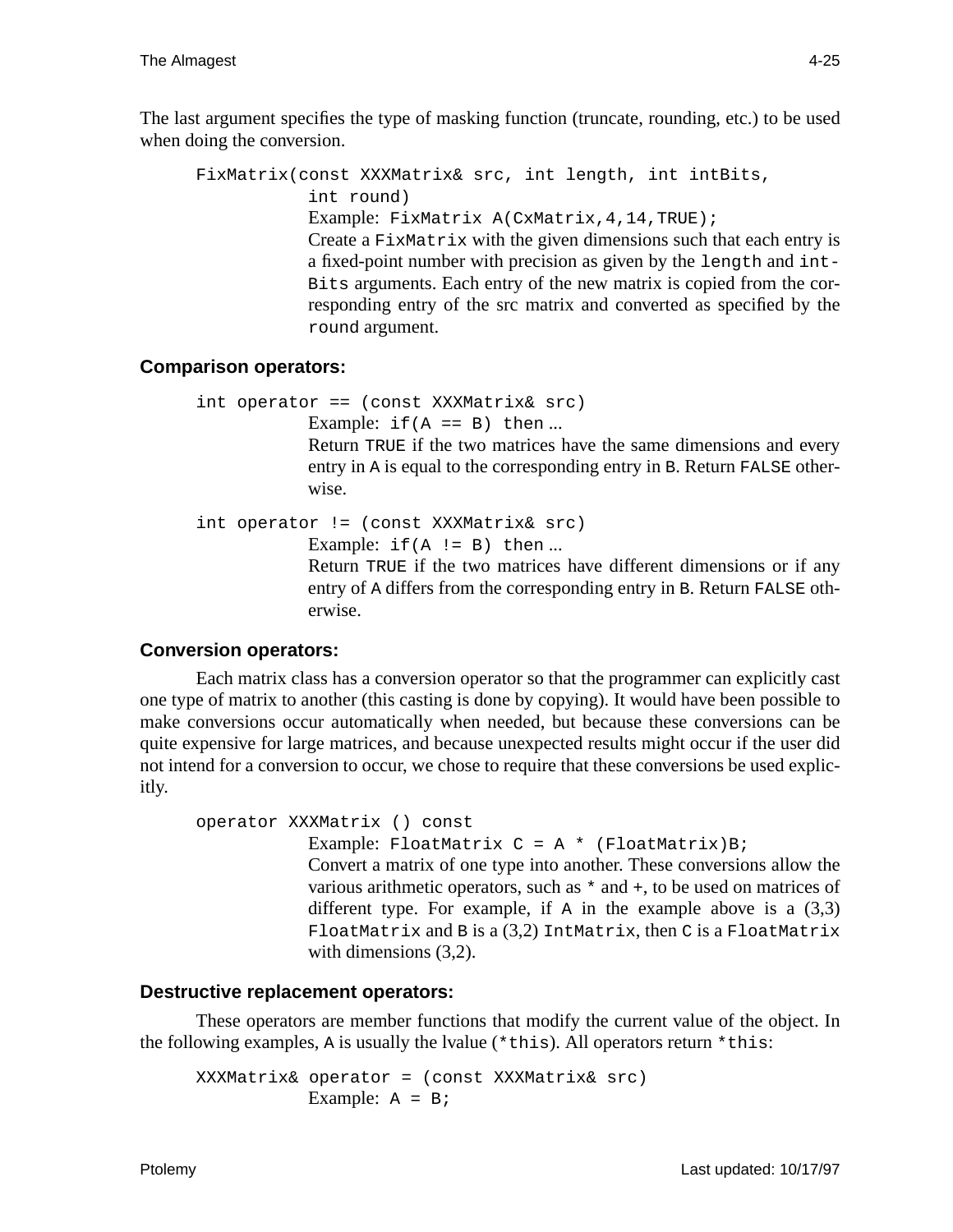|  | This is the assignment operator: make A into a matrix that is a copy of<br>B. If A already has allocated data storage, then the size of this data stor-<br>age is compared to the size of B. If they are equal, then the dimensions<br>of A are simply set to those of B and the entries copied. If they are not<br>equal, the data storage is freed and reallocated before copying. |
|--|--------------------------------------------------------------------------------------------------------------------------------------------------------------------------------------------------------------------------------------------------------------------------------------------------------------------------------------------------------------------------------------|
|  | $XXXMatrix&\n  operator = (xxx value)$<br>Example: $A = value$<br>Assign each entry of A to have the given value. Memory management<br>is handled as in the previous operator.<br>Note: this operator is targeted for deletion. Do not use it.                                                                                                                                       |
|  | XXXMatrix& operator += (const XXXMatrix& src)<br>Example: $A += B$<br>Perform the operation A. entry (i) $+= B$ . entry (i) for each entry in<br>A. A and B must have the same dimensions.                                                                                                                                                                                           |
|  | XXXMatrix& operator += (xxx value)<br>Example: $A += value$<br>Add the scalar value to each entry in the matrix.                                                                                                                                                                                                                                                                     |
|  | XXXMatrix& operator -= (const XXXMatrix& src)<br>Example: $A = B$<br>Perform the operation A. entry(i) $-$ = B. entry(i) for each entry in<br>A. A and B must have the same dimensions.                                                                                                                                                                                              |
|  | XXXMatrix& operator -= (xxx value)<br>Example: $A = value$<br>Subtract the scalar value from each entry in the matrix.                                                                                                                                                                                                                                                               |
|  | XXXMatrix& operator *= (const XXXMatrix& src)<br>Example: $A * = B$<br>Perform the operation A. $entry(i) * = B . entry(i)$ for each entry in<br>A. A and B must have the same dimensions. Note: this is an elementwise<br>operation and is <i>not</i> equivalent to $A = A * B$ .                                                                                                   |
|  | XXXMatrix& operator *= (xxx value)<br>Example: $A * = value;$<br>Multiply each entry of the matrix by the scalar value.                                                                                                                                                                                                                                                              |
|  | XXXMatrix& operator /= (const XXXMatrix& src)<br>Example: $A / = B$<br>Perform the operation A. entry (i) $/ = B$ . entry (i) for each entry in<br>A. A and B must have the same dimensions.                                                                                                                                                                                         |
|  | XXXMatrix& operator /= (xxx value)<br>Example: $A$ /= value<br>Divide each entry of the matrix by the scalar value. The scalar value<br>must be non-zero.                                                                                                                                                                                                                            |
|  |                                                                                                                                                                                                                                                                                                                                                                                      |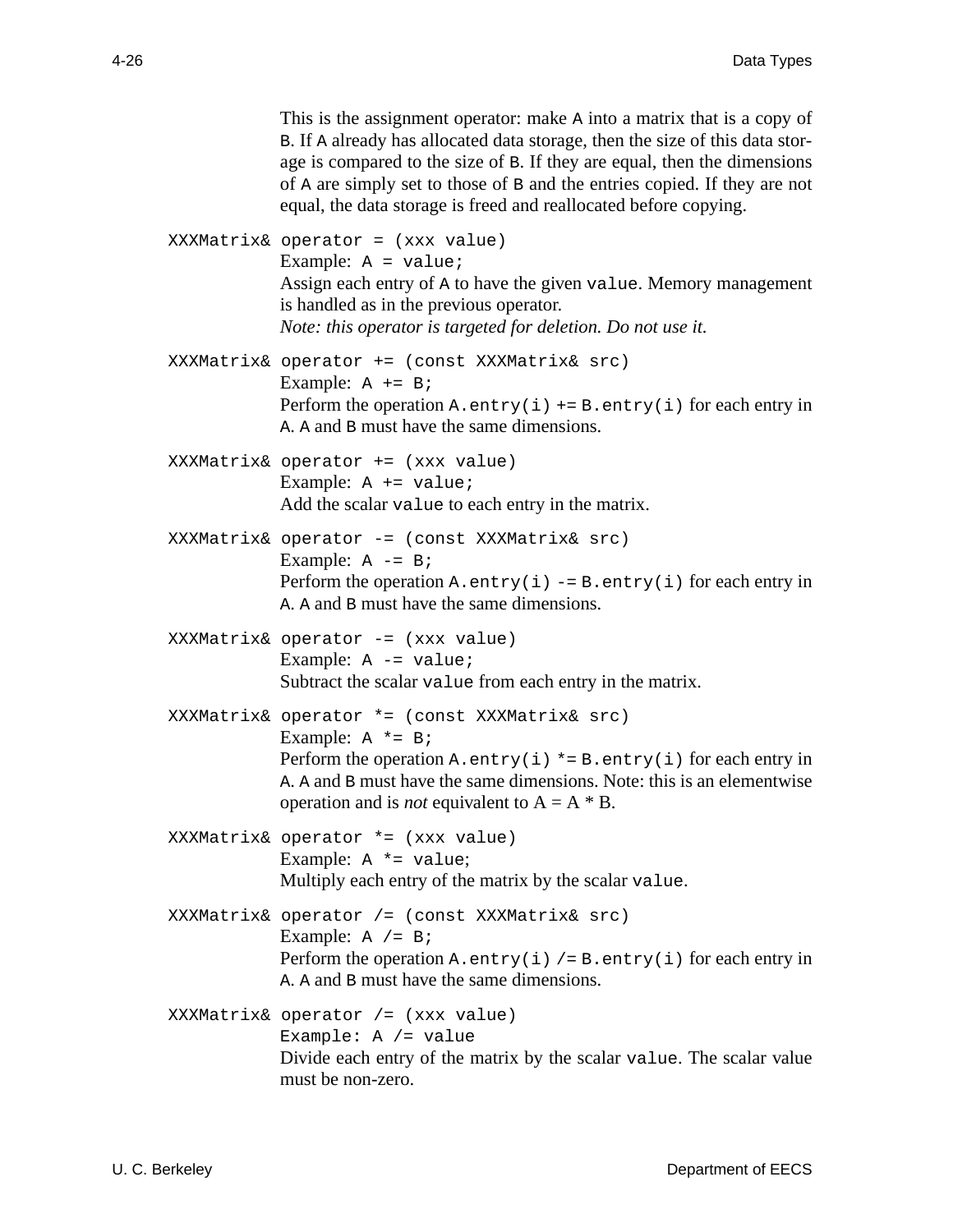```
XXXMatrix& operator identity()
             Example: A.identity();
             Change A to be an identity matrix so that each entry on the diagonal is 1
              and all off-diagonal entries are 0.
```
#### **Non-destructive operators (these return a new matrix):**

```
XXXMatrix operator - ()
             Example: B = -A;
             Return a new matrix such that each element is the negative of the ele-
             ment of the source.
XXXMatrix operator ~ ()
             Example: B = \neg A;
             Return a new matrix that is the transpose of the source.
XXXMatrix operator ! ()
             Example: B = I A;
             Return a new matrix which is the inverse of the source.
XXXMatrix operator ^ (int exponent)
             Example: B = A^2;
             Return a new matrix which is the source matrix to the given exponent
             power. The exponent can be negative, in which case the exponent is
             first treated as a positive number and the final result is then inverted. So
             A^2 = = A^*A and A^(-3) = = : (A^*A^*A).XXXMatrix transpose()
             Example: B = A.transpose();
             This is the same as the \sim operator but called by a function name
             instead of as an operator.
XXXMatrix inverse()
             Example: B = A.inverse();
             This is the same as the ! operator but called by a function name
             instead of as an operator.
ComplexMatrix conjugate()
             Example: ComplexMatrix B = A.conjugate();
             Return a new matrix such that each element is the complex conjugate of
             the source. This function is defined for the ComplexMatrix class only.
ComplexMatrix hermitian()
             Example: ComplexMatrix B = A.hermitian();
             Return a new matrix which is the Hermitian Transpose (conjugate
             transpose) of the source. This function is defined for the ComplexMa-
             trix class only.
```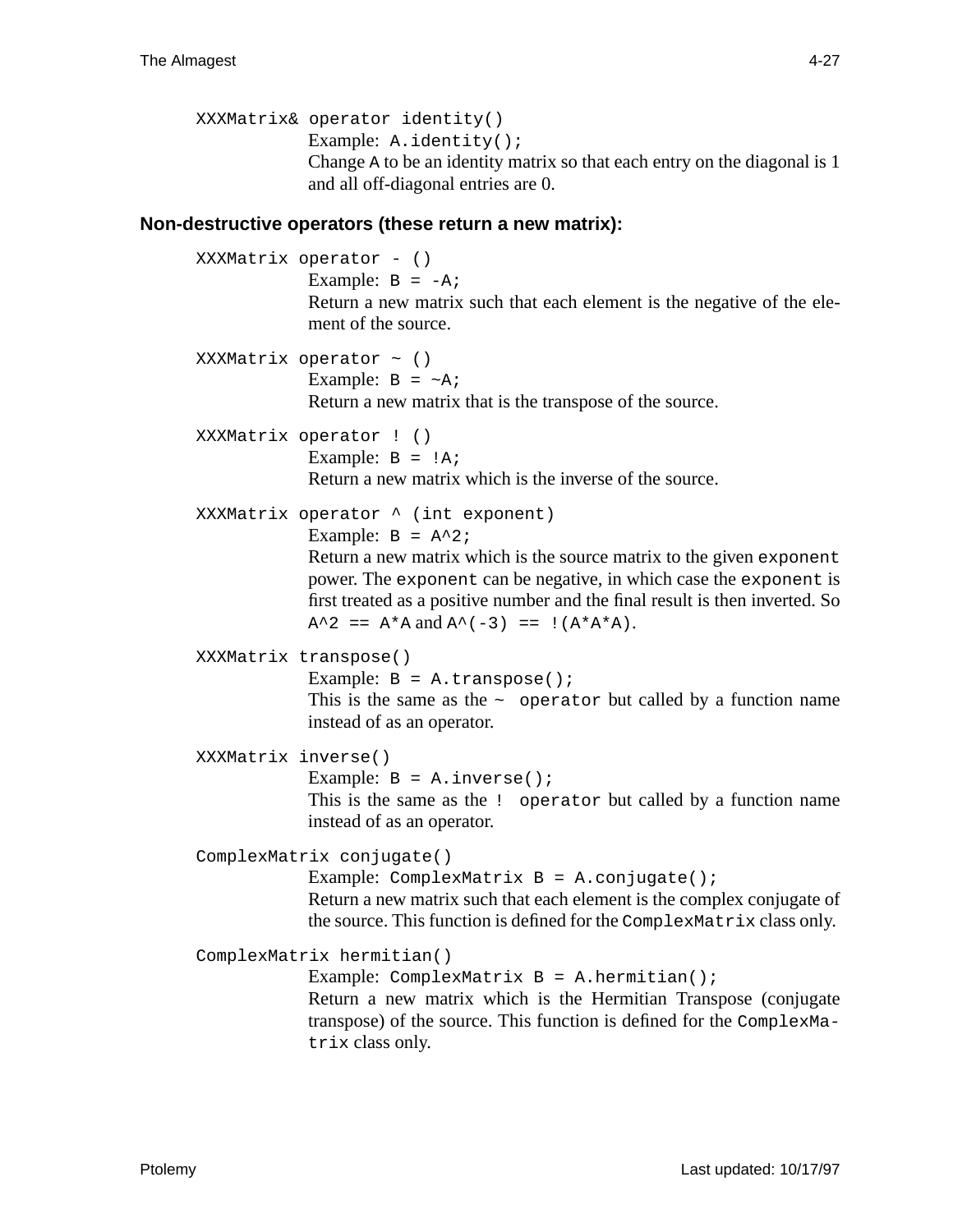# **Non-member binary operators:**

|           | XXXMatrix operator + (const XXXMatrix& left, const XXXMatrix&<br>right)<br>Example: $A = B + C$<br>Return a new matrix which is the sum of the first two. The left and<br>right source matrices must have the same dimensions.                                                    |
|-----------|-----------------------------------------------------------------------------------------------------------------------------------------------------------------------------------------------------------------------------------------------------------------------------------|
|           | XXXMatrix operator + (const xxx& scalar, const XXXMatrix&<br>matrix)<br>Example: $A = 5 + B$<br>Return a new matrix that has entries of the source matrix added to a<br>scalar value.                                                                                             |
|           | XXXMatrix operator + (const XXXMatrix& matrix, const xxx& sca-<br>lar)<br>Example: $A = B + 5i$<br>Return a new matrix that has entries of the source matrix added to a<br>scalar value. (This is the same as the previous operator but with the<br>scalar on the right.)         |
|           | XXXMatrix operator - (const XXXMatrix& left, const XXXMatrix&<br>right)<br>Example: $A = B - C$<br>Return a new matrix which is the difference of the first two. The left<br>and right source matrices must have the same dimensions.                                             |
| XXXMatrix | operator - (const xxx& scalar, const XXXMatrix&<br>matrix)<br>Example: $A = 5 - Bi$<br>Return a new matrix that has the negative of the entries of the source<br>matrix added to a scalar value.                                                                                  |
|           | XXXMatrix operator - (const XXXMatrix& matrix, const xxx& sca-<br>lar)<br>Example: $A = B - 5i$<br>Return a new matrix such that each entry is the corresponding entry of<br>the source matrix minus the scalar value.                                                            |
|           | XXXMatrix operator * (const XXXMatrix& left, const XXXMatrix&<br>right)<br>Example: $A = B * C$<br>Return a new matrix which is the matrix product of the first two. The<br>left and right source matrices must have compatible dimensions<br>$(i.e. A.numCols() == B.numRows().$ |
| XXXMatrix | operator * (const xxx& scalar, const XXXMatrix&<br>matrix)<br>Example: $A = 5 * B$                                                                                                                                                                                                |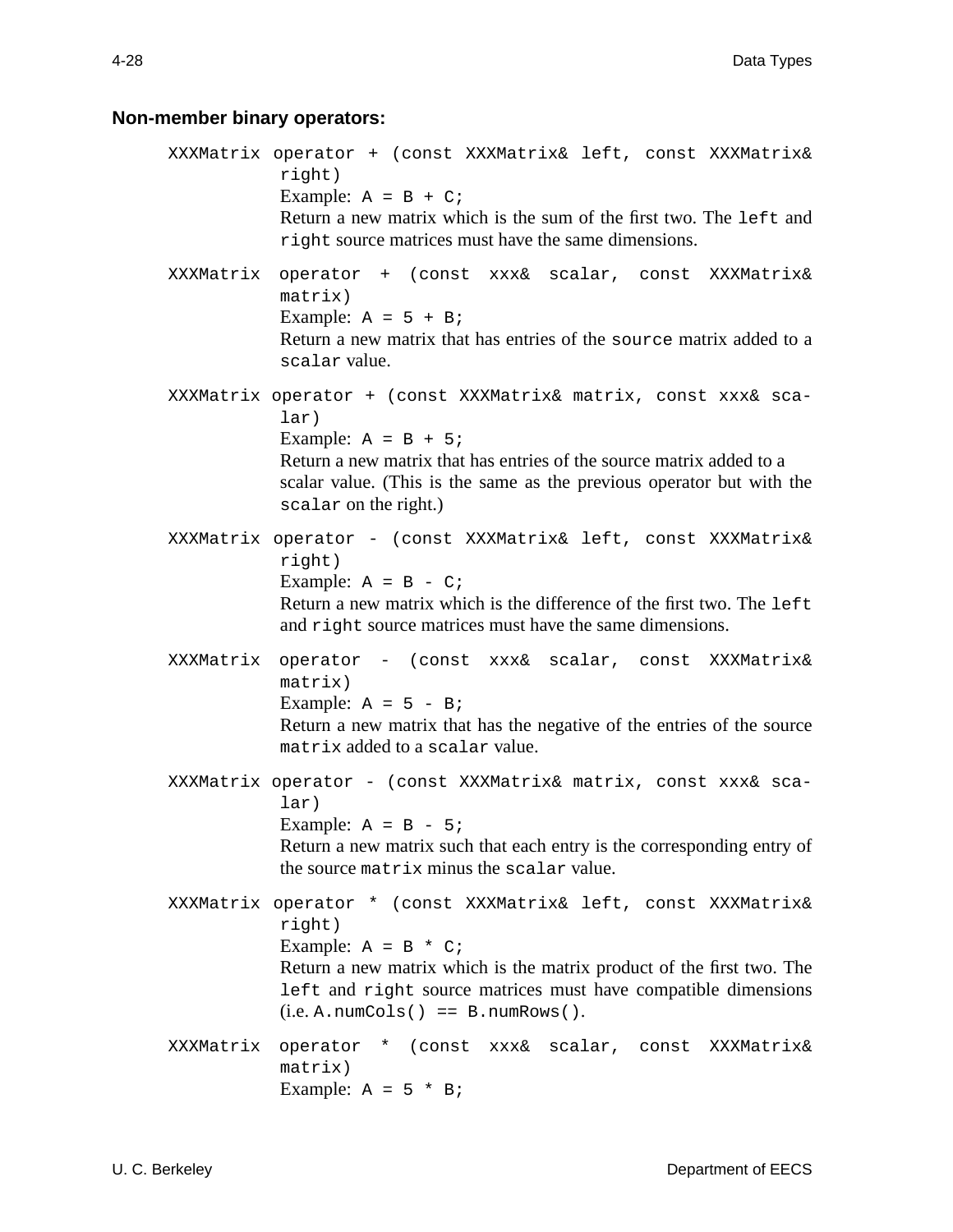Return a new matrix that has entries of the source matrix multiplied by a scalar value.

XXXMatrix operator \* (const XXXMatrix& matrix, const xxx& scalar) Example:  $A = B * 5$ ; Return a new matrix that has entries of the source matrix multiplied by a scalar value. (This is the same as the previous operator but with the scalar on the right.)

## **Miscellaneous functions:**

int numRows() Return the number of rows in the matrix. int numCols() Return the number of columns in the matrix. Message\* clone() Example: IntMatrix \*B = A.clone(); Return a copy of \*this. StringList print() Example: A.print() Return a formatted StringList that can be printed to display the contents of the matrix in a reasonable format. XXXMatrix& multiply (const XXXMatrix& left, const XXXMatrix& right, XXXMatrix& result) Example:  $multiply(A, B, C);$ This is a faster 3 operand form of matrix multiply such that the result matrix is passed as an argument so that we avoid the extra copy step that is involved when we write  $C = A^* R$ . const char\* dataType() Example: A.dataType() Return a string that specifies the name of the type of matrix. The strings are "ComplexMatrix", "FixMatrix", "FloatMatrix", and "Int-Matrix". int isA(const char\* type) Example: if(A.isA("FixMatrix")) then ... Return TRUE if the argument string matches the type string of the matrix.

# **4.4.4 Writing stars and programs using the PtMatrix class**

This section describes how to use the matrix data classes when writing stars. Some examples will be given here but the programmer should refer to the stars in \$PTOLEMY/src/ domains/sdf/matrix/stars/\*.pl and \$PTOLEMY/src/domains/sdf/image/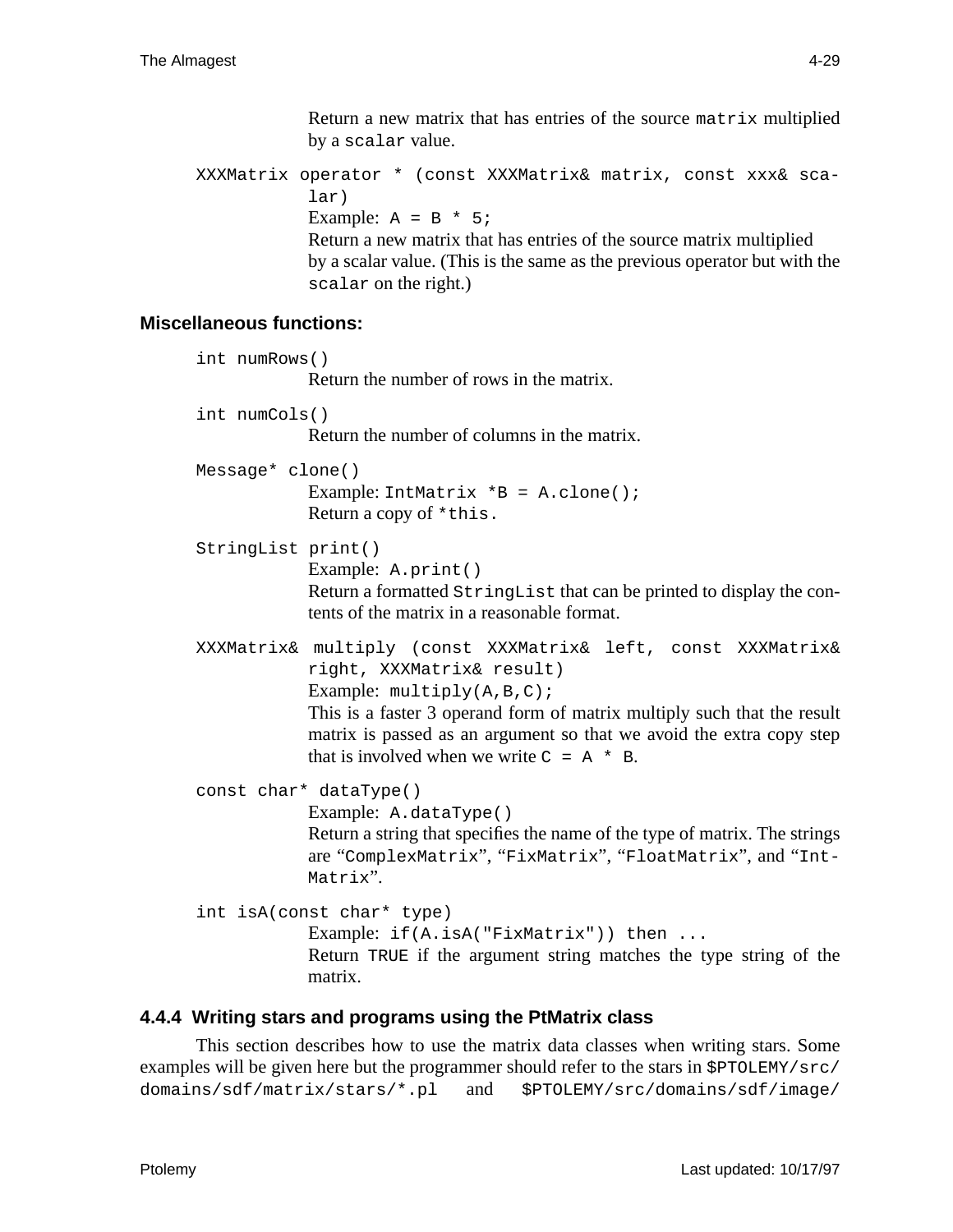stars/\*.pl for more examples

#### **Memory management**

The most important thing to understand about the use of matrix data classes in the Ptolemy environment is that stars that intend to output the matrix in a particle should allocate memory for the matrix *but never delete that matrix*. Memory reclamation is done automatically by the reference-counting mechanism of the Message class. Strange errors will occur if the star deletes the matrix before it is used by another star later in the execution sequence.

## **Naming conventions**

Stars that implement general-purpose matrix operations usually have names with the \_M suffix to distinguish them from stars that operate on scalar particles. For example, the SDFGain M star multiplies an input matrix by a scalar value and outputs the resulting matrix. This is in contrast to SDFGain, which multiplies an input value held in a FloatParticle by a double and puts that result in an output FloatParticle.

#### **Include files**

For a star to use the  $P$ tMatrix classes, it must include the file Matrix.h in either its .h or .cc file. If the star has a matrix data member, then the declaration

```
hinclude { "Matrix.h" }
```
needs to be in the Star definition. Otherwise, the declaration

```
ccinclude { "Matrix.h" }
```
is sufficient.

To declare an input porthole that accepts matrices, the following syntax is used:

```
input {
     name { inputPortHole }
     type { FLOAT_MATRIX_ENV }
}
```
The syntax is the same for output portholes. The type field can be COMPLEX\_MATRIX\_ENV, FLOAT\_MATRIX\_ENV, FIX\_MATRIX\_ENV, or INT\_MATRIX\_ENV. The icons created by Ptolemy will have terminals that are thicker and that have larger arrow points than the terminals for scalar particle types. The colors of the terminals follow the pattern of colors for scalar data types (e.g., blue represents Float and FloatMatrix).

## **Input portholes**

The syntax to extract a matrix from the input porthole is:

```
Envelope inPkt;
(inputPortHole%0).getMessage(inPkt);
const FloatMatrix& inputMatrix =
     *(const FloatMatrix *)inPkt.myData();
```
The first line declares an Envelope, which is used to access the matrix. Details of the Envelope class are given in "Use of the Envelope class" on page 4-17. The second line fills the envelope with the input matrix. Note that, because of the reference-counting mechanism, this line does not make a copy of the matrix. The last two lines extract a reference to the matrix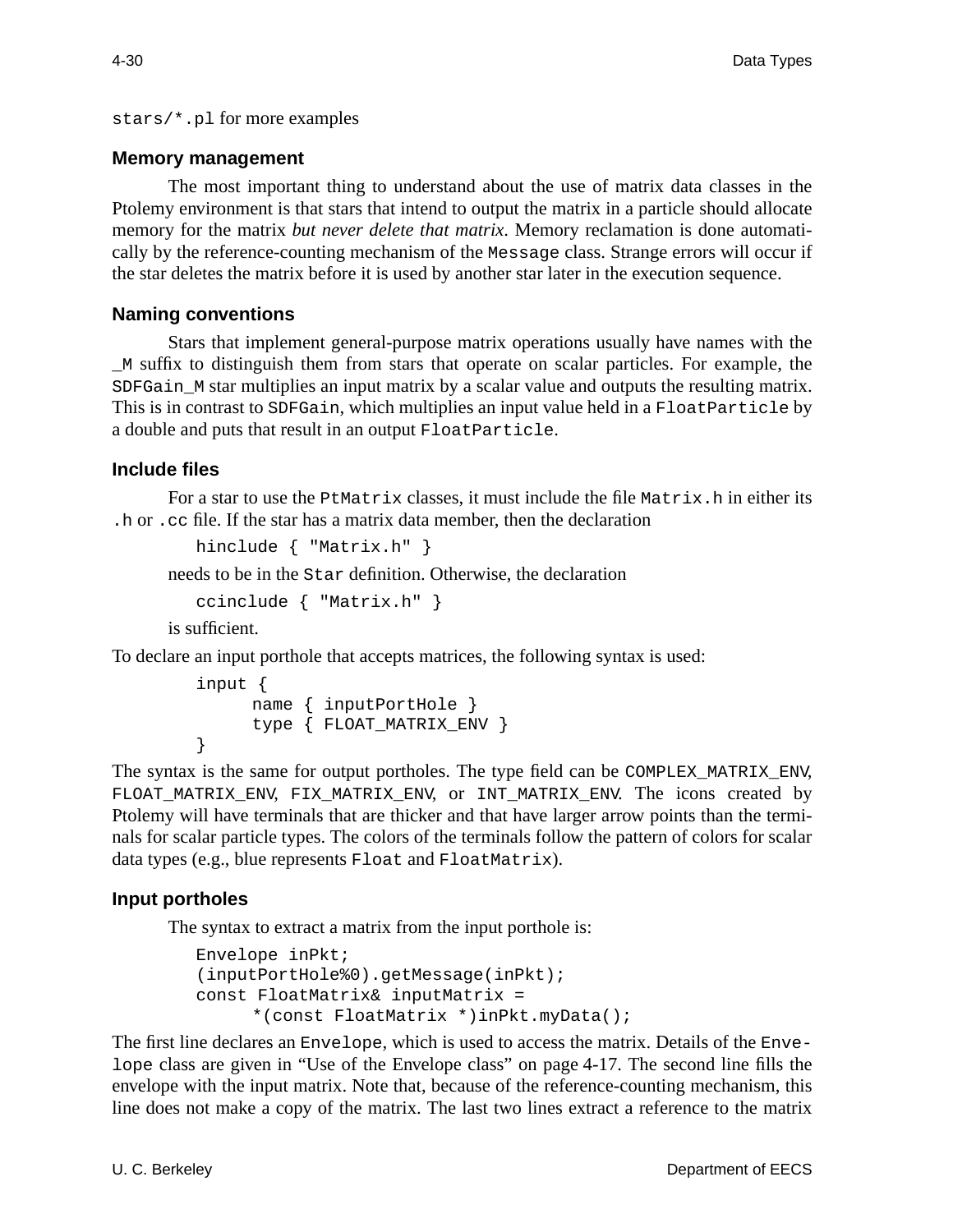from the envelope. It is up to the programmer to make sure that the cast agrees with the definition of the input port.

Because multiple envelopes might reference the same matrix, a star is generally not permitted to modify the matrix held by the Envelope. Thus, the function myData() returns a const Message  $*$ . We cast that to be a const FloatMatrix  $*$  and then de-reference it and assign the value to inputMatrix. It is generally better to handle matrices by reference instead of by pointer because it is clearer to write "A + B" rather than " $*A$  +  $*B$ " when working with matrix operations. Stars that wish to modify an input matrix should access it using the writableCopy method, as explained in "Use of the Envelope class" on page 4-17.

## **Allowing delays on inputs**

The cast to (const FloatMatrix  $*$ ) above is not always safe. Even if the source star is known to provide matrices of the appropriate type, a delay on the arc connecting the two stars can cause problems. In particular, delays in dataflow domains are implemented as initial particles on the arcs. These initial particles are given the value "zero" as defined by the type of particle. For Message particles, a "zero" is an uninitialized Message particle containing a "dummy" data value. This dummy Message will be returned by the myData method in the third line of the above code fragment. The dummy message is not a FloatMatrix, rendering the above cast invalid. A star that expects matrix inputs must have code to handle empty particles. An example is:

```
if(inPkt.empty()) {
      FloatMatrix& result = *(new FloatMatrix(int(numRows)),int(numCols)));
      result = 0.0;
      output%0 << result;
}
```
There are many ways that an empty input can be interpreted by a star that operates on matrices. For example, a star multiplying two matrices can simply output a zero matrix if either input is empty. A star adding two matrices can output whichever input is not empty. Note above that we create an output matrix that has the dimensions as set by the state parameters of the star so that any star that uses this output will have valid data.

A possible alternative to outputting a zero matrix is to simply pass that empty MessageParticle along. This approach, however, can lead to counterintuitive results. Suppose that empty message reaches a display star like TkText, which will attempt to call the print() method of the object. An empty message has a print() method that results in a message like

<*type*>: no print method

This is likely to prove extremely confusing to users, so we strongly recommend that each matrix star handle the empty input in a reasonable way, and produce a non-empty output.

## **Matrix outputs**

To put a matrix into an output porthole, the syntax is:

 $F$ loatMatrix& outMatrix =\*(new FloatMatrix(someRow,someCol));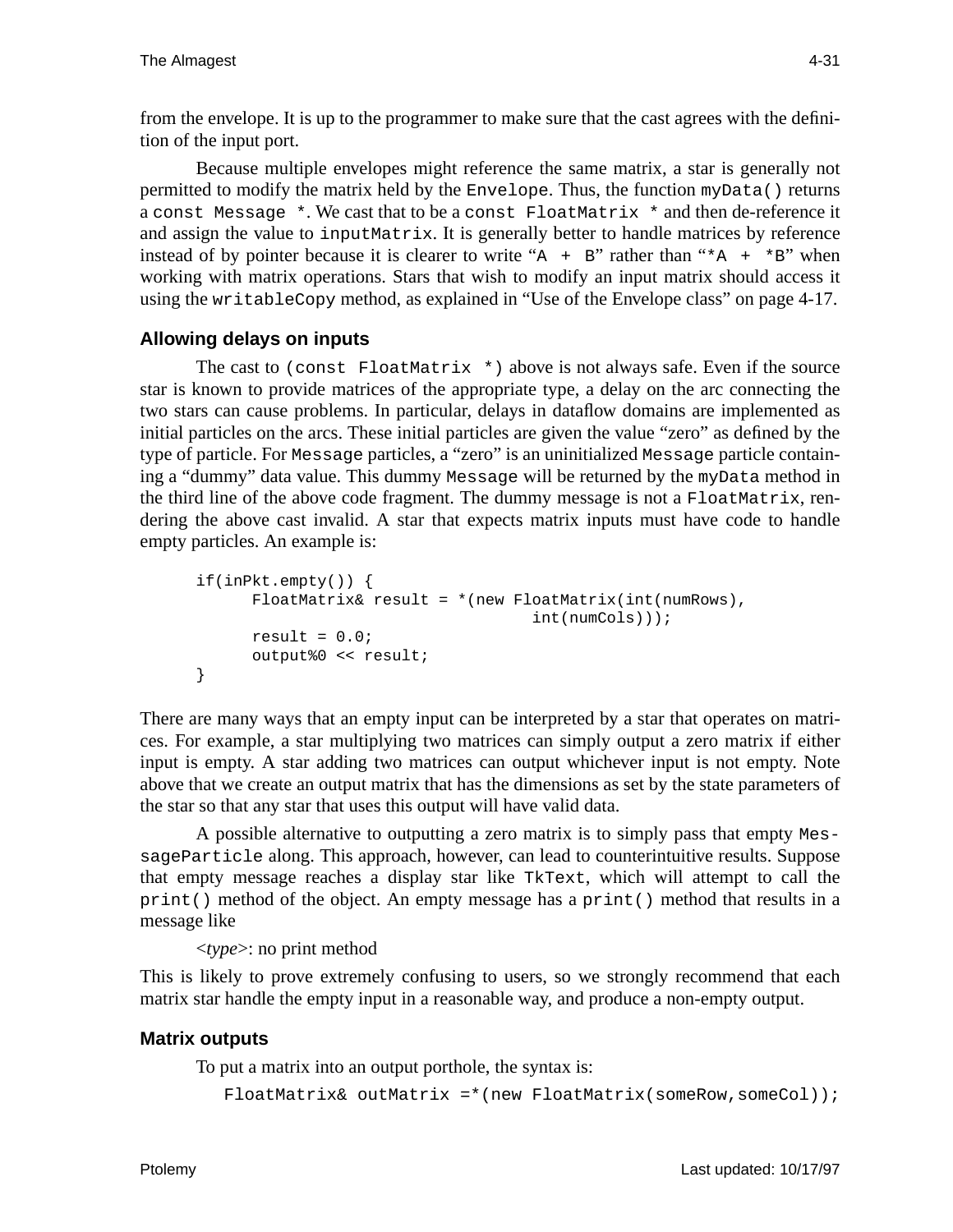```
// ... do some operations on the outMatrix
outputPortHole%0 << outMatrix;
```
The last line is similar to outputting a scalar value. This is because we have overloaded the << operator for MatrixEnvParticles to support PtMatrix class inputs. The standard use of the MessageParticle class requires you to put your message into an envelope first and then use << on the envelope (see "Use of the Envelope class" on page 4-17), but we have specialized this so that the extra operation of creating an envelope first is not explicit.

Here is an example of a complete star definition that inputs and outputs matrices:

```
defstar {
      name { Mpy_M }
      domain { SDF }
      desc {
Does a matrix multiplication of two input Float matrices A and B to
produce matrix C.
      Matrix A has dimensions (numRows,X).
      Matrix B has dimensions (X, numCols).
      Matrix C has dimensions (numRows, numCols).
The user need only specify numRows and numCols. An error will be
generated automatically if the number of columns in A does not match
the number of columns in B.
      }
      input {
            name { Ainput }
            type { FLOAT_MATRIX_ENV }
      }
      input {
            name { Binput }
            type { FLOAT_MATRIX_ENV }
      }
      output {
            name { output }
            type { FLOAT_MATRIX_ENV }
      }
      defstate {
            name { numRows }
            type { int }
            default { 2 }
            desc \{ The number of rows in Matrix A and Matrix C.\}}
      defstate {
            name { numCols }
            type { int }
            default \{ 2 \}desc \{ The number of columns in Matrix B and Matrix C}
      ccinclude { "Matrix.h" }
      go {
            // get inputs
            Envelope Apkt;
            (Ainput%0).getMessage(Apkt);
            const FloatMatrix& Amatrix =
```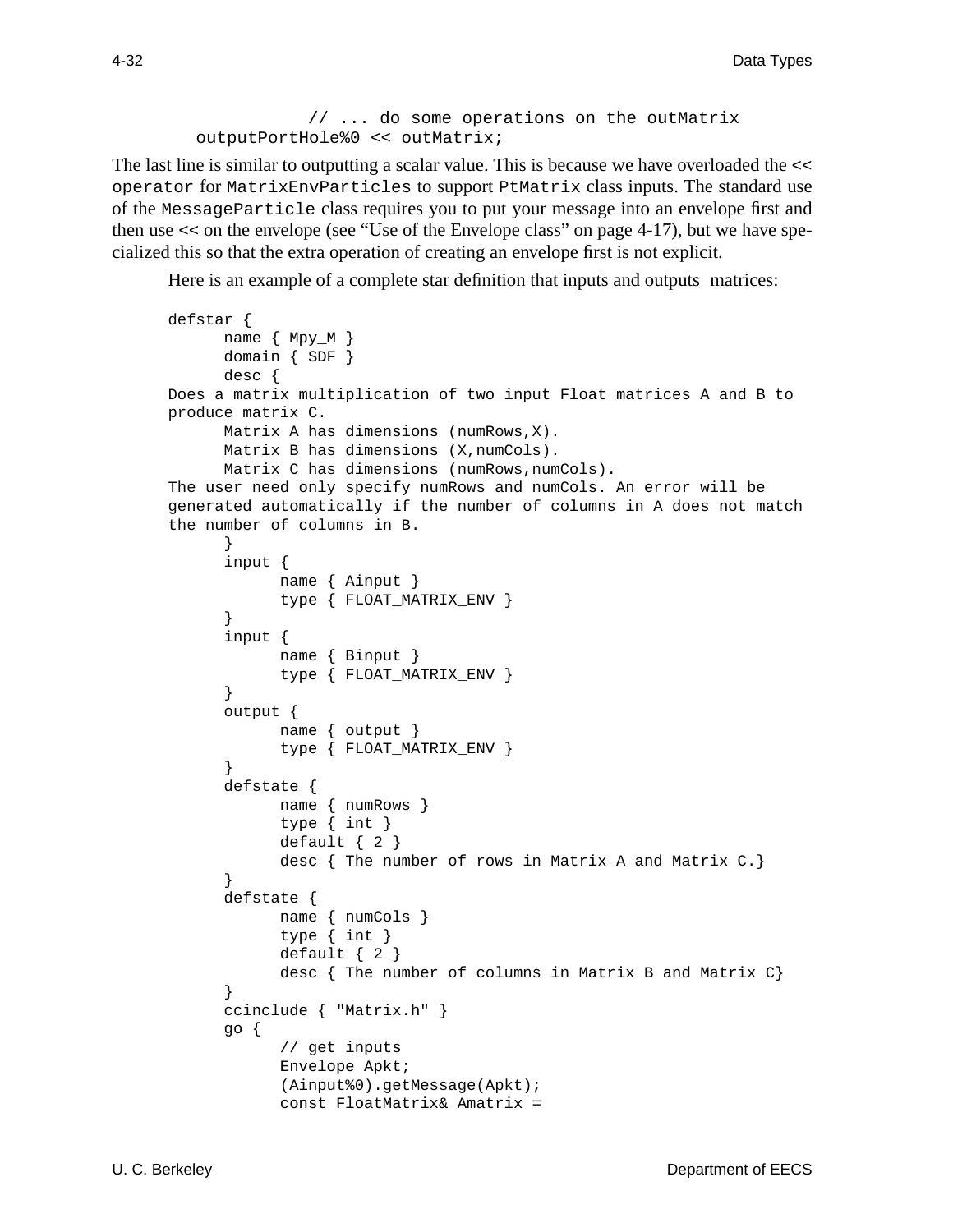```
*(const FloatMatrix *)Apkt.myData();
      Envelope Bpkt;
      (Binput%0).getMessage(Bpkt);
      const FloatMatrix& Bmatrix =
            *(const FloatMatrix *)Bpkt.myData();
      // check for "null" matrix inputs, which could be
      // caused by delays on the input line
      if(Apkt.empty() || Bpkt.empty()) {
            // if either input is empty, return a zero
            // matrix with the state dimensions
            FloatMatrix& result =
                  *(new FloatMatrix(int(numRows),
                              int(numCols)));
            result = 0.0;
            output%0 << result;
      }
      else {
            // Amatrix and Bmatrix are both valid
            if((Amatrix.numRows() != int(numRows)) ||
                  (Bmatrix.numCols() != int(numCols))) {
                  Error::abortRun(*this,
                  "Dimension size of FloatMatrix inputs do ",
                  "not match the given state parameters.");
                  return;
            }
            // do matrix multiplication
            FloatMatrix& result =
                  *(new FloatMatrix(int(numRows),
                              int(numCols)));
            // we could write
            // result = Amatrix * Bmatrix;
            // but the following is faster
            multiply(Amatrix,Bmatrix,result);
            output%0 << result;
      }
}
```
#### **4.4.5 Future extensions**

}

After reviewing the libraries of numerical analysis software that is freely available on the Internet, it is clear that it would be beneficial to extend the PtMatrix class by adding those well-tested libraries as callable functions. Unfortunately, many of those libraries are currently only available in Fortran, and there are some incompatibilities with Fortran's column major ordering and C's row major ordering. Those problems would still exist even if the Fortran code was converted to C. There are a few groups which are currently working on  $C_{++}$ ports of the numerical analysis libraries. One notable group is the Lapack $++$ <sup>1</sup> project which is

<sup>1.</sup> **LAPACK++: A Design Overview of Object-Oriented Extensions for High Performance Linear Algebra**, by Jack J. Dongarra, Roldan Pozo, and David W. Walker, available on *netlib*.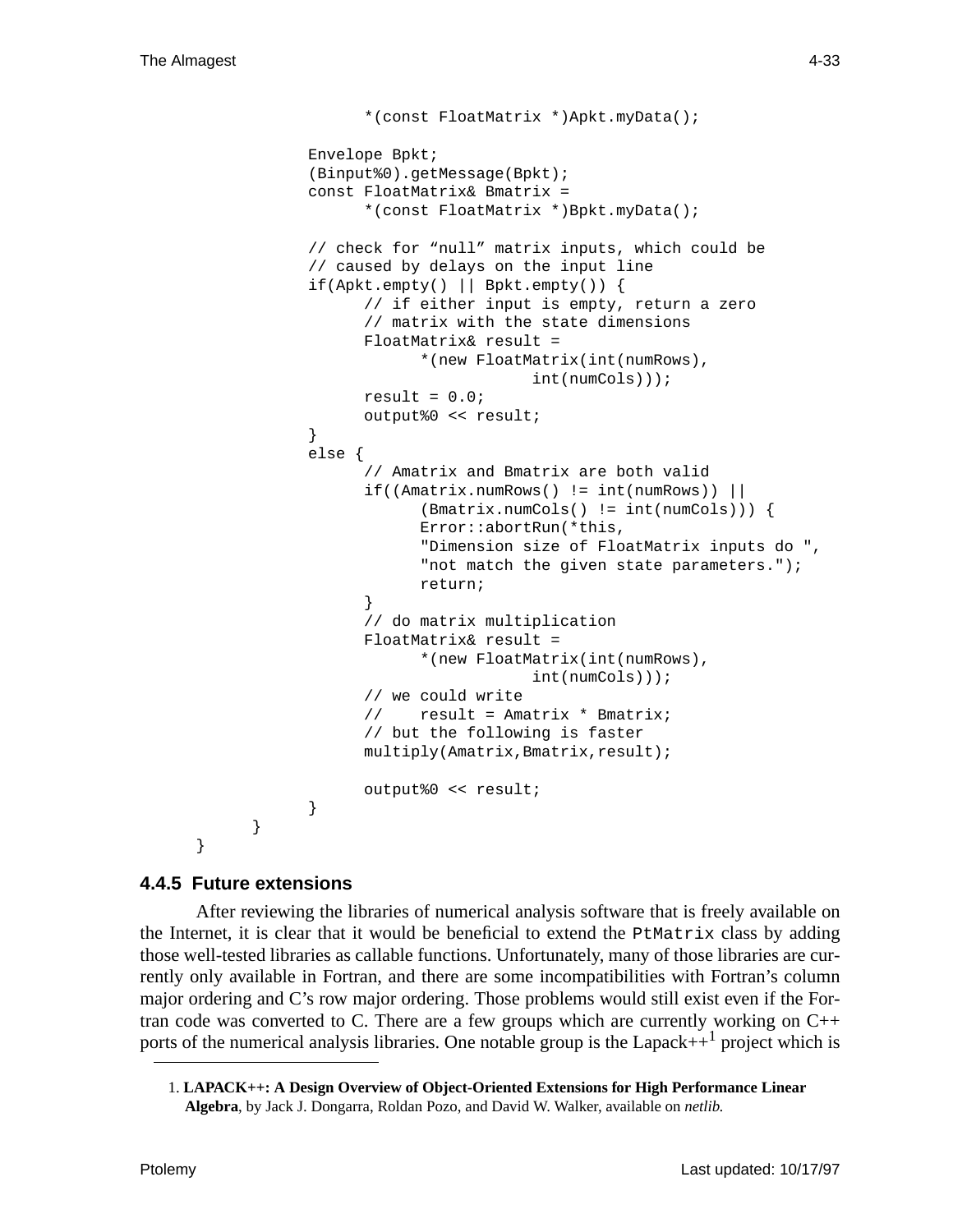developing a flexible matrix class of their own, besides porting the Fortran algorithms of Lapack into C++. This might possibly be incorporated in a future release.

# **4.5 The File and String Types**

There are two experimental types in Ptolemy that support non-numeric computation. These types represent the beginnings of an effort to extend Ptolemy's dataflow model to "nondataflow" problems such as scheduling and design flow. Their interfaces are still being developed, so should be expected to change in future releases. We would welcome suggestions on how to improve the interface and functionality of these two types.

#### **4.5.1 The File type**

The file type is implemented by the classes FileMessage and FileParticle, which are derived from Message and Particle. It uses the reference-counting mechanism of the Message and Envelope classes to ensure that files are not deleted until no longer needed. Although we created a new particle type to allow these types to appear in the pigi graphical interface, we recommend that you use the Message interface described in Section 4.3 for your own types.

The File type adds the following functions to Message:

#### **Constructors**

```
FileMessage()
```
Create a new file message with a unique filename. By default, the file will be deleted when no file messages reference it.

```
FileMessage(const char* name)
```
Create a new file message with the given filename. By default, the file will not be deleted when no file messages reference it.

```
FileMessage(const FileMessage& src)
```
Create a new file message containing the same filename as the given file message. By default, the file will not be deleted when no file messages reference it.

## **Operations**

const char\* fileName() Return the file name contained in this message.

StringList print()

Return the file name contained in this message in a StringList object.

```
const char* fileName()
             Return the file name contained in this message.
```

```
void setTransient(int transient)
```
Set the status of the file. If transient is TRUE, the file will be deleted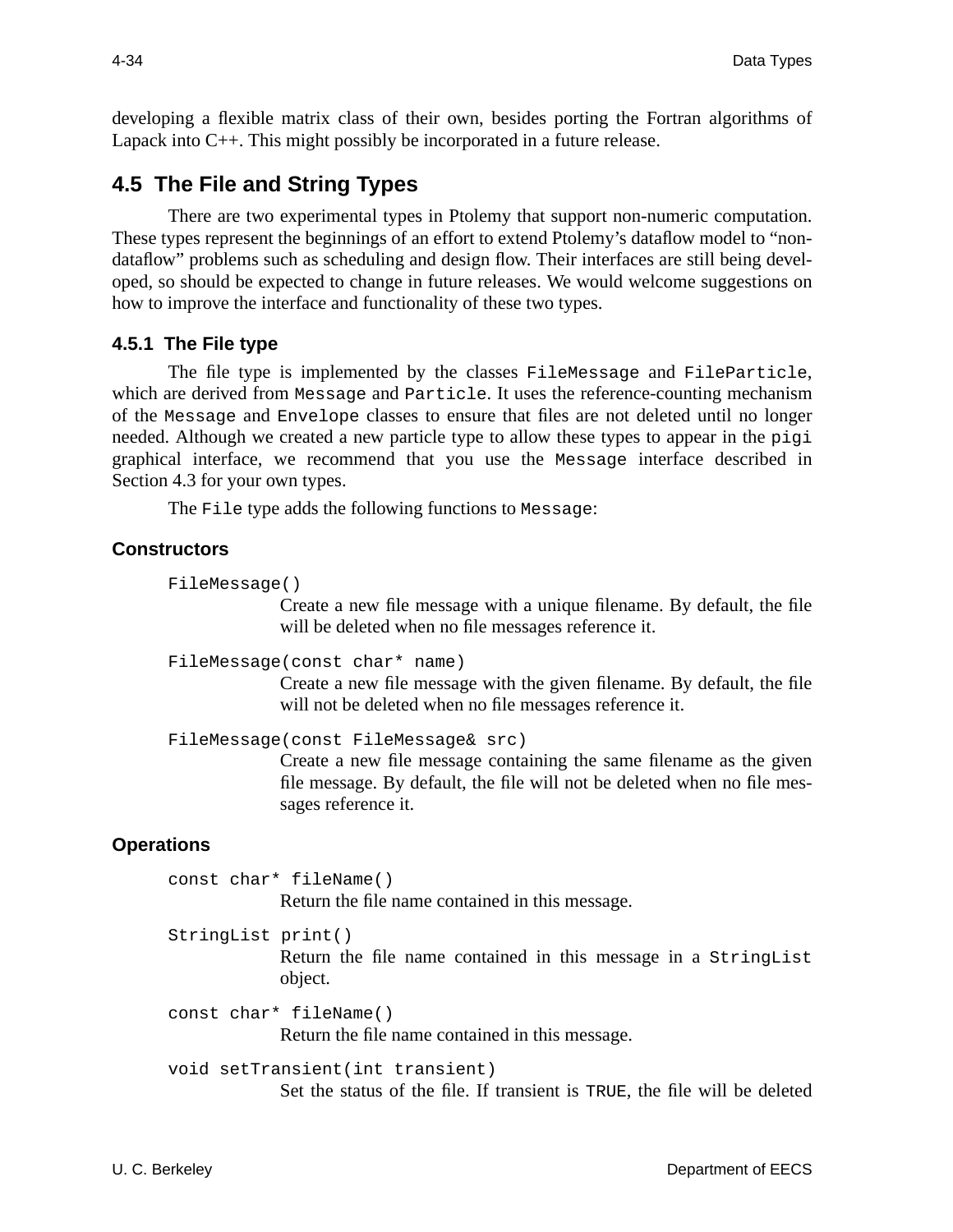when no file messages reference it; if FALSE, then it will not be deleted.

## **4.5.2 The String type**

The string type is implemented by the classes StringMessage and StringParticle, which are derived from Message and Particle. It contains an InfString object— InfString is a version of StringList that allows limited modification, and is used to interface C++ to Tcl. Again, It uses the reference-counting mechanism of the Message and Envelope classes to ensure that strings are not deleted until no longer needed. StringMessage is currently very simple—it adds the following functions to Message:

# **Constructors**

```
StringMessage()
             Create a new string message an empty string.
StringMessage(const char* name)
             Create a new string message with a copy of the given string. The given
             string can be deleted, since the new message does not reference it.
StringMessage(const StringMessage& src)
             Create a new string message containing the same string as the given
             string message. Again, the string is copied.
```
## **Operations**

StringList print() Return the string contained in this message in a StringList object.

# **4.6 Writing Stars That Manipulate Any Particle Type**

Ptolemy allows stars to declare that inputs and outputs are of type ANYTYPE. A star may need to do this, for example, if it simply copies its inputs without regard to type, as in the case of a Fork star, or if it calls a generic function that is overloaded by every data type, such as sink stars which call the print method of the type.

The following is an example of a star that operates on ANYTYPE particles:

```
defstar {
      name {Fork}
      domain {SDF}
      desc { Copy input particles to each output. }
      input {
            name{input}
            type{ANYTYPE}
      }
      outmulti {
            name{output}
            type\{=\text{input}\}}
      go {
```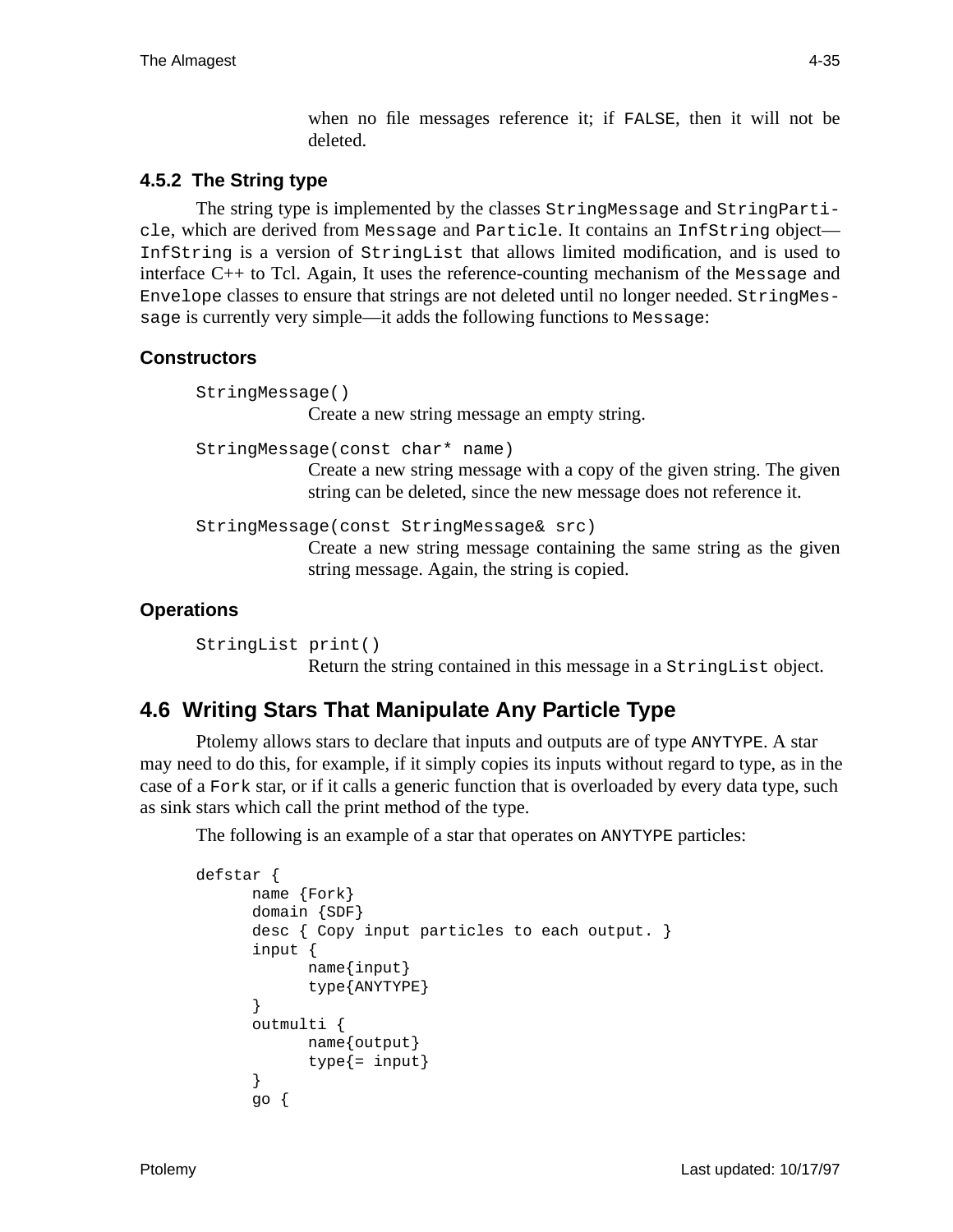```
MPHIter nextp(output);
      PortHole* p;
      while ((p = nextp++) != 0)(*p) %0 = input %0;
}
```
Notice how in the definition of the output type, the star simply says that its output type will be the same as the input type. ptlang translates this definition into an ANYTYPE output porthole and a statement in the star constructor that reads

output.inheritTypeFrom(input);

as you can see by examining the .cc file generated for SDFFork.

During galaxy setup, the Ptolemy kernel assigns actual types to ANYTYPE portholes, making use of the types of connected portholes and inheritTypeFrom connections. For example, if a Fork's input is connected to an output porthole of type INT, the Fork's input becomes type INT, and then so do its output(s) thanks to the inheritTypeFrom connection. At runtime there is no such thing as an ANYTYPE porthole; every porthole has been resolved to some specific data type, which can be obtained from the porthole using the resolvedType() method. (However, this mechanism does not distinguish among the various subclasses of Message, so if you are using Message particles you still need to check the actual type of each Message received.)

Porthole type assignment is really a fairly complex and subtle algorithm, which is discussed further in the Ptolemy Kernel Manual. The important properties for a star writer to know are these:

 • If an input port has a specific declared type, it is guaranteed to receive particles of that type. For reasons mentioned in "Reading inputs and writing outputs" on page 2-17, it is safest to explicitly cast input particles to the desired type, as in

```
go {
      double value = double(in80);...
}
```
but this is not strictly necessary in the current system.

• In simulation domains, an output port is NOT guaranteed to transmit particles of its declared type; the actual resolved type of the porthole will be determined by the connected input porthole. Therefore, you should always allow for type conversion of the value computed by the star into the actual type of the output particle. This happens implicitly when you write something like

```
out0 << t;
```
because this expands into a call of the particle's virtual method for loading a value of the given type. But assuming that you know the exact type of particle in the porthole -- - say by writing something like (FloatParticle&) (out%0) --- is very unsafe.

• In code generation domains, it is usually critical that the output porthole's actual type be what the star writer expected. Most codegen domains therefore splice type conver-

}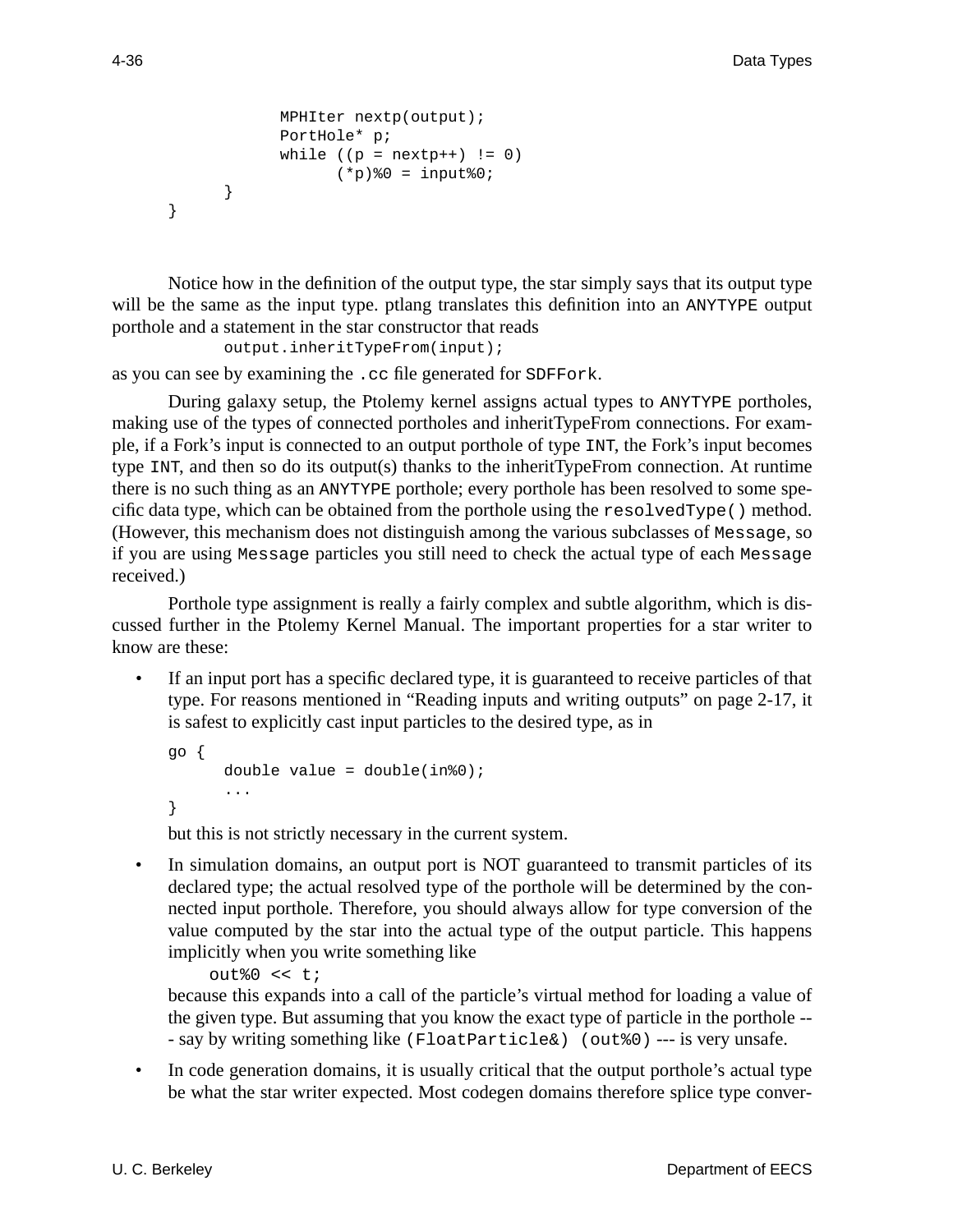sion stars into the schematic when input and output ports of different declared types are connected. In this way, both connected stars will see the data type they expect, and the necessary type conversion is handled transparently.

- The component portholes of a multiporthole are type-resolved separately. Thus, if an input multiporthole is declared ANYTYPE, its component portholes might have different types at runtime. (This was not true in Ptolemy versions preceding 0.7.) The component portholes of an output multiporthole can have different resolved types in any case, because they might be connected to inputs of different types.
- It is rarely a good idea to declare a pure ANYTYPE output porthole; rather, its type should be equated to some input porthole using the ptlang = port notation or an explicit inheritTypeFrom call. This ensures that the type resolution algorithm can succeed. A "pure ANYTYPE" output will work only if connected to an input of determinable type; if it's connected to an ANYTYPE input, the kernel will be unable to resolve a type for the connection. By providing an  $=$  type declaration, you allow the kernel to choose an appropriate particle type for an ANYTYPE-to-ANYTYPE connection.

# **4.7 Unsupported Types**

There are a number of data types in Ptolemy that we recommend not be used by external developers because they are either insufficiently mature or likely to change. This section briefly describes those classes.

# **4.7.1 Sub-matrices**

The Ptolemy kernel contains a set of matrices to support efficient computation with sub-matrices. These classes were developed specifically for the experimental multidimensional SDF (MDSDF) domain and will probably be implemented differently in a future release.

There are four sub-matrix classes, one for each concrete matrix class: ComplexSub-Matrix, FixSubMatrix, FloatSubMatrix, and IntSubMatrix, each of which inherits from the corresponding PtMatrix class. A sub-matrix contains a reference to a "parent" matrix of the same type, and modifies its internal data pointers and matrix size parameters to reference a rectangular region of the parent's data. The constructors for the submatrix classes have arguments that specify the region of the parent matrix referenced by the sub-matrix.

As for matrices, the description of sub-matrices uses the convention that XXX means Complex, Fix, Float, or Int, and xxx means Complex, Fix, double, or int.

The submatrix constructors are:

XXXSubMatrix()

Create an uninitialized matrix.

XXXSubMatrix(int numRow, int numCol)

Create a regular matrix with dimensions numRow by numCol; return a new submatrix with this matrix as its parent. Memory is allocated for the data storage but the entries are uninitialized.

XXXSubMatrix(XXXSubMatrix& src, int sRow, int sCol, int nRow,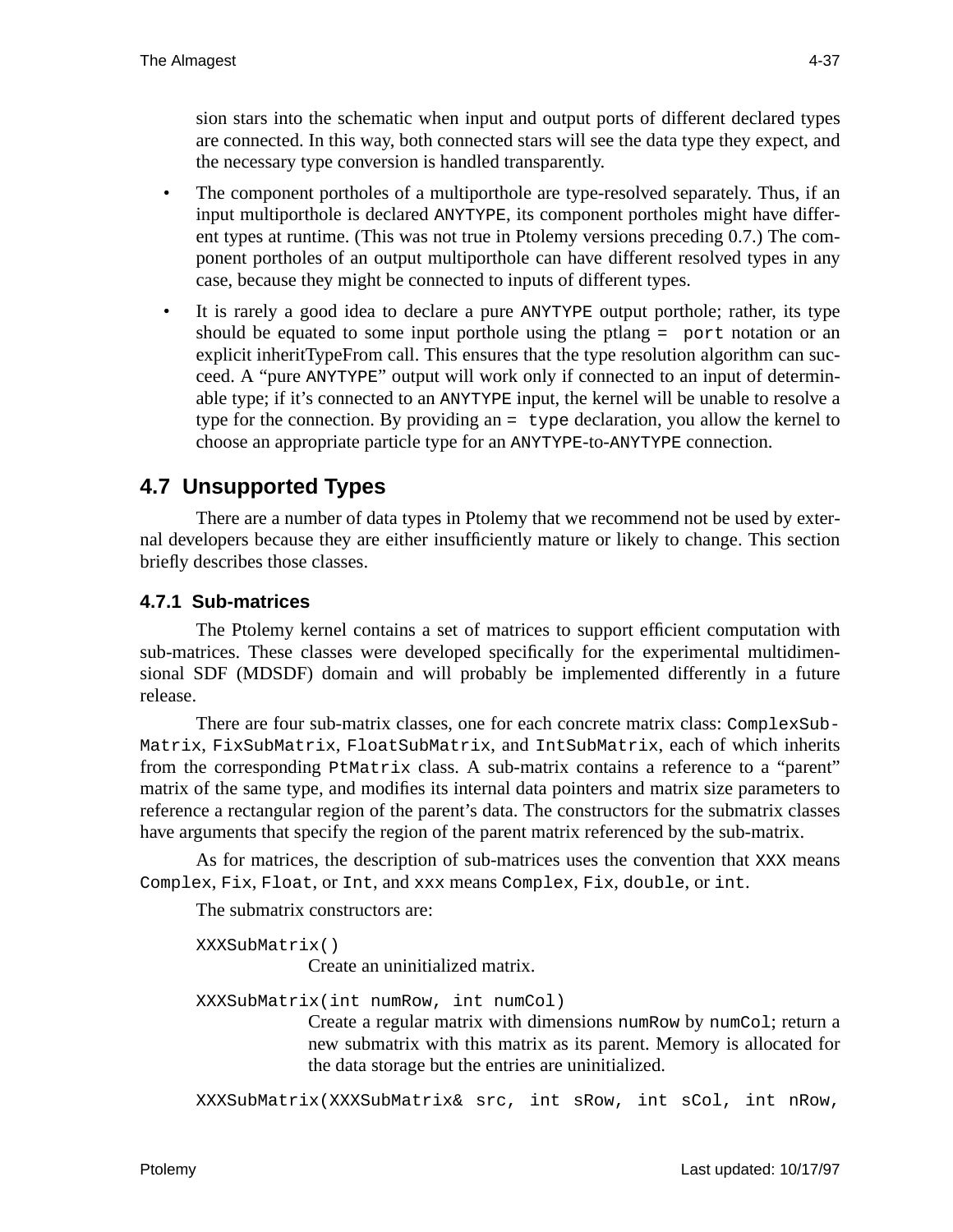int nCol)

Create a sub-matrix of the given dimensions and initialize it to reference the region of the parent matrix starting at (sRow, sCol) and of size (nRow, nCol). The parent matrix is the same as the parent matrix of src. The given dimensions must fit into the parent matrix, or an error will be flagged. Unlike the "sub-matrix" constructors in the regular matrix classes, this constructor does not copy matrix data.

```
XXXSubMatrix(const XXXSubMatrix& src)
```
Make a duplicate of the src sub-matrix. The parent of the new matrix is the same as the parent of src.

Submatrices support all operations supported by the regular matrix classes. Because the matrix classes uniformly use only the entry() and operator [] member functions to access the data, the sub-matrix classes need only to override these functions, and all matrix operations become available on sub-matrices.

```
xxx& entry(int i)
               Return the i<sup>th</sup> entry of the sub-matrix when its data storage is consid-
               ered to be a linear array.
```

```
xxx* operator [] (int row)
              Return a pointer to the start of the row of the sub-matrix's data storage.
```
#### **Using sub-matrices in stars**

Sub-matrices are not currently useful in general-purpose dataflow stars. Rather, they were developed to provide an efficient means of referencing portions of a single larger matrix in the multi-dimensional synchronous dataflow (MDSDF) domain. We give here a summary. For more details, see [Che94] and the MDSDF sources in \$PTOLEMY/src/domains/ mdsdf/kernel and \$PTOLEMY/src/domains/mdsdf/stars.

Unlike other domains, the MDSDF kernel does not transfer particles through FIFO buffers. Instead, each geodesic keeps a single copy of a "parent" matrix, that represents the "current" two-dimensional datablock. Each time a star fires, it obtains a sub-matrix that references this parent matrix with the getOutput() function of the MDSDF input port class. For example, a star might contain:

```
FloatSubMatrix<sup>*</sup> data = (FloatSubMatrix<sup>*</sup>)(input.getInput());
```
Note that this is not really getting a matrix, but a sub-matrix that references a region of the current data matrix. The size of the sub-matrix has been set by the star in its initialization code by calling the setMDSDFParams() function of the port.

To write data to the output matrix, the star gets a sub-matrix which references a region of the current output matrix and writes to it with a matrix operator. For example,

```
FloatSubMatrix* result = (FloatSubMatrix*)(output.qetOutput());
result = -data;
```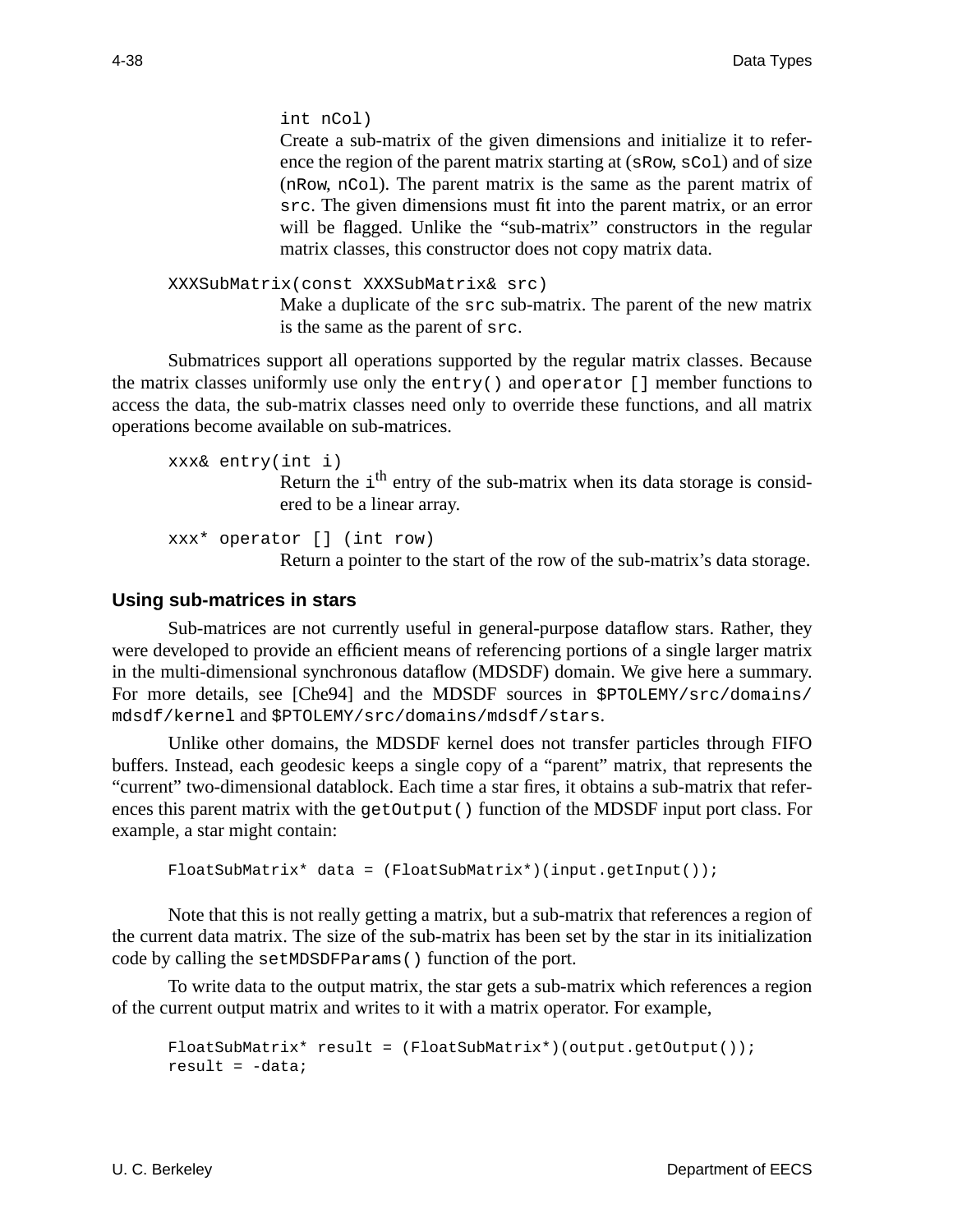Because the sub-matrices are only references to the current matrix on each arc they must be deleted after use:

delete &input; delete &result;

Here is a simplified example of a complete MDSDF star:

```
defstar {
      name { Add }
      domain { MDSDF }
      desc {
            Matrix addition of two input matrices A and B to
            produce matrix C. All matrices must have the same
            dimensions.
      }
      version { %W% %G% }
      author { Mike J. Chen }
      location { MDSDF library }
      input {
            name { Ainput }
            type { FLOAT_MATRIX }
      }
      input {
            name { Binput }
            type { FLOAT_MATRIX }
      }
      output {
            name { output }
            type { FLOAT_MATRIX }
      }
      defstate {
            name { numRows }
            type { int }
            default \{ 2 \}desc { The number of rows in the input/output matrices. }
      }
      defstate {
            name { numCols }
            type { int }
            default { 2 }
            desc { The number of columns in the input/output
                        matrices. }
      }
      ccinclude { "SubMatrix.h" }
      setup {
           Ainput.setMDSDFParams(int(numRows), int(numCols));
           Binput.setMDSDFParams(int(numRows), int(numCols));
           output.setMDSDFParams(int(numRows), int(numCols));
      }
      go {
      // get a SubMatrix from the buffer
            FloatSubMatrix& input1
```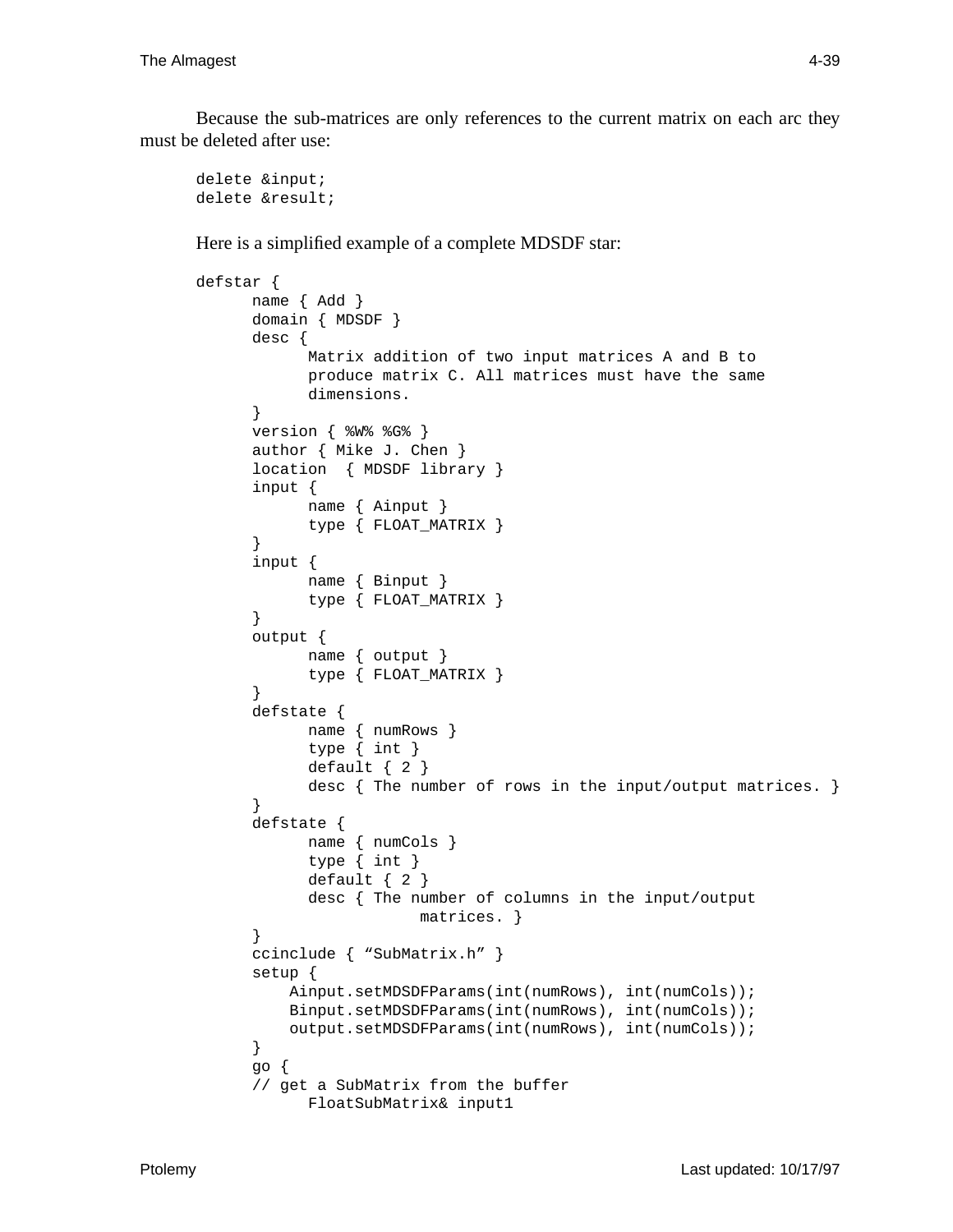```
= *(FloatSubMatrix*)(Ainput.getInput());
            FloatSubMatrix& input2
                        = *(FloatSubMatrix*)(Binput.getInput());
            FloatSubMatrix& result
                        = *(FloatSubMatrix*)(output.getOutput());
// compute product, putting result into output
            result = input1 + input2;
            delete &input1;
            delete &input2;
            delete &result;
      }
}
```
## **The sub-matrix "particles"**

The ptlang type of submatrices is FLOAT\_MATRIX, INT\_MATRIX, and so on. (This is not documented in the *User's Manual* and is likely to change in a future release.) Each of these ptlang types is implemented by a sub-class of Particle: IntMatrixParticle, Float-MatrixParticle, FixMatrixParticle and ComplexMatrixParticle. These particle classes exist only for setting up the portholes and performing type-checking—they are never created or passed around during a simulation. Instead, sub-matrices are created and destroyed by the MDSDF kernel and stars as described above.

## **4.7.2 Image particles**

A set of experimental image data types, designed to make it convenient to manipulate images and video sequences in Ptolemy, were defined by Paul Haskell. They are based on Ptolemy's built-in Message type, described above. A library of stars that uses these image data types can be found in the image library of the DE domain.

This set of classes is being replaced by the  $P$ tMatrix classes, and the SDF image classes now all use PtMatrix. We give here a brief introduction to the image data types used in the DE domain, although new work should consider using  $P$ tMatrix classes instead. Class definitions can be found in \$PTOLEMY/src/domains/de/kernel.

The base class of all the image classes is called BaseImage. It has some generic methods and members for manipulating images. Most of the methods are redefined in the derived classes. The fragment method partitions an image into many smaller images, which together represent the same picture as the original. The assemble method combines many small images which make up a single picture into a single image that contains the picture. The fragment method works recursively, so an image that has been produced by a previous fragment call can be further fragmented. Assembly always produces a full-sized image from fragments, however small.

Use of the size, full Size, and start Pos members varies within each subclass. Typically the size variable holds the number of pixels that an object is storing. If an object is not produced by fragment(), then (size == fullSize). If the object is produced by a fragment() call, size may be less than or equal to fullSize. An objects's fullSize may be bigger or smaller than width\*height. It would be bigger, for example, in DCTIm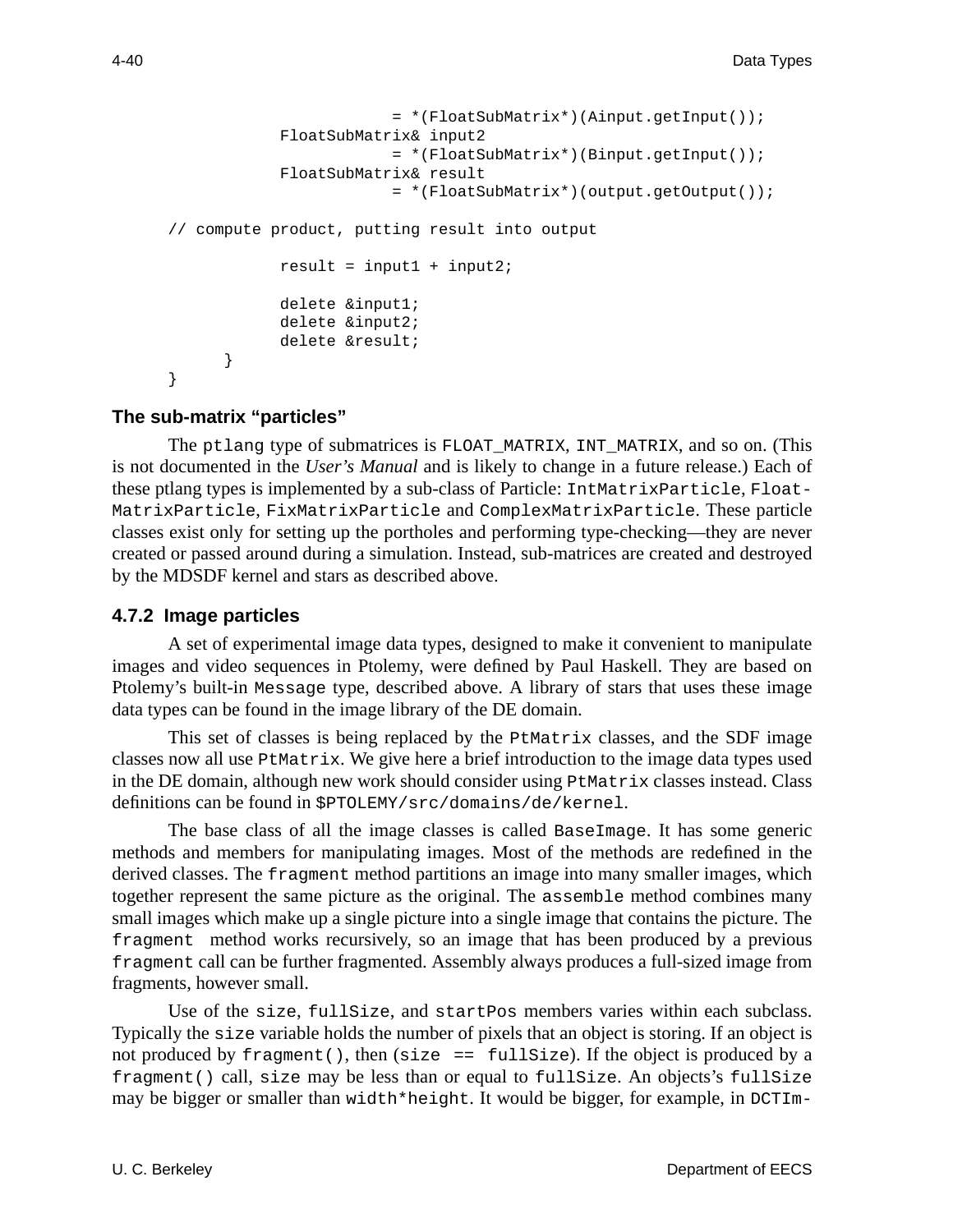age, where the amount of allocated storage must be rounded up to be a multiple of the blocksize. It would be smaller, for example, for an object that contains run-length coded video.

The frame Id variable is used during assembly. Fragments with the same frame Id's are assembled into the same image. So, it is important that different frames from the same source have different frameIds.

The comparison functions  $\{=\,,\,:\,\,=\,\,\leq\,\,>\,\,$ , etc.  $\}$  compare two objects' frameld's. They can be used to resequence images or to sort image fragments.

The copy constructor and clone methods have an optional integer argument. If a nonzero argument is provided, then all state values of the copied object are copied to the created object, but none of the image data is copied. If no argument or a zero argument is provided, then the image data is copied as well. Classes derived from BaseImage should maintain this policy.

The GrayImage class, derived from BaseImage, is used to represent gray-scale images. The DCTImage class is used to represent images or image fragments that have been encoded using the discrete-cosine transform. The MVImage class is a bit more specialized; it stores a frame's worth of motion vectors.

# **4.7.3 "First-class" types**

All of the types built-in to the Ptolemy kernel are "first-class" in the sense that they are understood by pigi and ptlang. We recommend that users create their own types using the mechanism described in "Defining New Data Types" on page 4-14. This approach has the disadvantage that all user-defined types are seen by pigi and ptlang as being of type "message." If this is not acceptable, then it is possible to create your own first-class types by subclassing Particle and adding the new types to VEM. The following instructions briefly describes this process. We stress, however, that this method is not officially supported and that types created this way will probably have to be reworked in a future release of Ptolemy. You will need to use some other color—say fileColor—as a sample to follow when modifying the various source files.

- Sub-class Particle and Message. Use the classes in \$PTOLEMY/src/kernel/ FileMessage.h/cc and \$PTOLEMY/src/kernel/FileParticle.{h,cc} as examples. You will need to create a static instance of your Particle and static Plasma and PlasmaGate instances to hold your particles, as demonstrated by FileParticle.
- Modify \$PTOLEMY/src/pigilib/mkTerm.c. There are three switch statements where you will need to insert a new case.
- In the directory \$PTOLEMY/lib/colors/ptolemy, edit bw.pat and colors.pat to add the new color. The color is in RBG format, with 1000 being full-scale.
- Run the Octtools install Colors program. It will ask you a series of mysterious and strangely beautiful questions. To start with, use the defaults, except for "Output display type", where you answer GENERIC-COLOR. Run the same program again with the following output display types: GENERIC-BW, Postscript-Color, and Postscript-BW.
- To support monochrome screens (when pigi is started with the -bw option), repeat